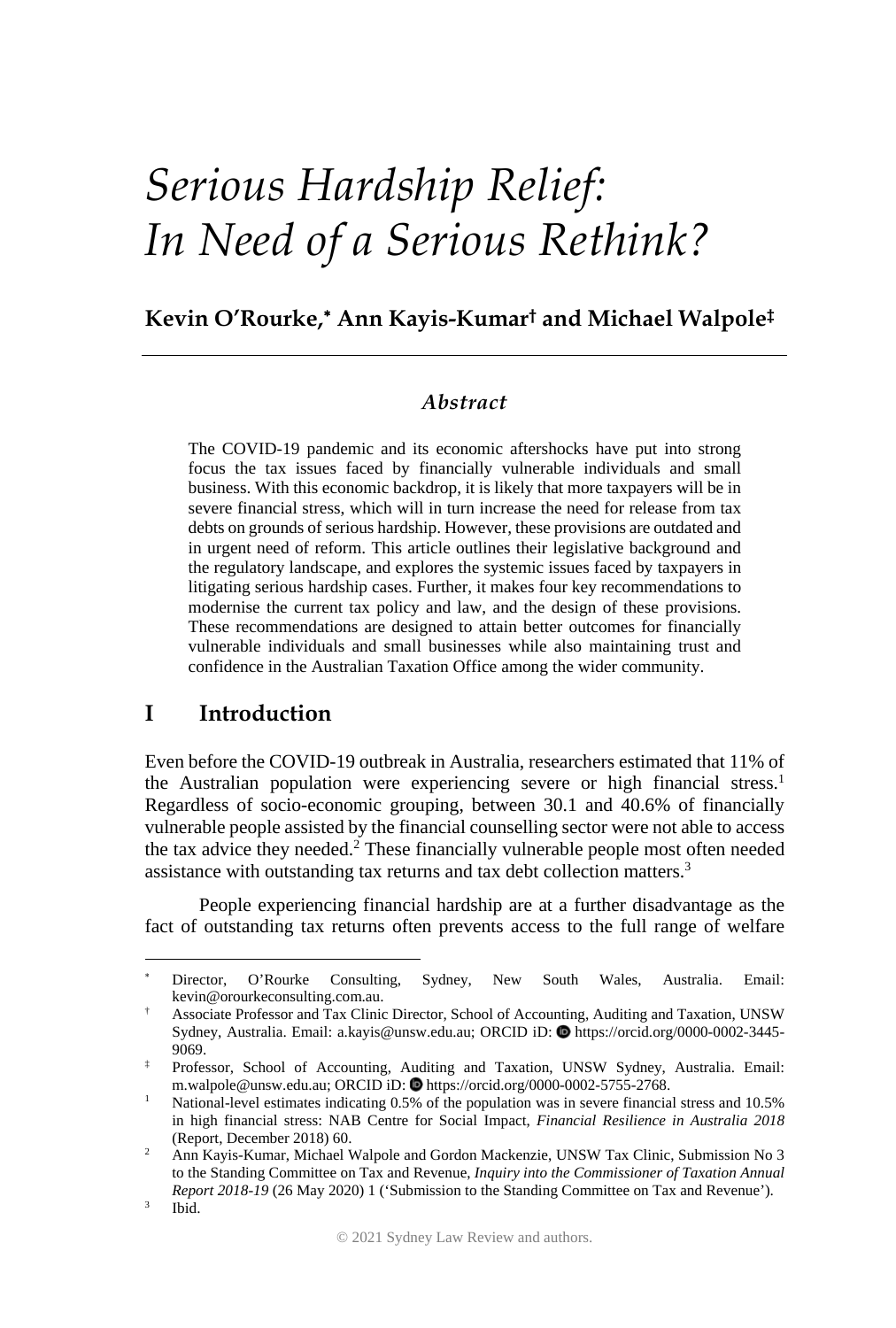benefits and COVID-19 financial relief packages offered by the Australian Government. It is not surprising that registered tax agents refuse to assist this cohort out of fear that the client is too far in debt to be able to pay the agent's fees at the end of the engagement. This presents an access-to-justice issue for financially vulnerable people and small businesses.

Leading economists<sup>4</sup> and social impact sector experts<sup>5</sup> expect that many individuals and small businesses will be faced with a financial cliff upon termination of COVID-19 government financial support in March 2021,<sup>6</sup> further exacerbating pre-existing problems and amplifying financial stress.

As a result of COVID-19, we anticipate that many people in severe and high financial stress will be pushed deeper into severe financial stress in the short-term. This would, in turn, have medium-to long-term consequences for socio-economic disadvantage, including increasing the need for release from tax debts on grounds of serious hardship.

For over 100 years there has been a discretion in taxation legislation to release taxpayers from tax-related liabilities on the ground they would otherwise suffer serious hardship. Despite its long history, there is a relative dearth of literature on the serious hardship relief provisions in Australia. The existing literature on serious hardship has, to date, focused on: examining the statutory sources of power, judicial precedent, and administrative guidance;<sup>7</sup> exploring the debt collection framework of the Australian Taxation Office ('ATO') and offering proposals to address existing weaknesses;<sup>8</sup> and, analysing the impact of the ATO's debt collection practices on procedural justice and perceptions of fairness.9

<sup>4</sup> Including Philip Lowe, Governor of the Reserve Bank of Australia: Gareth Hutchens, 'RBA's Philip Lowe Says Rates Won't Rise "for Some Years" but JobKeeper May Need to Be Extended', *ABC News* (online, 28 May 2020) <https://www.abc.net.au/news/2020-05-28/rba-governor-philip-lowesays-downturn-may-not-be-as-bad-as-fea/12295954>.

Briana Shepherd, 'Fears over Drop in Demand for Financial Counsellors during Coronavirus Pandemic', *ABC News* (online, 17 April 2020) <https://www.abc.net.au/news/2020-04-17/managing-your-finances-during-the-coronavirus-pandemic/12154264>. 6

As at 19 January 2021, both JobKeeper and JobSeeker are being tapered out with their gradual termination scheduled for 28 March 2021 and 31 March 2021, respectively; see: 'Extension of the JobKeeper Payment', *Australian Taxation Office* ('ATO') (Web Page, 28 September 2020) <https://www.ato.gov.au/Newsroom/smallbusiness/General/Extension-of-the-JobKeeper-Payment/>; Jack Snape 'JobKeeper Subsidy Drops then Disappears Entirely in March, and Some Workers are Worried', *ABC News* (online, 4 January 2021) <https://www.abc.net.au/news/2021-01- 04/jobkeeper-subsidy-drops-final-phase-before-gone-in-march/13023486>.

Rodney Fisher, 'Tensions in Tax Decision-Making: The Decision to Not Collect Tax' (2012) 27(4) *Australian Tax Forum* 885; Rodney Fisher and Cynthia Coleman, 'The Hardship Discretion: Building Bridges with the Community' (2010) 8(2) *eJournal of Tax Research* 162. 8

Sylvia Villios, 'Tax Collection, Recovery and Enforcement Issues for Insolvent Entities' (2016) 31(3) *Australian Tax Forum* 425. 9

 <sup>&#</sup>x27;Finally, perceptions of fairness are affected by whether the staffs [sic] involved with debt collection are compassionate, lenient, unbiased and just to taxpayers.': Lin Mei Tan and John Veal, 'Debt Collection by Tax Authorities: Tax Practitioners' Reactions to Procedures' (2003) 18(2) *Australian Tax Forum* 243, 258–9.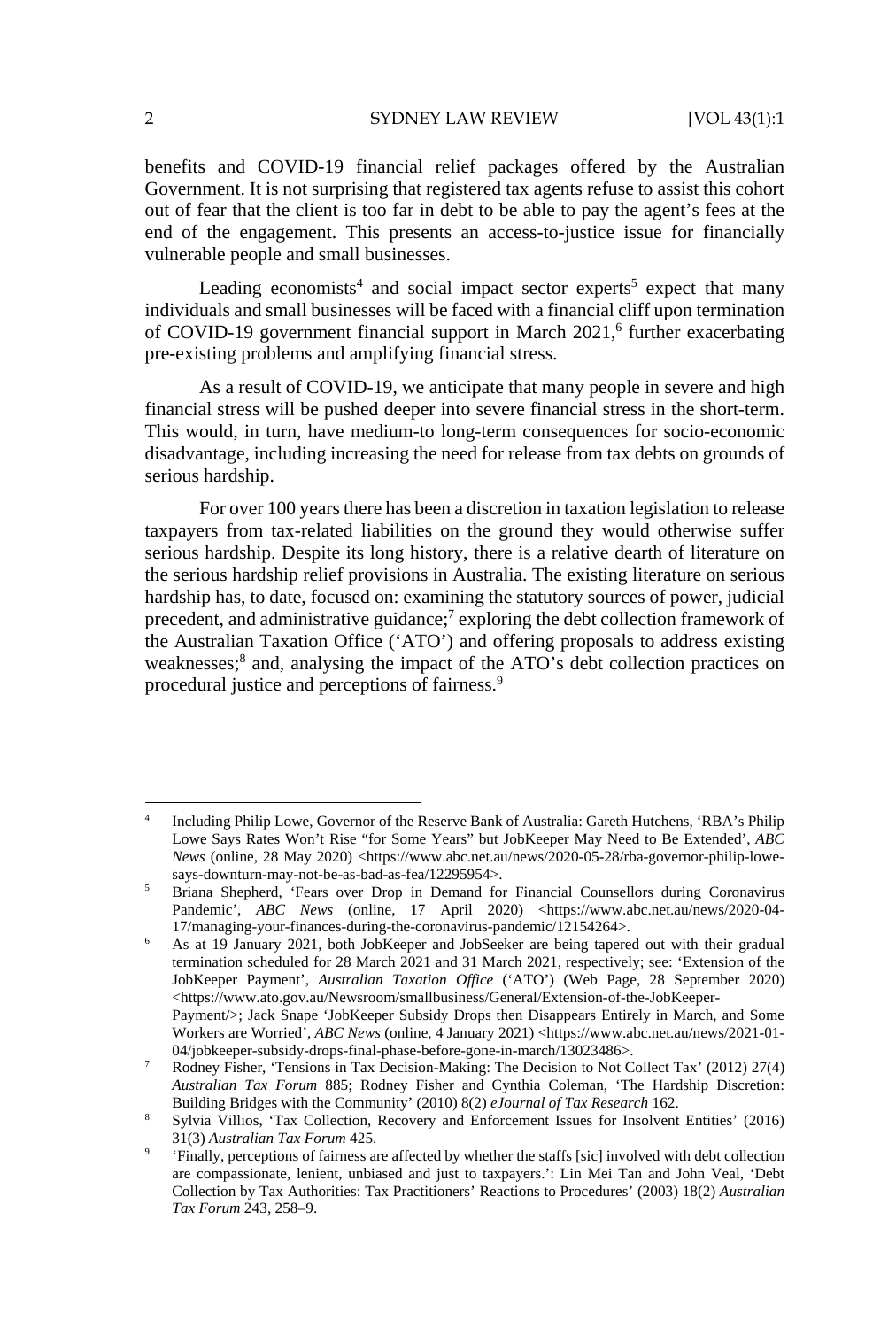2021] SERIOUS HARDSHIP RELIEF 3

By comparison, the literature on debt collection and compliance contains a wealth of insights.<sup>10</sup> The historical origins of its cooperative compliance model (Figure 1) exemplifies the ATO's ability to move away from a one-size-fits-all approach to tax administration<sup>11</sup> and take steps to mitigate harm to the ATO's reputation arising from community perceptions of its debt collection practices.12 As observed by scholars such as Whait,13 the compliance model is consistent with the principles of responsive regulation and makes a clear distinction between taxpayers who are non-compliant due to various mitigating circumstances as opposed to taxpayers who are deliberately non-compliant.



Figure 1: Australian Taxation Office Compliance Model<sup>14</sup>

A continual process of gauging and adapting to the community's expectations is vital to maintaining trust and confidence, and protecting the ATO from reputational harm.

This article posits that the serious hardship relief landscape has not adequately adapted to the community's expectations on a number of aspects including: the impact of tax debts and debt collection on taxpayers' mental health:<sup>15</sup> the futility and cost of chasing uncollectable debt;<sup>16</sup> the imperative that the ATO

Create pressure down

 $10<sup>°</sup>$ 10 See, eg, Villios (n 8); Emily Millane and Miranda Stewart, 'Behavioural Insights in Tax Collection: Getting the Legal Settings Right' (2019) 16(3) *eJournal of Tax Research* 500. A detailed analysis of

this literature is beyond the scope of this article. 11 The cooperative compliance model is available at: 'Compliance Model', *Australian Taxation Office* (Web Page, 11 April 2019) <https://www.ato.gov.au/About-ATO/Managing-the-tax-and-supersystem/Strategic-direction/How-we-help-and-influence-taxpayers/Compliance-model/>. See also Robert B Whait, 'Exploring Innovations in Tax Administration: A Foucauldian Perspective on the History of the Australian Taxation Office's Compliance Model' (2014) 12(1) *eJournal of Tax Research* 130, 144–7.<br><sup>12</sup> Whait (n 11) 142.

 $13$  Ibid.<br> $14$   $C_{\alpha}$ 

<sup>&</sup>lt;sup>14</sup> 'Compliance Model' (n 11).<br><sup>15</sup> The past does he seen an i

<sup>15</sup> The past decade has seen an increase in government and policymaker awareness of the health, societal and economic impacts of impaired mental health. This heightened awareness has given rise to specialist support via both the ATO and the Australian Small Business and Family Enterprise Ombudsman (among others). See, eg, 'It's Never Too Late to Seek Help', *Australian Small Business and Family Enterprise Ombudsman* (Web Page, 11 July 2016) <https://www.asbfeo.gov.au/media-

 $16$  While we recognise and acknowledge that the ATO already provides relief in circumstances where it has been determined that the debt is uneconomical to pursue, such decisions are especially important given the resultant reputational harm to the ATO from not doing so: see, eg, 'Mongrel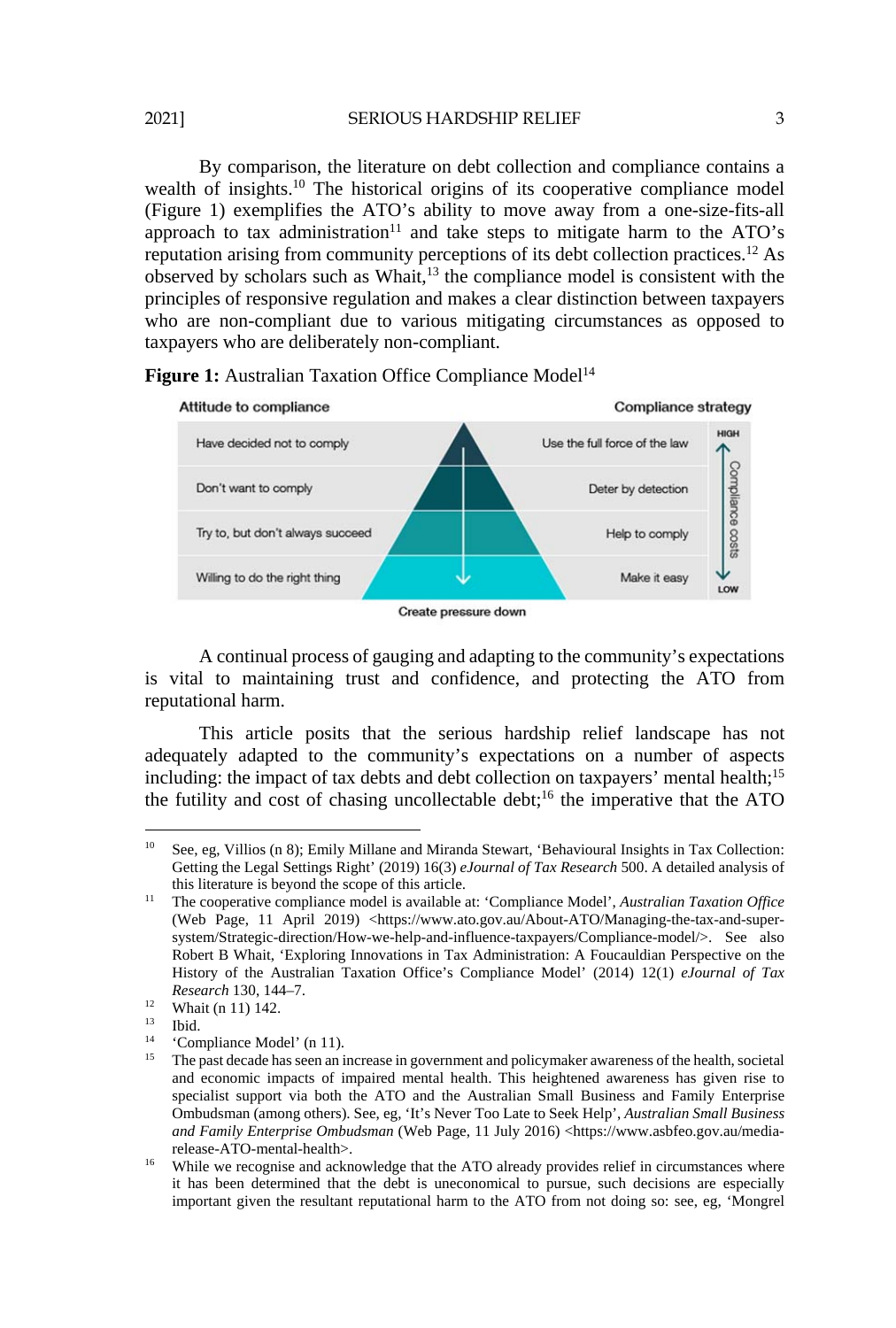#### 4 SYDNEY LAW REVIEW [VOL 43(1):1

continue to foster willing participation in the tax system; and relief for those who have generally participated in the tax system, but may have dropped out due to health shocks or other shocks (such as loss of employment, business failure, relationship breakdown). Once these concerns are taken into account and considered by reference to the underlying rationale for tax debt forgiveness, the need for reform of the current provisions becomes clearer.

Accordingly, Part II of this article identifies current legislative and regulatory constraints on serious hardship relief. Part III considers systemic issues in litigating serious hardship cases and Part IV makes recommendations that, if adopted, would modernise the design and operation of the serious hardship provisions. Part V concludes the article.

## **II Legislative Background and Regulatory Landscape**

## **A** *Relief from Taxation Debts*

Only the Australian Government Finance Minister has the power to permanently extinguish a debt due to the Commonwealth.17 The Commissioner of Taxation has a general power of administration in relation to various taxation laws,<sup>18</sup> pursuant to which they can settle disputes and choose not to pursue uneconomic debts.<sup>19</sup> Additionally, the Commissioner will not seek to recover a debt that is irrecoverable at law, such as through extinguishment.20 This article is concerned with a separate and specific statutory power enabling the Commissioner to release taxpayers from tax-related liabilities on the ground that they would suffer 'serious hardship'.

## **B** *Legislative Background*

The phrase 'serious hardship' has a lengthy legislative history.<sup>21</sup> It first appeared in s 64(1) of the *Income Tax Assessment Act 1915* (Cth) as follows:

In any case where it is shown to the satisfaction of the Commissioner that a taxpayer liable to pay income tax has become bankrupt or insolvent, or has suffered such a loss that the exaction of the full amount of tax will entail serious hardship, [the] Board … may release such taxpayer wholly or in part from his liability …

Section 97 of the *Income Tax Assessment Act 1922* (Cth) was expressed in similar terms, but extended to cover the executor or administrator of a deceased person.

Bunch of Bastards', *Four Corners* (Australian Broadcasting Corporation, 9 April 2018)

<sup>&</sup>lt;sup>17</sup> Public Governance, Performance and Accountability Act 2013 (Cth) s 63.<br><sup>18</sup> See, eg, *Income Tax Assessment Act 1936* (Cth) s 8 ('*ITAA36*'); *Income Tax Assessment Act 1997* (Cth) s 1–7; *Fringe Benefits Tax Assessment Act 1986* (Cth) s 3; *Taxation Administration Act 1953* (Cth) sch 1 s 356-5 ('TAA').<br>
<sup>19</sup> See generally *Precision Pools Pty Ltd v Federal Commissioner of Taxation* (1992) 37 FCR 554.<br>
<sup>20</sup> Public Governance, *Performance and Accountability Rule 2014* (Cth) r 11.<br>
<sup>21</sup> Van Gr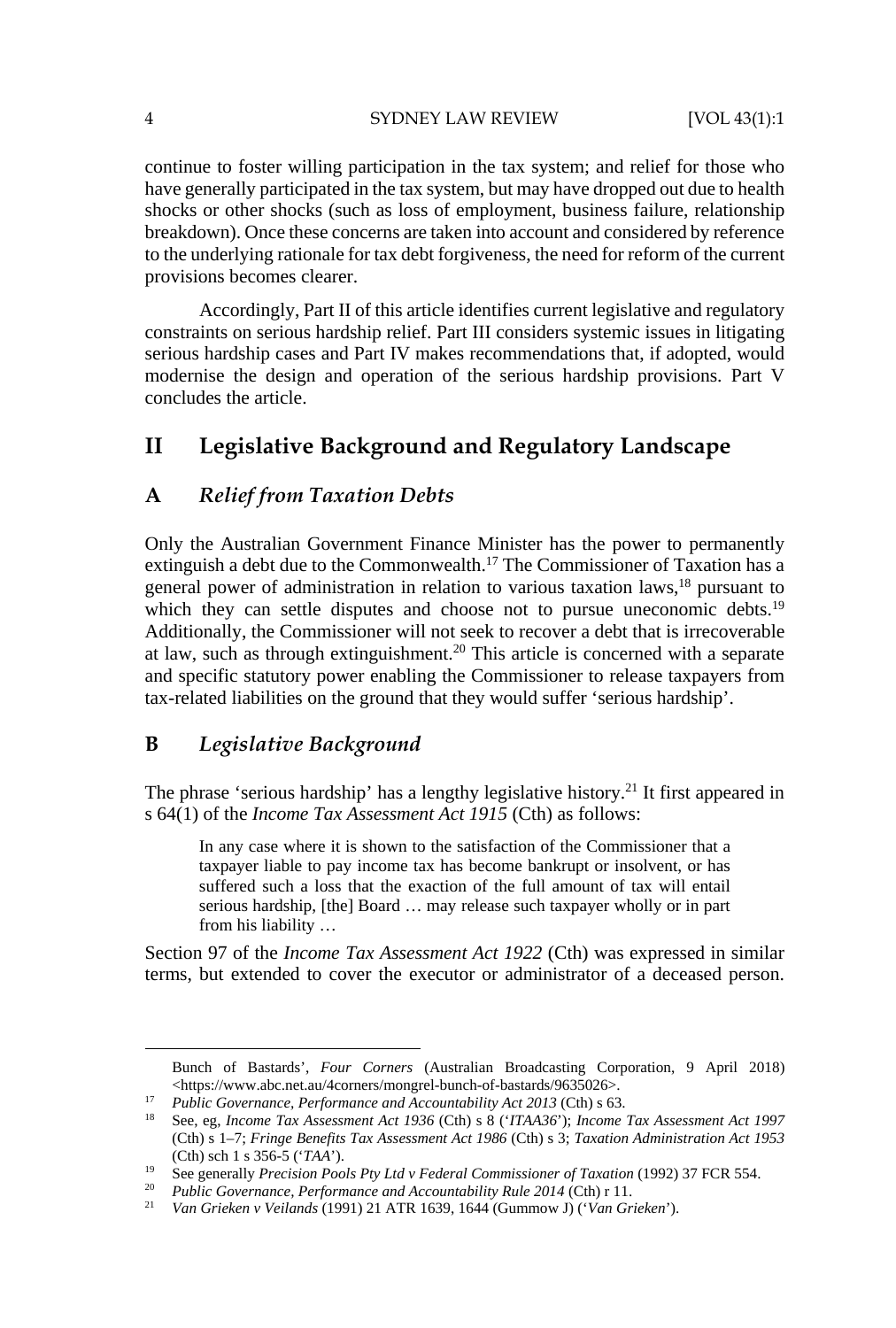Under both provisions, the 'Board' consisted of the Commissioner, the Secretary to the Treasury and the Comptroller-General of Customs.

Former s 265 of the *Income Tax Assessment Act 1936* (Cth) ('*ITAA36*') was also expressed in similar terms, but applied to 'persons', which effectively extended the relief to companies.<sup>22</sup> The references to bankruptcy and insolvency were omitted, and the Board now consisted of the Commissioner, the Secretary of the Department of Finance and Administration and the Chief Executive Officer of the Australian Customs Service.

According to the Explanatory Memorandum that accompanied the Income Tax Assessment Bill 1935 (Cth), the removal of the reference to bankruptcy was because 'the term "serious hardship" now qualifying the whole clause is an all embracing provision'.<sup>23</sup> As will be seen below, that is at odds with the interpretation of the current provision.24

The Board had a busy workload. For the 2002–03 tax year, the Board considered 1,798 release applications. Of those applications, 636 were granted a full release, 270 a partial release, 835 were refused and 57 were either deferred or withdrawn. Approximately 30% of release applicants were small businesses.<sup>25</sup>

As noted by Fisher, responsibility for administering the hardship provisions was transferred to the ATO in 2003, and occurrences of granting relief have risen in the period from 2003 to 2010.<sup>26</sup> This trend appears to have continued into the next two financial years, with 2,439 and 2,525 full or partial debt releases granted in the years  $2011-12$  and  $2012-13$ , respectively.<sup>27</sup> However, aggregated data on the number of requests for relief and the quantum of relief granted since 2012–13 does not appear to be publicly available.

Since 1 September 2003, the discretion exercisable by the Commissioner to release taxpayers from tax-related liabilities on the ground that they would suffer serious hardship has been granted pursuant to s 340-5 of sch 1 to the *Taxation Administration Act 1953* (Cth) ('*TAA*'): '[y]ou may apply to the Commissioner to release you, in whole or in part, from a liability of yours if section 340-10 applies to the liability'.<sup>28</sup> That application must be in the approved form.<sup>29</sup> Relevantly, the Commissioner 'may release you, in whole or in part, from the liability' if you are an individual and 'would suffer serious hardship if you were required to satisfy the liability'.<sup>30</sup>

<sup>&</sup>lt;sup>22</sup> *ITAA36* (n 18) s 6 (definition of 'person' includes a company).

<sup>&</sup>lt;sup>23</sup> Explanatory Memorandum, Income Tax Assessment Bill 1935 (Cth) 220.<br><sup>24</sup> TAA (n 18) sch 1 s 340-5.

<sup>&</sup>lt;sup>25</sup> Inspector-General of Taxation, *Review into the Tax Office's Small Business Debt Collection Practices* (Report, April 2005) 107 [10.4].<br><sup>26</sup> Fisher (n 7) 892.

<sup>27</sup> ATO, *Commissioner of Taxation Annual Report 2012–13* (Report, 2013) 35. 28 *TAA* (n 18) sch 1 s 340-5(1). 29 Ibid sch 1 s 340-5(2).

<sup>&</sup>lt;sup>30</sup> Ibid sch 1 s 340-5(3). This provision also applies if you are a trustee of the estate of a deceased individual and the dependants of the deceased individual would suffer serious hardship if you were required to satisfy the liability.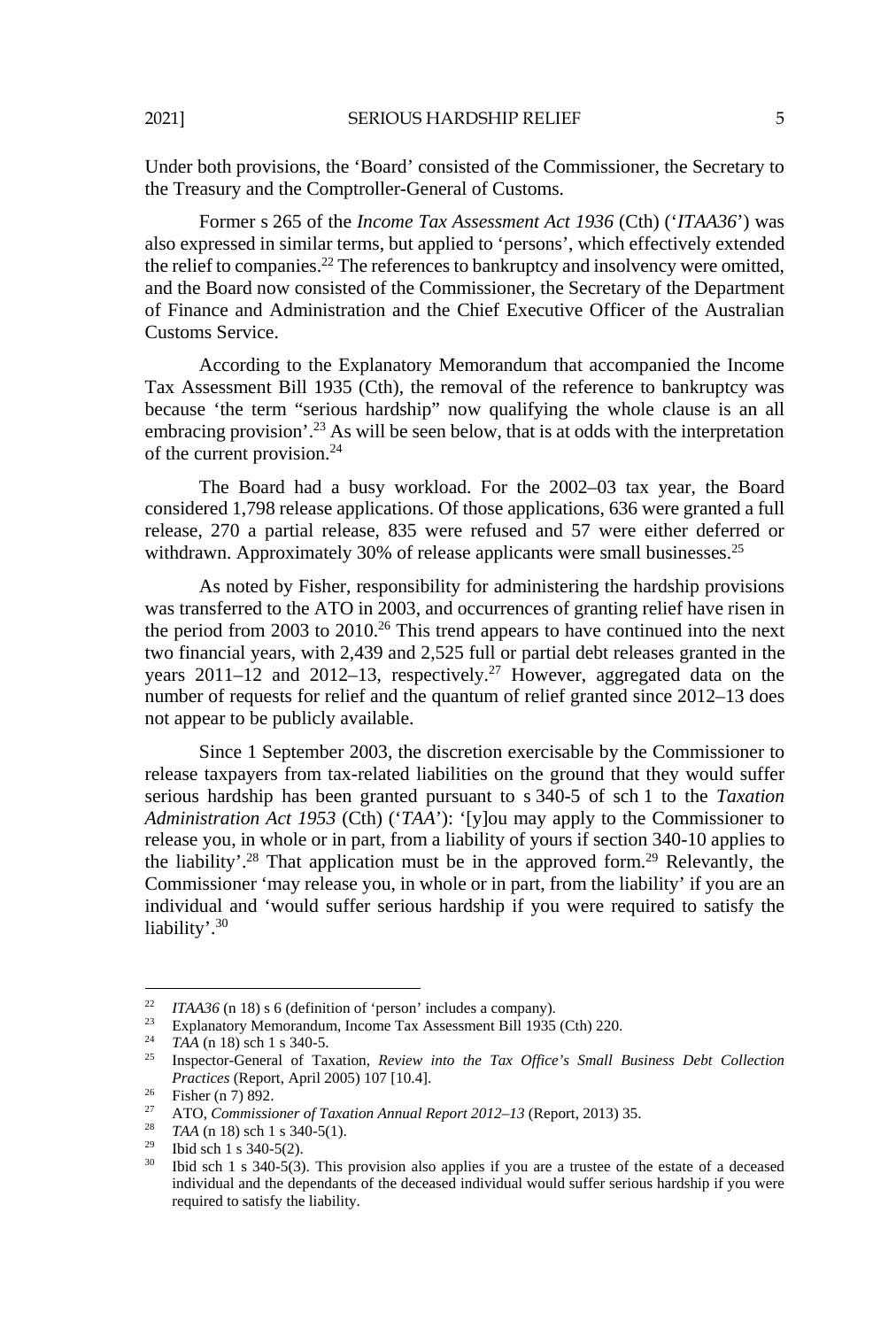#### 6 SYDNEY LAW REVIEW [VOL 43(1):1

Section 340-10 of sch 1 to the *TAA* applies to income tax, fringe benefits tax ('FBT') (including instalments), Medicare levy, Pay As You Go ('PAYG') instalments, and related General Interest Charge ('GIC') and penalties. Unless the tax is listed in the section it is not eligible for release. One notable exclusion is Goods and Services Tax ('GST'), which can affect small business applicants in particular. In *Burns and Commissioner of Taxation*, 31 for example, the applicant was a floor installer who operated as a sole trader. More than half of his taxation liabilities related to GST, but these liabilities were not eligible for release. This is particularly problematic because observations of participants in the National Tax Clinic Program include that financially vulnerable small businesses (including sole traders) are, on average, seven years behind on lodgement of their Business Activity Statements  $({}^{\circ}BAS')$ .<sup>32</sup> For completeness, a BAS is an ATO-approved form issued to all GSTregistered entities. The form includes the GST return that each registered entity is required to lodge and discloses all GST-related liabilities and entitlements.

As with the predecessor provisions discussed in Part II(C) below, serious hardship is now the sole criterion for deciding whether release of a tax debt should be granted. However, three significant changes were made in 2003. First, the merits of the Commissioner's decision became reviewable by the Administrative Appeals Tribunal ('AAT'). Previous challenges to decisions of the Boards had to be by way of judicial review. Second, the relief that previously extended to companies was abolished.33 The Explanatory Memorandum which accompanied the new measures was silent on the reasons for this change. Third, the scope of the release arrangements was expanded to cover instalments of PAYG and FBT.

## **C** *The Meaning of 'Serious Hardship'*

Academics such as Fisher $34$  have observed that while the threshold test turns on the criterion of 'serious hardship', the legislation remains silent on the issue, providing no definition or criteria as to what may constitute serious hardship. Similarly, the Explanatory Memorandum accompanying the Taxation Laws Amendment Bill (No  $6$ ) 2003 (Cth) contains no interpretive guidance.<sup>35</sup> Thus, the meaning of serious

<sup>31</sup> *Burns and Commissioner of Taxation* [2019] AATA 3860 ('*Burns*'). See also *Re Thomas and Commissioner of Taxation* (2014) 95 ATR 991 ('*Thomas*'); *Lipton and Commissioner of Taxation*

<sup>&</sup>lt;sup>32</sup> Ann Kayis-Kumar, Fiona Anne Martin, Jack Noone and Michael Walpole, 'Performers and Sole Traders Find It Hard to Get JobKeeper in Part Because They Get Behind on Their Paperwork', *The Conversation* (online, 25 May 2020) <https://theconversation.com/performers-and-sole-traders-findit-hard-to-get-jobkeeper-in-part-because-they-get-behind-on-their-paperwork-137997>. See also A Kayis-Kumar, J Noone, F Martin and M Walpole, 'Pro Bono Tax Clinics: An International Comparison and Framework for Evidence-based Evaluation' (2020) 49(2) *Australian Tax Review*

<sup>110 (&#</sup>x27;Pro Bono Tax Clinics'). 33 As noted above (n 22), former s 265 of the *ITAA36* (n 18) applied to 'persons', which effectively extended the relief to companies. The current s 340-5 of sch 1 to the *TAA* (n 18) applies only to 'individuals' and, hence, excludes relief to companies.<br>
See, eg, Fisher (n 7) 893.<br>
Bether the Explanatory Mamorandum bichlichts a type

Rather, the Explanatory Memorandum highlights a two-fold objective of this amendment: [T]o streamline the procedures under which an individual taxpayer can be released from a tax liability where payment would entail serious hardship. Consistent with contemporary review practices, the amendments will also introduce a new right to have tax relief decisions reviewed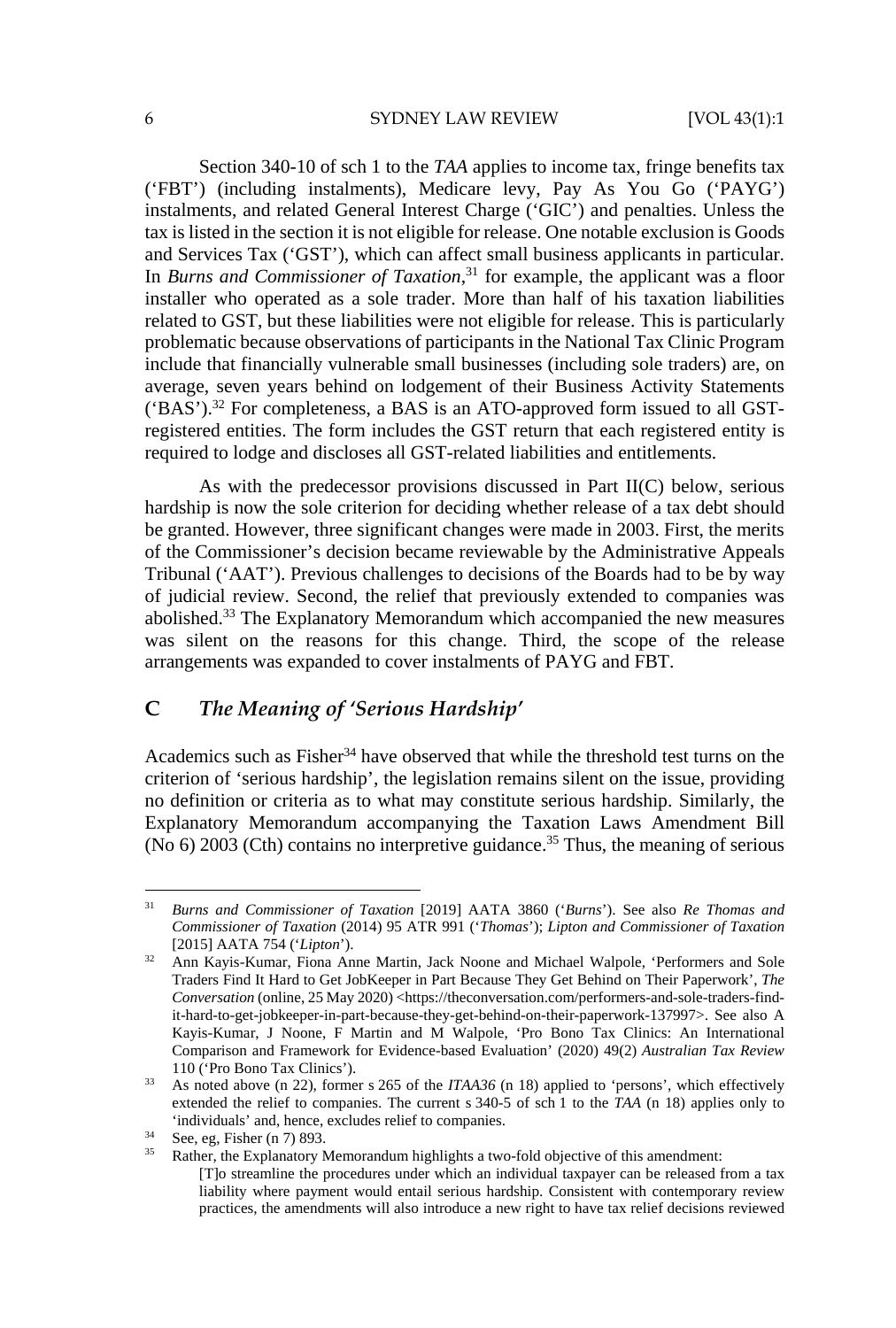hardship is interpreted by reference to judicial considerations and administrative guidance, outlined below.

#### 1 *Judicial Considerations*

The meaning of serious hardship has been considered in numerous decisions of the AAT and the Federal Court of Australia. Earlier Federal Court decisions under former s 265 of the *ITAA36* remain relevant because, according to Deputy President Forgie of the AAT, 'the power given to [the] Board was similar to that given to the Commissioner in section 340-5(3). For present purposes, what appears in Items 1 and 2 of section 340-5(3) correlates with what appeared in sections  $265(1)(a)$  and (b)'.<sup>36</sup>

In *Powell v Evreniades*, Hill J explained that the expression 'serious hardship' is an ordinary English expression,<sup>37</sup> and that hardship that is 'serious' can be something less than 'extreme':

Clearly there would be serious financial hardship if the dependants of a deceased person were left destitute without any means of support. That is not to say that in any particular case something less than that will not constitute serious hardship.<sup>38</sup>

There is a two-stage process described by Hill J as follows:

As the language of s 265 discloses, … the Board acting under s 265 must proceed in two steps. Where, as here, the case is one arising after the death of a taxpayer the Board must first decide whether owing to the death of the original taxpayer that person's dependants are in such circumstances that the exaction of the full amount of tax would entail serious hardship. If that question is answered favourably to the applicant for relief the Board must then address the next set of issues, namely whether there should be release in the circumstances and if so whether that release will be of the whole or part of the liability. It is obvious that the factors that may be relevant to the second of these steps could be a great deal wider than the factors which are relevant to the first of the steps.39

The Federal Court has also referred with approval to the description of the 'two stage process' discussed by Member Trowse in the AAT:

In the Tribunal's opinion, the language of the legislation requires a two stage approach. First, the decision-maker must decide whether the settlement of the liability will result in serious hardship. If that decision is favourable to the

internally under the ATO objections process, and externally by the AAT sitting as the Small Taxation Claims Tribunal.

Explanatory Memorandum, Taxation Laws Amendment Bill (No 6) 2003 (Cth) 5.<br> *Re Rasmussen and Commissioner of Taxation* (2013) 95 ATR 155, 160 [15] ('*Rasmussen*').<br> *Powell v Evreniades* (1989) 21 FCR 252, 258 ('*Powell*'

<sup>&</sup>lt;sup>38</sup> *Powell* (n 37) 259. See also *Commissioner of Taxation v A Taxpayer* (2006) 63 ATR 450, 454 [17] (Stone J) ('*A Taxpayer*'). 39 *Powell* (n 37) 264.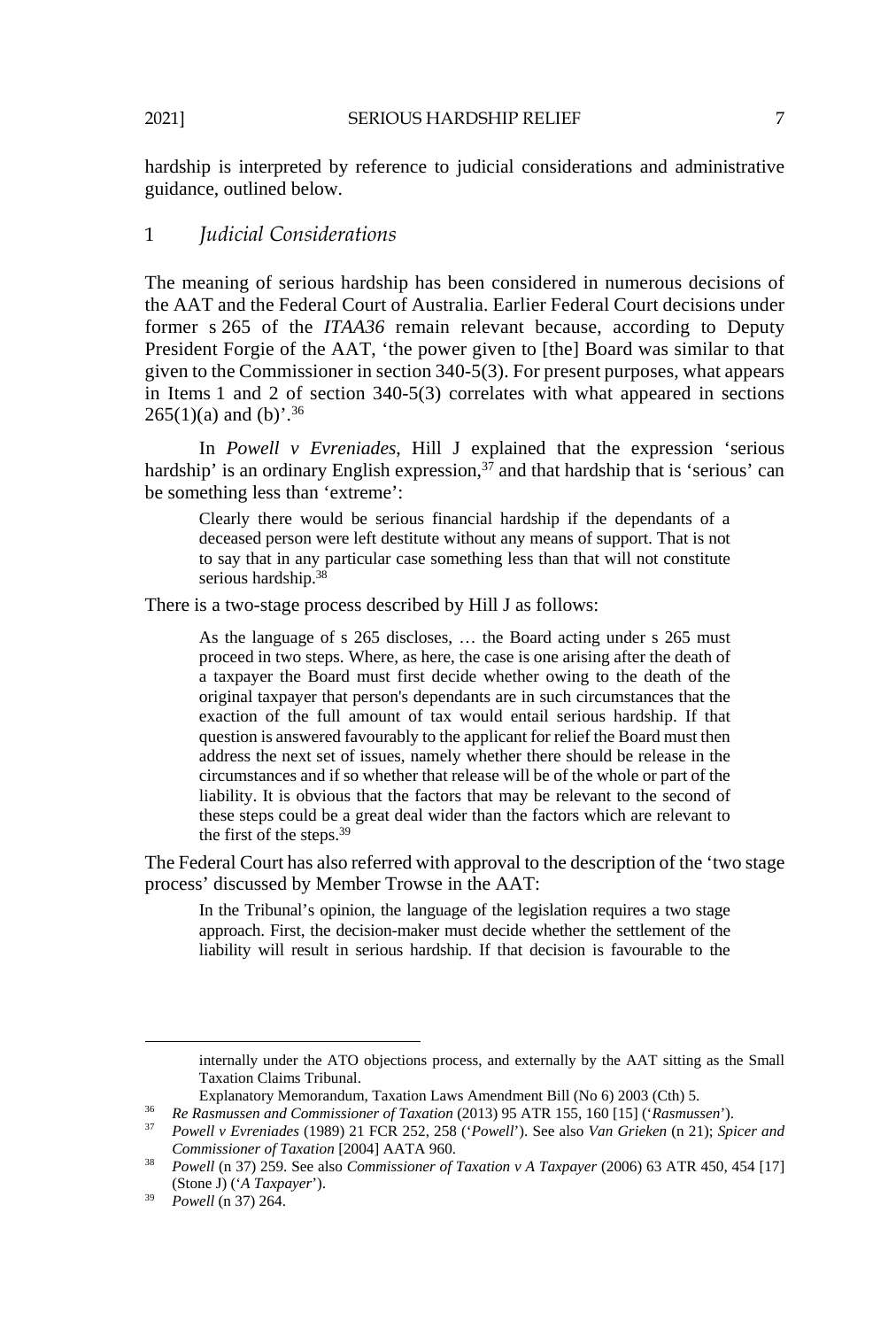applicant, the discretion offered by sub-section 340-5(3) then falls for consideration.40

## 2 *Administrative Guidance*

The Commissioner of Taxation's policy on the application of s 340-5 is explained in a practice statement entitled 'Debt Relief, Waiver and Non-pursuit'.<sup>41</sup> Although the policy is not strictly binding on the AAT, it has regard to the policy in making its decisions.42

The Practice Statement has been referred to with approval by Deputy President Forgie of the AAT in the following terms:

In the Policy, the Commissioner has addressed the concept of serious hardship in terms that I find are consistent with s 340-5(3), the *TAA* and the more general taxation law of which it is a part. What the Commissioner has gone on to do is to set out a 3-step approach to determine whether a person is suffering serious hardship.<sup>43</sup>

Under the Practice Statement, the Commissioner considers serious hardship 'to exist where the payment of a tax liability would result in a person being left without the means to afford basics such as food, clothing, medical supplies, accommodation or reasonable education'.44

The Commissioner applies three tests in evaluating whether serious hardship exists: the income and outgoings test; the assets and liabilities test; and other relevant factors.45 Each test needs to be satisfied. According to the Commissioner, the object of the tests 'is to determine whether the consequences of paying the tax would be so burdensome that the person would be deprived of what are considered necessities according to normal community standards'.46 These three tests are outlined below.

## (a) *The Income and Outgoings Test*

The income and outgoings test takes into account household income and expenditure as well as the taxpayer's capacity to pay in a reasonable timeframe. It also considers any scope for the taxpayer to increase their income, whether all expenditure could be considered reasonable, and whether the taxpayer has made attempts to defer or reschedule other financial commitments.47

<sup>40</sup> *Re Filsell and Commissioner of Taxation* [2004] AATA 1012, [14], referred to with approval in *Commissioner of Taxation v Milne* (2006) 153 FCR 52, 61–2 [17] (Conti J) ('*Milne'*) and *Lau and Commissioner of Taxation* [2016] AATA 46, [65] (Deputy President McDermott) ('*Lau'*).

<sup>&</sup>lt;sup>41</sup> ATO, 'Practice Statement Law Administration – PS LA 2011/17: Debt Relief, Waiver and Nonpursuit' (15 October 2020) <https://www.ato.gov.au/law/view/document?docid=PSR/PS201117/

NAT/ATO/00001&PiT=20201015000001> ('PS LA 2011/17').<br><sup>42</sup> The importance of doing so has been explained in different contexts including by Brennan J in *Re Drake and Minister for Immigration and Ethnic Affairs (No 2)* (1979) 2 ALD 634, 640. 43 *Rasmussen* (n 36) 172 [56]. See also *Re BFCB and Commissioner of Taxation* (2017) 106 ATR 456,

<sup>468 [35] (</sup>Deputy President Forgie) (*'BFCB'*).<br>
44 ATO, 'PS LA 2011/17' (n 41) [8] (definition of serious hardship).<br>
<sup>45</sup> Ibid.<br>
<sup>46</sup> <sup>π</sup>hid.

Ibid.

<sup>47</sup> Ibid [9].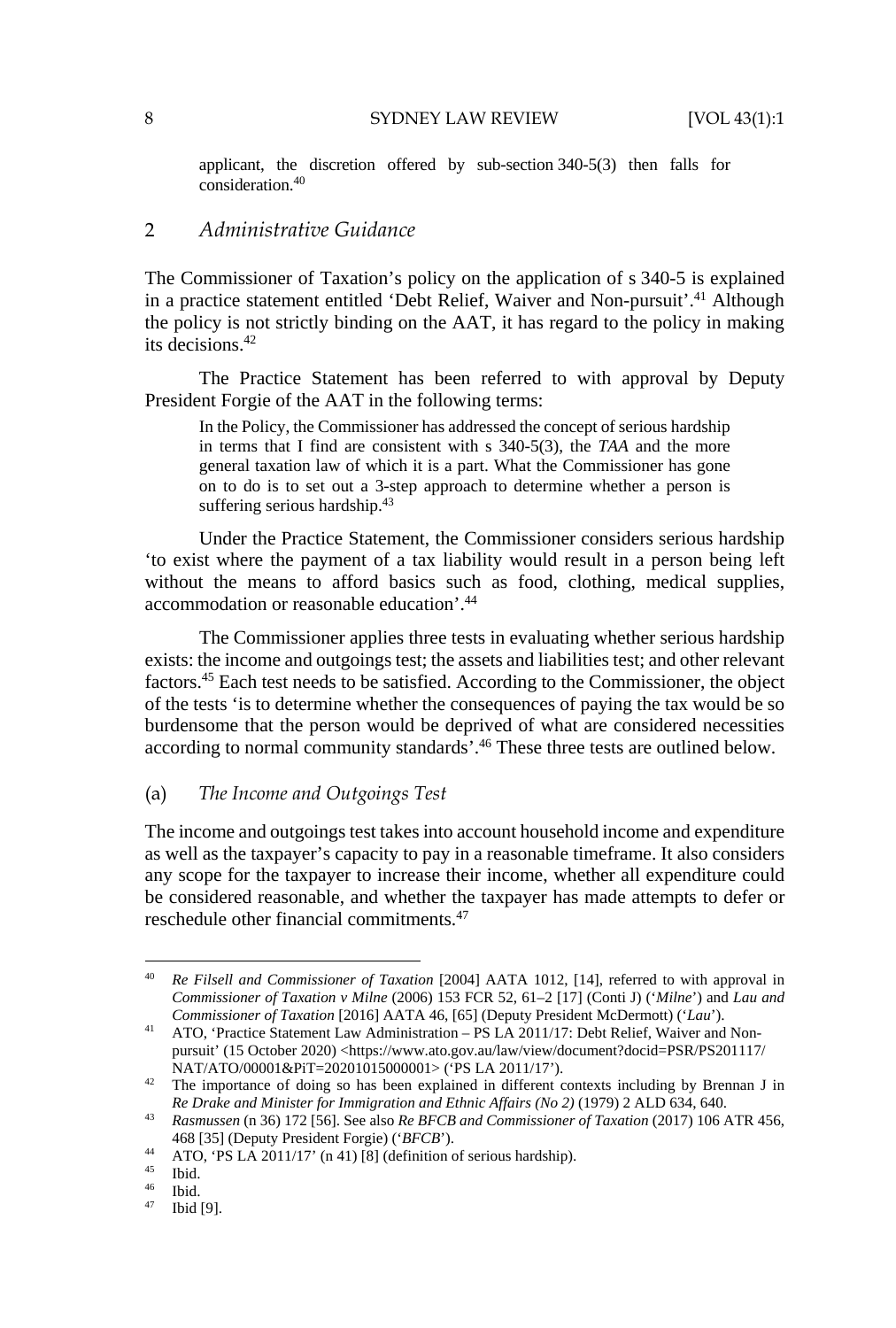In assessing serious hardship, it is appropriate to consider the full resources of the household, rather than just the resources of the applicant:

[T]he determination of whether the exaction of the full amount of the tax would entail serious hardship properly involves a consideration of the financial affairs of the taxpayer, including his financial relations with the other members of his household, and with any family company.<sup>48</sup>

This issue arose in *Burns.*49 The applicant lived with his de facto partner and argued that the Commissioner's application of the income and outgoings test was flawed because it included 100% of his partner's income. The AAT rejected the argument stating that 'it is reasonable to expect her to contribute to household expenses in proportion to her income'.<sup>50</sup> The applicant also argued that a period of some 3.8 years to pay off his taxation liability was unreasonable. The AAT disagreed, noting that the applicant was a relatively young man with no dependants.<sup>51</sup>

Sometimes income simply exceeds expenditure and can be used to pay off taxation debts. In *Power and Commissioner of Taxation*, 52 the applicant's outstanding tax liabilities amounted to \$57,566. Based on his own figures, he had a fortnightly surplus of income less expenditure of \$422. According to the AAT, the applicant had the capacity to pay over time, which, again on his own figures, would take approximately five years to pay the current liability. However, as his expenses were overstated and there was room to reduce discretionary spending, it should not take this long. Accordingly, this was not a case of serious hardship.<sup>53</sup>

Having to live on the age pension does not of itself amount to serious hardship. In *Schweitzer and Commissioner of Taxation*<sup>54</sup> the applicant was married and she and her husband each received an age pension that, at the time of the hearing, was a combined fortnightly payment of \$1,296. Their estimated fortnightly expenses were \$1,321.

In responding to a submission that the applicant could sell the family home, Deputy President Forgie stated:

[The applicant] and her husband would no longer have to pay rates on the ... property and that amount would contribute to the rent. [The applicant] would be living the life that many people receiving an Age Pension must live. Those on the Age Pension living in rental accommodation are not, by reason of that fact alone, regarded as suffering serious hardship. If she were required to contribute a significant sum from her Age Pension each fortnight, I might have a different view.55

In assessing income and outgoings, the applicant's expenditure must be reasonable. In *Re Moriarty and Commissioner of Taxation*, the Commissioner referred to the applicant's unusually high level of discretionary spending, including

 $\overline{AB}$ <sup>48</sup> *Van Grieken* (n 21) 1646 (Gummow J). 49 *Burns* (n 31. 50 Ibid [35] (Senior Member Evans).

<sup>51</sup> Ibid [38].

<sup>52</sup> *Power and Commissioner of Taxation* [2014] AATA 343 ('*Power*'). 53 Ibid [32]–[35] (Deputy President Molloy).

<sup>54</sup> *Schweitzer and Commissioner of Taxation* [2019] AATA 1100 ('*Schweitzer*'). 55 Ibid [132].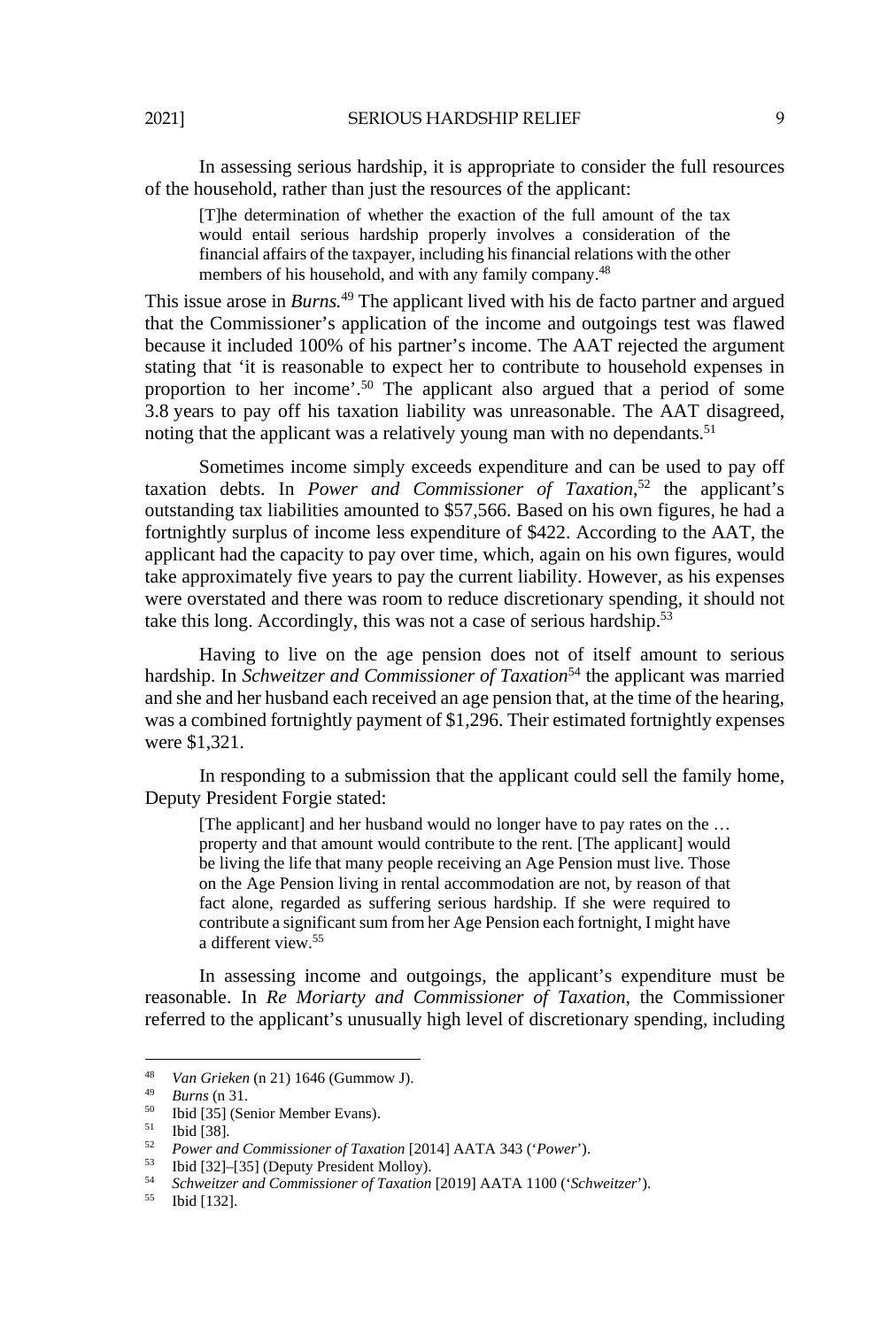#### 10 SYDNEY LAW REVIEW [VOL 43(1):1

on holidays, dining out, and entertainment, which could be reduced.56 The applicant did not agree with the Commissioner's description, pointing out, among other things, that he had only taken two holidays in seven years. However, the AAT agreed with the Commissioner's description of the applicant's discretionary spending and also that what he was previously paying by way of rent was unreasonable.<sup>57</sup>

Leaving to one side considerations such as the reasonableness of expenditure, the analysis of an applicant's income and outgoings by the AAT has largely affirmed that an applicant who is not reasonably capable of satisfying taxation debts from his or her net income is thus suffering serious hardship.

#### (b) *The Assets and Liabilities Test*

The assets and liabilities test takes into account a taxpayer's equity in, or access to, assets that may be indicative of their capacity to pay. Consideration is given to any property owned wholly or jointly by the taxpayer and their partner, privately or within a business structure.

The Commissioner does not expect taxpayers to surrender 'normal and reasonable possessions' to pay tax debts, including the taxpayer's home, a motor vehicle, furniture and household goods, tools of trade, and cash-on-hand sufficient to meet immediate day-to-day living expenses.58

The issue that arises most often here is whether the applicant needs to sell the family home. The following two AAT decisions cast light on when a home should be sold. In *Schweitzer*,<sup>59</sup> the applicant's assets were not sufficient to cover her taxrelated liabilities, which were substantial and exceeded \$7 million. Her assets included a home valued at over \$1.3 million. Deputy President Forgie observed: 'would the loss of her … property in which she lives … amount to serious hardship within the meaning of Item 1 of s  $340-5(3)$ ? I think that it does not'.<sup>60</sup>

In *Lau and Commissioner of Taxation*,<sup>61</sup> the applicants jointly owned a luxury apartment in a prestige location in the central business district. The AAT noted that the applicants may well have been correct in saying that the apartment may not reach the suggested value of \$3.5 million. Nevertheless, the property could not be regarded as a residence of modest value.<sup>62</sup>

The analysis of an applicant's assets and liabilities by the AAT, as with the income and outgoings analysis, again largely affirms that an applicant who is not reasonably capable of satisfying taxation debts from his or her net assets is suffering serious hardship. The exclusion of the family home as an asset, if of a reasonable nature, is significant in that analysis. There is little guidance, however, on what constitutes a 'reasonable' home.

<sup>56</sup> *Re Moriarty and Commissioner of Taxation* (2016) 104 ATR 190 ('*Moriarty*'). 57 Ibid 193–4 [21] (Deputy President Molloy).

<sup>&</sup>lt;sup>58</sup> ATO, 'PS LA 2011/17' (n 41) [10].<br> *59* Schweitzer (n 54).

<sup>&</sup>lt;sup>60</sup> Ibid [132] (Deputy President Forgie).<br><sup>61</sup> *Lau* (n 40).

<sup>&</sup>lt;sup>62</sup> Ibid [93] (Deputy President McDermott).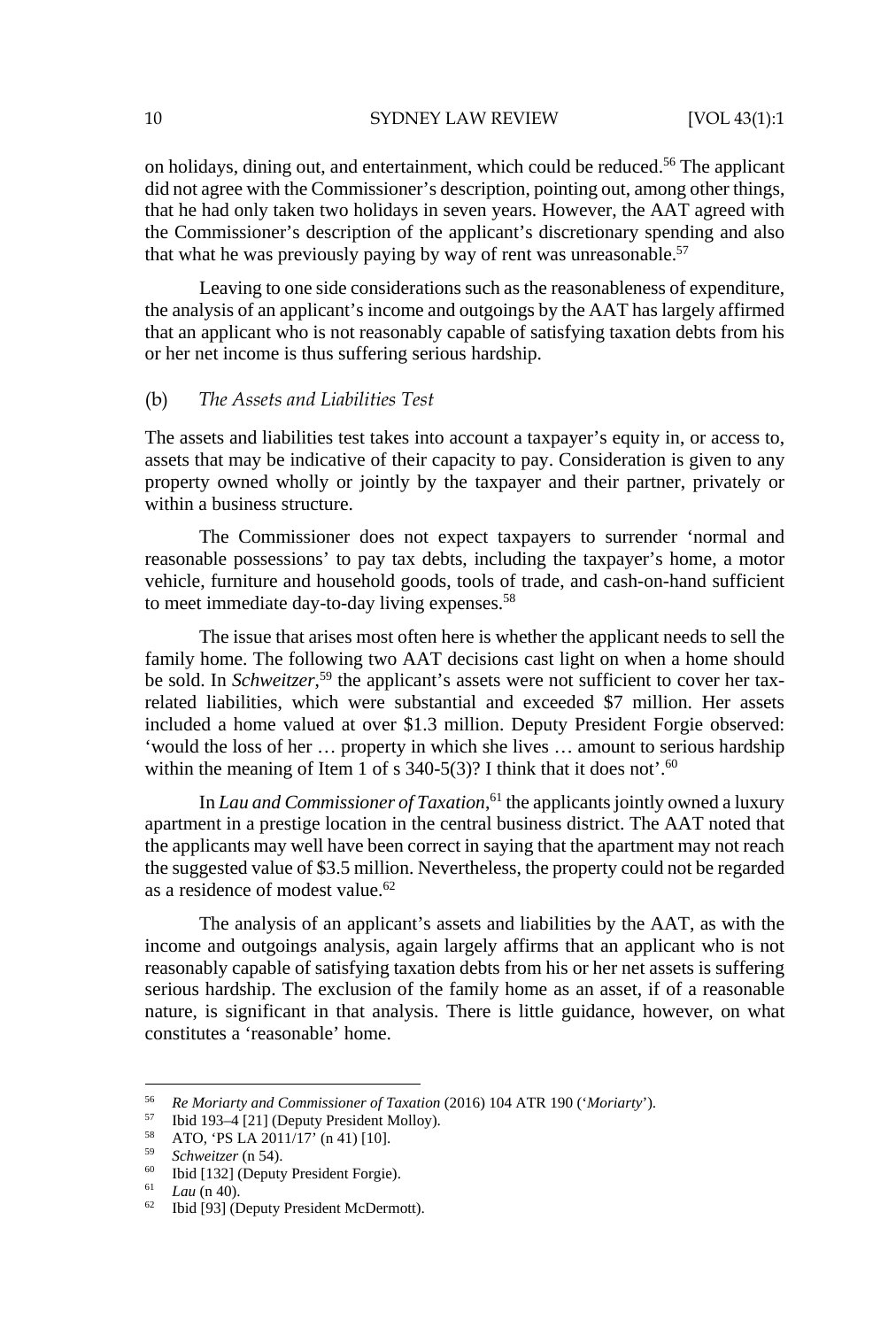#### (c) *Other Relevant Factors Test*

In circumstances where a taxpayer can demonstrate that serious hardship may be caused by payment of their liability, the Commissioner may on discretionary grounds decide against granting release, such as where:

- a taxpayer appears to have unreasonably acquired assets ahead of meeting their tax liabilities
- a taxpayer appears to have disposed of funds or assets without giving consideration to their tax liability
- release would not alleviate hardship, such as where the person has other liabilities or creditors
- a taxpayer has paid other debts (either business or private), in preference to their tax debt
- the taxpayer, without good reason, has not pursued debts owed to them
- serious hardship is likely only to be short term (which is determined on a case by case basis)
- the taxpayer has a poor compliance history
- the taxpayer is unable to show that they have planned for future debts
- the taxpayer has structured their affairs to place themselves in a position of hardship (for example, placing all assets in trusts or related entities over which they have control)
- the taxpayer has delayed lodgement of returns resulting in the accumulation of a large debt that they are unable to pay.<sup>63</sup>

Additionally, the Commissioner must make a decision about the extent to which, if any, release should be granted: 'Release from the full amount of the liability would not generally be appropriate where partial release is sufficient to avoid serious hardship.'64

## **D** *Serious Hardship Caused by the Requirement to Satisfy the Liability*

It will be recalled that the Commissioner of Taxation may release you from a tax liability if you would suffer serious hardship if required to satisfy the liability.<sup>65</sup> It is said that this establishes a causal relationship between the requirement to satisfy the tax liability and the serious hardship. However, it seems an extraordinary proposition that the more serious the financial hardship generally the less likely it is that release of the tax debt will be granted. That a causal relationship exists was affirmed by Deputy President Forgie in *Re Rasmussen and Commissioner of Taxation*:

Even if [the Applicant] and his wife were to sell the former family home ... he is likely to continue to face serious hardship but it is not serious hardship

<sup>63</sup> ATO, 'PS LA 2011/17' (n 41) [11].

<sup>64</sup> Ibid [12].

<sup>&</sup>lt;sup>65</sup> See above n 30 and accompanying text.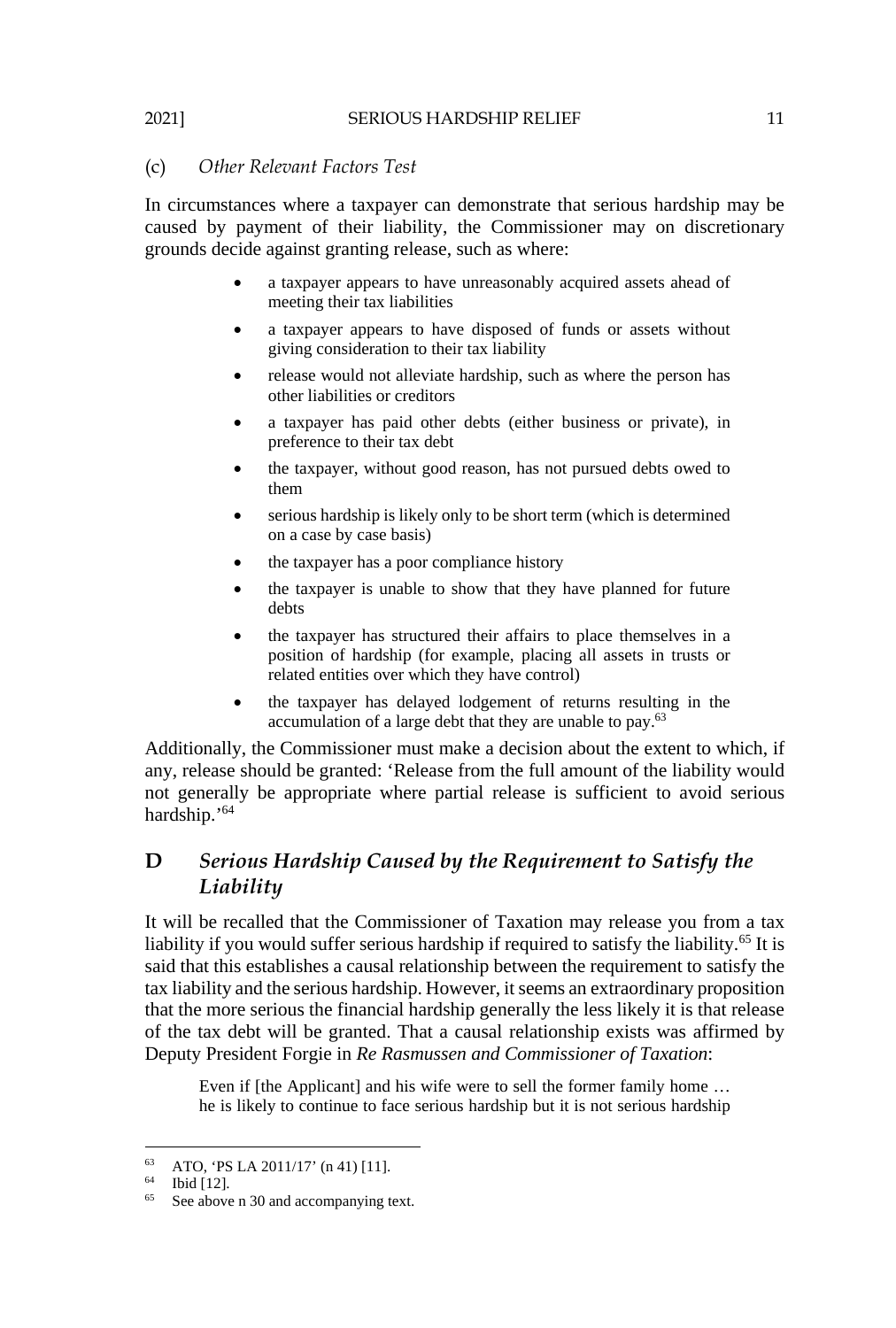that arises from his being required to satisfy his tax liability. It is serious hardship that arises because his liabilities, of which his tax liability is but one, exceed his assets and the outgoings required to service those liabilities exceed his income. It is not serious hardship that [the Applicant] would suffer because he is required to satisfy his tax liability. That means that [the Applicant] does not meet the criterion in item 1 of s 340-5(3) of Sch 1 of the *TAA*. As he does not meet that criterion, I do not have power to release him from whole or part of his tax liability.66

It should be immediately observed that this is not part of the exercise of a discretionary power, as will be discussed in more detail below, but is a statutory criterion that must be satisfied if release is to be granted. The application of this criterion in individual cases might be viewed as leading to harsh outcomes.

There are numerous AAT cases illustrating the point. For example, in *XLPZ and Commissioner of Taxation*, 67 the applicant was unemployed and separated from his former wife. Protracted litigation with his former wife over access to his sons had left him 'in ruinous financial circumstances'.<sup>68</sup> His taxation debt related to his income tax liabilities and arose because of his early access to superannuation benefits to meet legal expenses associated with Family Court proceedings.

The applicant's taxation debt was \$57,939 and, on his own figures, his liabilities exceeded assets by at least \$300,000. His monthly expenses were capable of being met only through a combination of his Newstart allowance and regular advances from his father. The AAT refused relief on the basis that the applicant would still suffer serious hardship because of his other financial commitments.<sup>69</sup>

A rationale for this criterion can be found in the Explanatory Memorandum that accompanied the 2003 legislative changes:

Release would not normally be granted where it would not relieve hardship. A common example would be where the existence of other creditors made bankruptcy inevitable and granting release from tax liabilities would merely assist those other creditors at the expense of the Commonwealth.70

In *Re Thomas and Commissioner of Taxation*, Deputy President Forgie refused relief on the same basis:

[T]he release of [the applicant] from the tax related liability … will not alter his situation. He will be in precisely the same position. His liabilities will still exceed his assets. Any one of his creditors could take steps to institute proceedings leading to his becoming bankrupt whether he is released from that sum or not. If he were to be released and one was to do so, the outcome would be that no part of the amount that was released could be recovered in the bankruptcy. That would be to the detriment of the Australian community.<sup>71</sup>

<sup>66</sup> *Rasmussen* (n 36) 157–8 [3]. See also *Huckle and Commissioner of Taxation* [2014] AATA 362 (*'Huckle'*); *XLPZ and Commissioner of Taxation* [2016] AATA 466 (*'XLPZ'*).<br>
<sup>67</sup> *XLPZ* (n 66).<br> **68** Ibid 2.

 $^{69}$  Ibid 40–43.<br><sup>70</sup> Explanatory

<sup>&</sup>lt;sup>70</sup> Explanatory Memorandum, Taxation Laws Amendment (No 6) Bill 2003 (Cth) 64 [4.26].

<sup>71</sup> *Thomas* (n 31) 1010 [62]. See also *Corlette v Mackenzie* (1996) 62 FCR 597 ('*Corlette*').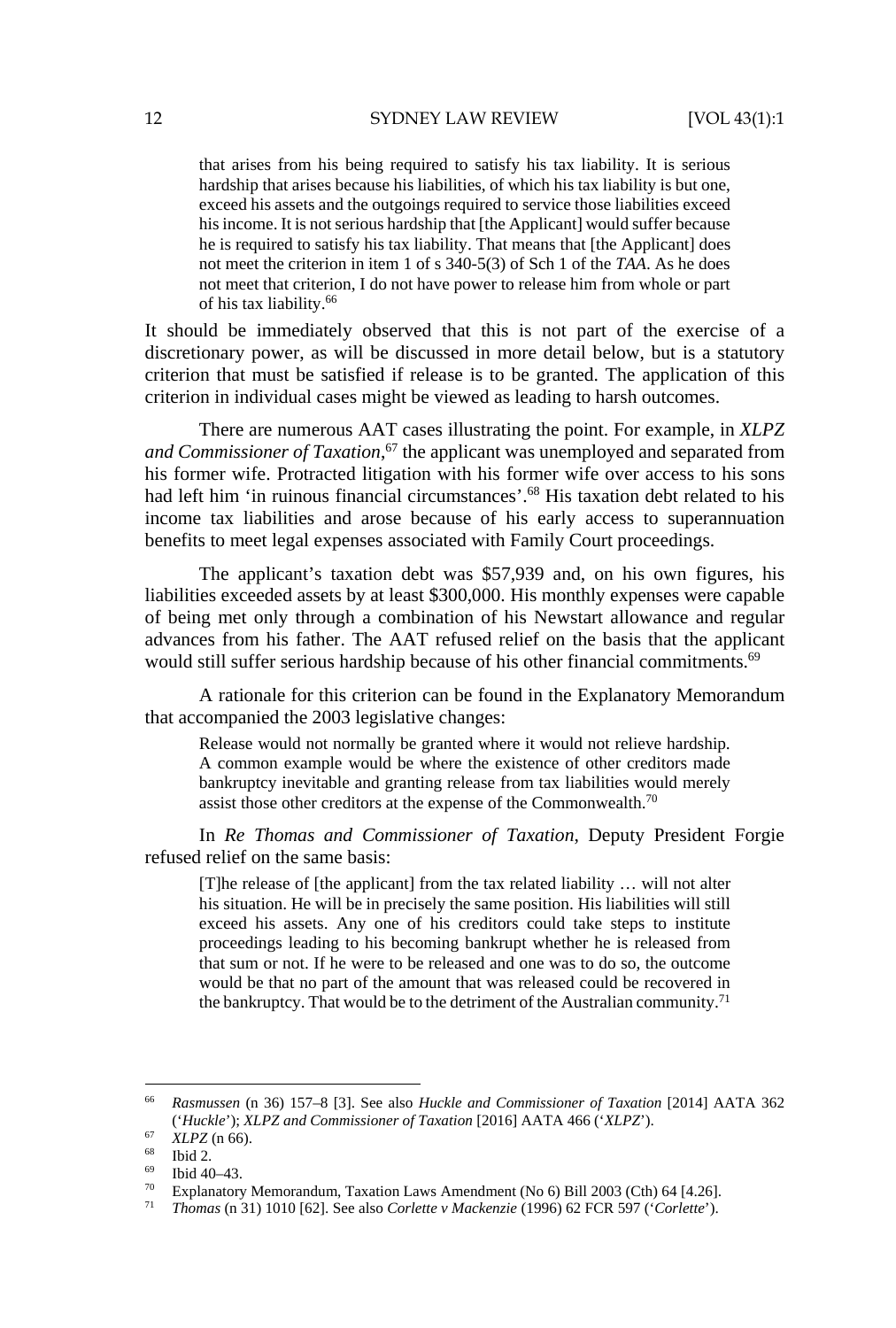Nevertheless, we respectfully contend that the proposition is unsound for the following four reasons.

First, the proposition is not supported by the history of the legislative provision. As was discussed above, the phrase 'serious hardship' appeared in income tax legislation in 1915 and 1922. The removal of the reference to bankruptcy in the *ITAA36* was because the term 'serious hardship' was considered to be 'an all embracing provision'.<sup>72</sup> Apart from the statement extracted above from the Explanatory Memorandum, there is nothing to suggest that the meaning of the term changed when div 340 was inserted into the *TAA* in 2003.

Second, it is entirely possible that the drafters of the Explanatory Memorandum misstated the law. As Wigney J recently cautioned in the Federal Court,

[u]ltimately, the task of statutory construction must begin and end with a consideration of the text itself … The Explanatory Memorandum cannot supplant the text of the relevant provisions. It is also the case that sometimes Explanatory Memoranda misstate the law.73

Third, there seems a lack of logic in refusing release from a taxation debt owed by a taxpayer suffering serious hardship on the ground that their hardship is too serious to warrant release.

Finally, refusing relief on the basis that the applicant would still suffer serious hardship because of their other financial commitments is disconnected from the realities of financial vulnerability for many taxpayers. Tax debts are often a subcomponent of overall debts. This has recently been shown empirically with researchers finding that, regardless of socio-economic grouping, 30.1–40.6% of financially vulnerable people seeking assistance from financial counsellors also need independent tax advice, but are unable to access it.<sup>74</sup> Of these taxpayers, nearly all (that is, 88%) need assistance with tax debt discussions.75

Given these considerations, Part IV(A) proposes a solution to this issue that both ensures that relief is available in appropriate cases and that the Commissioner is not, in the event of a later bankruptcy or insolvency, prejudiced in having granted relief.

## **E** *Discretionary Factors*

Section 340-5(3) states that the Commissioner 'may' release you from the liability. The question of whether this was a mandatory or discretionary power was discussed by Hill J in *Powell* in the context of former s 265 of the *ITAA36*, in which his Honour noted the difficulty in reading 'may' as being mandatory:

One difficulty with such an interpretation however, would be that it leaves open the question of what the Board is in fact bound to do, given that under

<sup>72</sup> 

<sup>&</sup>lt;sup>72</sup> See above n 23 and accompanying text.<br><sup>73</sup> *Travelex Ltd and Commissioner of Taxation* (2018) 108 ATR 278, 294 [105].

<sup>&</sup>lt;sup>74</sup> Kayis-Kumar, Walpole and Mackenzie, 'Submission to the Standing Committee on Tax and Revenue' (n 2).<br>  $^{75}$  Ibid.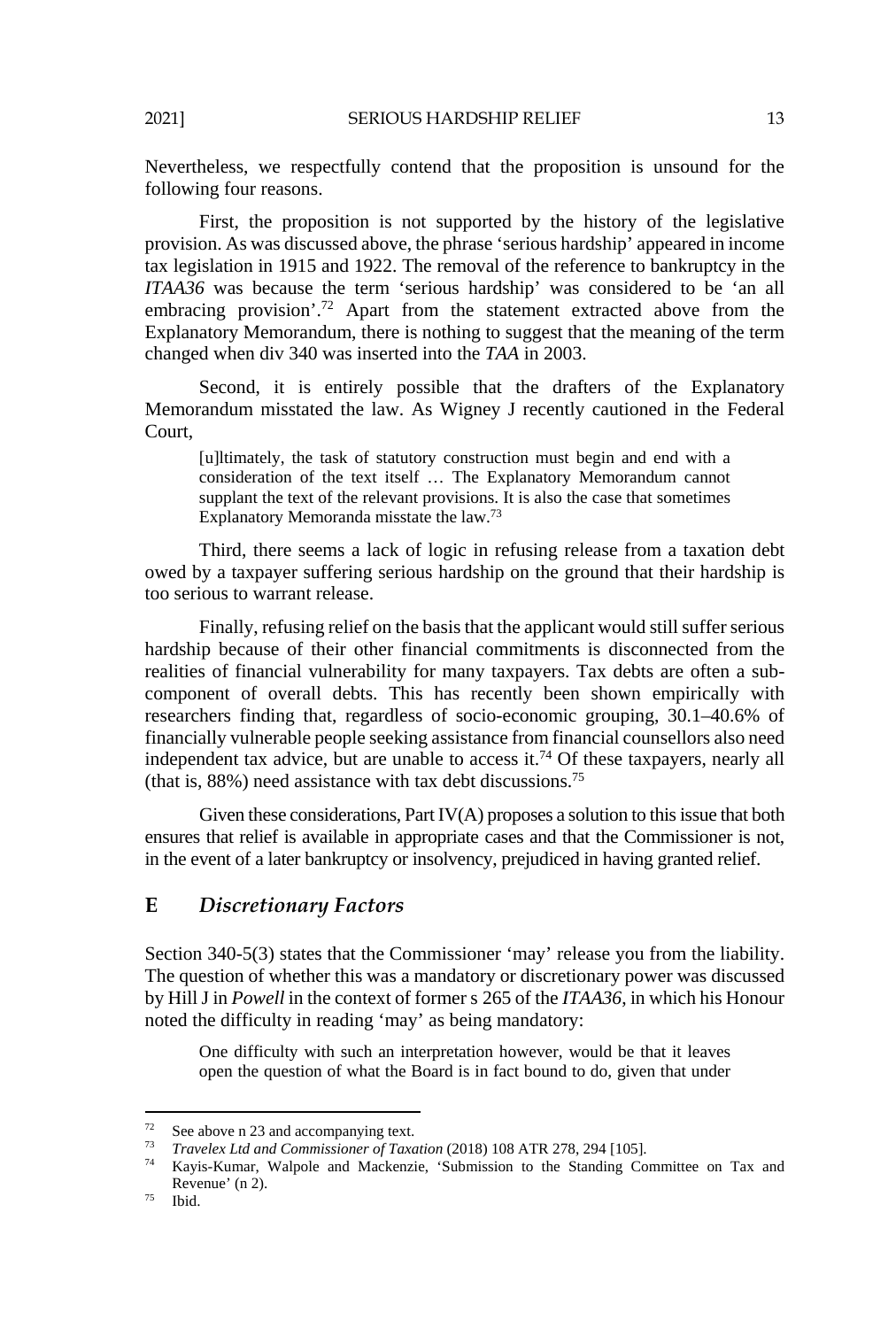the section it has a choice to remit the tax in whole or in part. Therefore the word 'may' presumably encompasses that choice which lies in the discretion of the Commissioner.76

When exercising a discretion, it is important for a decision-maker to have regard to all relevant factors. In the context of serious hardship, the following eight factors have received prominence in AAT decisions:

- (1) Disclosure and dishonesty.
- (2) Tax compliance history.
- (3) Availability of payment arrangements with the Commissioner.
- (4) Giving priority to expenditure other than tax liabilities.
- (5) Giving priority to creditors over the Commissioner.
- (6) Possible bankruptcy of the applicant.
- (7) Inheritances.
- (8) The misfortune is of the applicant's own making.

The remainder of Part II(E) explores each of these factors.

#### 1 *Disclosure and Dishonesty*

The importance of making full disclosure to the AAT was emphasised in *Thomas*:

Review of an application to release a tax-related liability is a situation in which the facts relating to an individual's income, expenditure, assets and debts will usually be peculiarly within the possession and knowledge of that individual and not of the Commissioner. It is the task of the individual, and not that of the Commissioner, to gather together and produce all relevant material.77

In *Lau*,<sup>78</sup> the AAT concluded that the applicants failed to make full disclosure about their financial circumstances and, further, that the information the applicants did provide was not correct, but rather in the nature of assertions contradicted by the documentary evidence.79 Additionally, the applicants had significantly understated income on tax returns by amounts ranging from  $$74,552$  to  $$2,353,369$ .<sup>80</sup> These were all factors that weighed against release.

In *Schweitzer*,<sup>81</sup> the applicant's tax-related liabilities exceeded \$7 million. The Commissioner submitted that the applicant had been dishonest in lodging tax returns that substantially understated her taxable income over a 12-year period, giving false evidence to the AAT in income tax review proceedings in relation to the ownership of a property, and omitting to reveal her interest in her late mother's estate when making her application for release.

<sup>76</sup> *Powell* (n 37) 261. See also *Corlette* (n 71) 598 (Wilcox J, Einfeld and Foster JJ agreeing). 77 *Thomas* (n 31) 997 [18] (Deputy President Forgie). 78 *Lau* (n 40). 79 Ibid [89].

<sup>80</sup> Ibid [90].

<sup>81</sup> *Schweitzer* (n 54).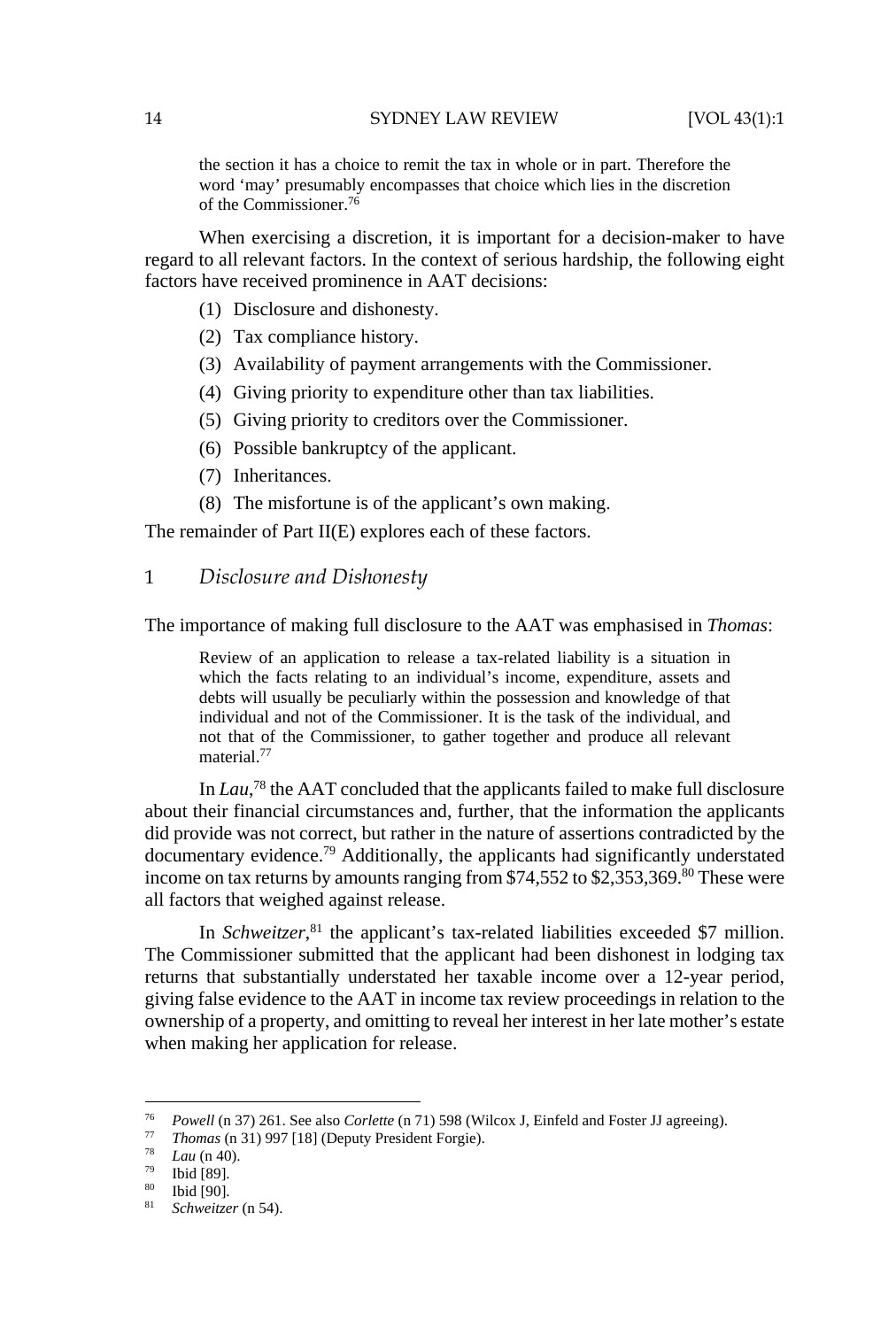Deputy President Forgie, while not making specific findings on all contentions, found that

she tried to conceal her interest in her late mother's estate from the Commissioner. Furthermore, she has not taken reasonable steps to put herself in a position where she would receive her inheritance so that she could reduce her debt to the Commissioner.<sup>82</sup>

This was a factor against exercising the discretion to release her from tax liability.

Even conduct less than dishonesty might still weigh against an applicant. In *ZDCW and Commissioner of Taxation*, 83 the applicant's household's combined assets had a value of \$843,699, with liabilities of \$225,000, leaving a balance of \$618,699. On this basis, the Commissioner contended that the applicant and his wife had sufficient equity to discharge his income tax liability. The applicant contended that, as a result of mortgages over two properties in favour of his wife, he was unable to dispose of either property to raise any amount to pay the taxation liability.

Some two months before his release application, the applicant and his wife entered into a 'Contractual Will Arrangement' by executing: (1) a Deed for Contractual Will; (2) an Option Deed granting the applicant's wife an option to purchase the applicant's share of each property for \$1 if any of a series of defined default events occurred; and (3) mortgages in favour of the applicant's wife over the applicant's interest in the two properties, securing her rights under the Deed for Contractual Will and Option Deed.

The AAT was not satisfied that the applicant was under any obligation to enter into the Contractual Will Arrangement. Nor was the AAT satisfied that his wife would seek to enforce her rights under that arrangement in the face of recovery action by the Commissioner against the applicant or that the properties would not be available to him to meet his tax liability.84

The Commissioner submitted that the Contractual Will Arrangement appeared to be a conscious attempt to put assets beyond the reach of the Commissioner. Although that was not a finding the AAT was prepared to make without first hearing the applicant or his wife give evidence on the point, it did find 'that the arrangement was entered into by the applicant without making provision to meet his tax liability',<sup>85</sup> and that was sufficient for relief to be refused.

## 2 *Tax Compliance History*

Somewhat related to honesty and disclosure is an applicant's tax compliance history. In *Burns*, the applicant had a poor compliance history, especially for BAS lodgments in the financial years 2010 through to 2017.<sup>86</sup> He submitted that there were mitigating factors, including personal injury, alcohol dependence and relationship

<sup>82</sup> Ibid [136].

<sup>83</sup> *ZDCW and Commissioner of Taxation* (2016) 103 ATR 975 ('*ZDCW*'). 84 Ibid 979 [30].

<sup>85</sup> Ibid 981 [43] (Deputy President Molloy).

<sup>86</sup> *Burns* (n 31) 48.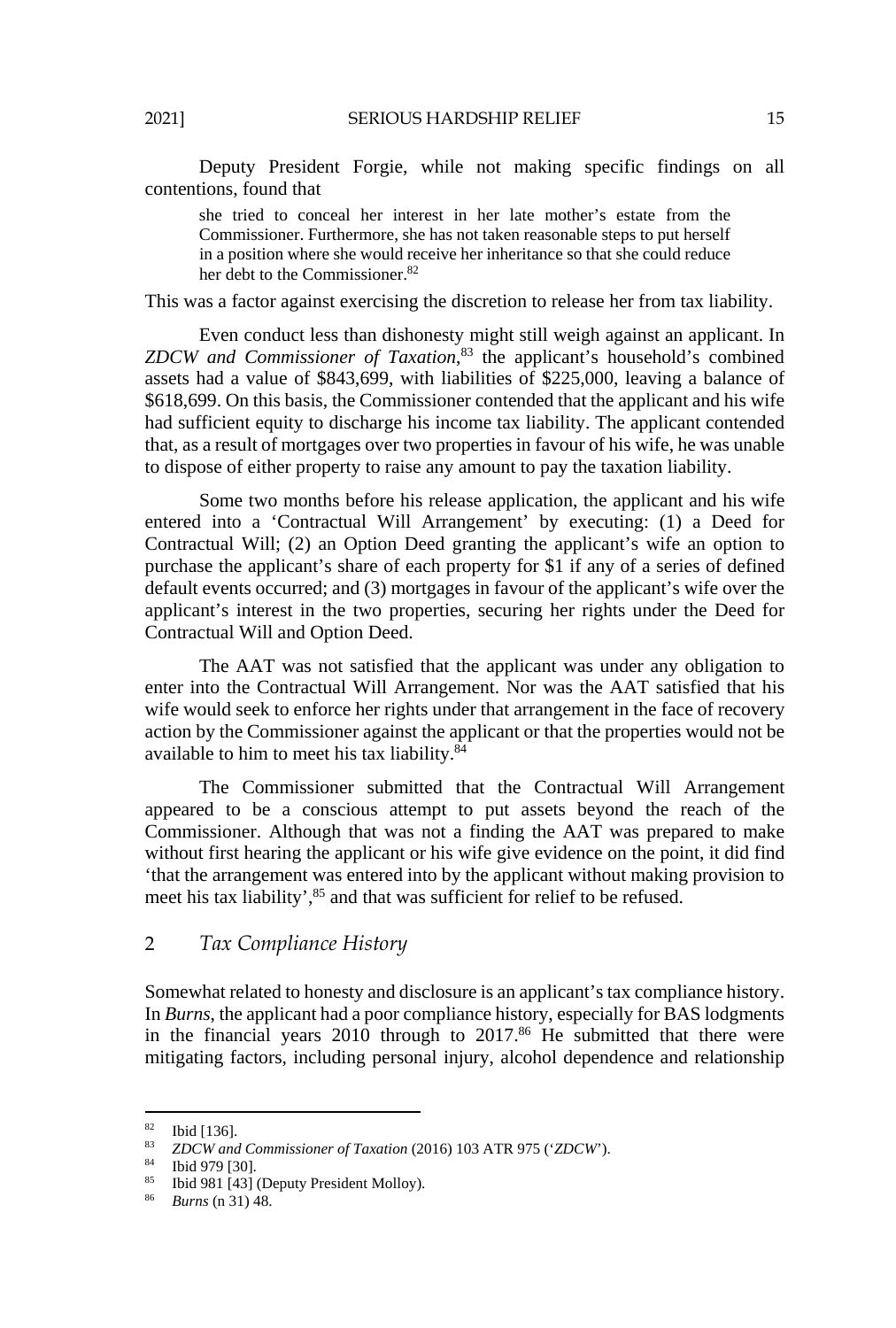issues, especially from  $2014$  onwards.<sup>87</sup> The AAT concluded that this history weighed against the exercise of the discretion to release the applicant from his taxation liability and concluded that 'the Applicant's poor compliance history is somewhat mitigated, but not cancelled out entirely, by these unfortunate personal circumstances'.88 This seemed to be so even though some taxation liabilities on the BASs, being GST, were not eligible for release.

Similarly, in *Re Watson and Commissioner of Taxation*<sup>89</sup> relief was refused to an applicant with a poor compliance history evidenced by his failure to lodge his income tax returns and BASs by the required date for numerous periods.

Illegally accessing superannuation benefits will also count against release. In *Moriarty*, the applicant had illegally accessed his superannuation benefits in the income years 2007 and 2008, accessing \$16,497 and  $$147,600$  respectively.<sup>90</sup> The AAT observed that the applicant 'accessed these funds apparently without thought to his outstanding taxation lodgements and subsequent liabilities that would arise'.<sup>91</sup>

We contend that some care should be taken by decision-makers in using a poor tax compliance history against an applicant and that it is important to understand the reasons behind the compliance history, which are often the cause of the hardship itself. Later in this article we contend that a new approach is needed to distinguish better between different levels of moral culpability.

## 3 *Availability of Payment Arrangements with the Commissioner*

Relief may be refused on discretionary grounds if entering into a payment arrangement with the Commissioner is realistically open as an alternative. Such was the case in *Lipton and Commissioner of Taxation*, 92 where the applicant husband and wife owed \$23,116 and \$1,885 in primary tax respectively. On the evidence, the applicants had an excess of income over outgoings of approximately \$1,520 per fortnight available to them such that, according to the AAT, they could enter into appropriate payment arrangements with the Commissioner, who had previously indicated his willingness to do so. $93$ 

A similar issue arose in *Thomas*. 94 The applicant had requested the Commissioner to release him from payment of tax amounting to \$64,047. Based on a number of assumptions, the AAT found that the applicant's income exceeded his expenditure by almost \$3,500 each month. However, his liabilities exceeded his assets such that he clearly could not meet his debts from his assets.<sup>95</sup> The AAT considered that the applicant could explore whether the option of payment to creditors, including the ATO, by instalments was open to him:

<sup>87</sup> Ibid 7.

<sup>88</sup> Ibid [49] (Senior Member Evans).

<sup>89</sup> *Re Watson and Commissioner of Taxation* (2014) 99 ATR 908 ('*Watson*').<br>
90 *Moriarty* (n 56).<br>
91 Ibid 195–6 [31] (Deputy President Molloy).<br>
92 *Lipton* (n 31).

<sup>&</sup>lt;sup>93</sup> Ibid 45. See also below nn 117–18 and accompanying text.<br><sup>94</sup> *Thomas* (n 31).

<sup>&</sup>lt;sup>95</sup> Ibid 1005 [41]-[42].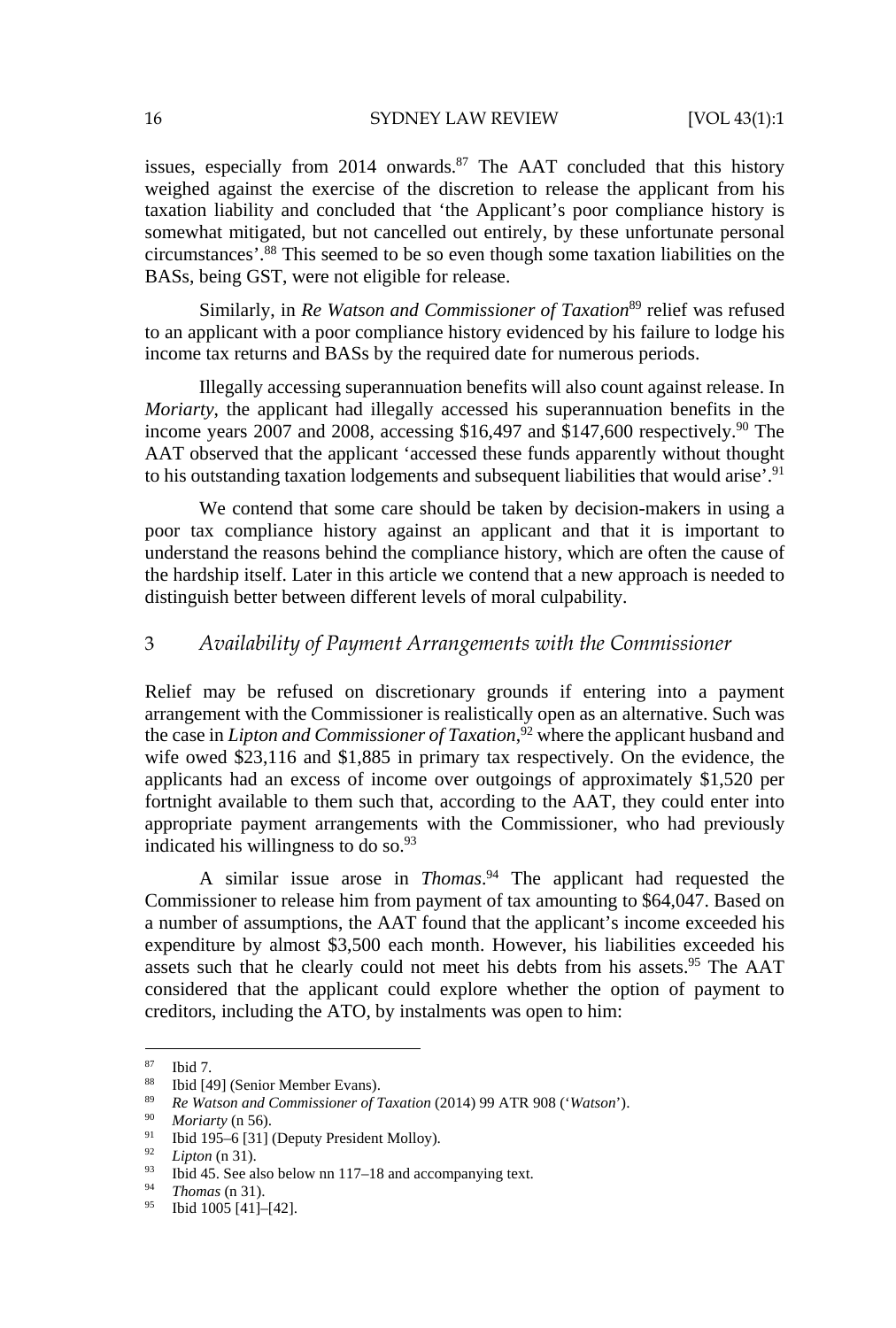While that option remains open in relation to each of his creditors and while they are not pressing for payment and have not taken steps to, for example, garnishee his bank account … he is not facing serious hardship. He can meet his day to day expenses and, by means of his savings and his income, he can make a contribution to the payment of his debts. In view of that, the criterion that must exist before the Commissioner has power to release the whole or part of the tax related liability has not arisen.<sup>96</sup>

Once a payment arrangement has been entered into, an applicant's compliance with it becomes a relevant factor. In *Watson*, 97 the applicant had previously entered into three formal payment arrangements with the Commissioner, but had abandoned the repayment plans without any real explanation being provided either in writing or at the hearing. According to the AAT, all three plans were generous to the applicant, providing modest repayment schedules over extended periods of time. This suggested 'a more than reasonable approach on the part of the [Commissioner] which now reflects poorly on the Applicant and his somewhat seemingly disdainful abandonment of those repayment plans'.<sup>98</sup>

A similar consideration arose in *Power*, in which the AAT observed:

[The applicant] has not made any sustained effort to clear arrears and achieve compliance. Since 2009 he has entered into three separate payment arrangements with the Tax Office. He has defaulted under two of those arrangements and cancelled the third. Since the middle of last year he has been paying \$150 per fortnight but he has not been meeting current assessments.<sup>99</sup>

Of course, if the Commissioner makes clear that he does not propose to recover a debt from an applicant, the existence of the debt, in notional terms, cannot be said to impose serious hardship, since there is no present requirement to make payments to satisfy it.<sup>100</sup>

Again, absent special circumstances, it seems entirely reasonable to explore reasonable payment arrangements with the Commissioner and to have regard to the outcomes of any arrangements entered into.

## 4 *Giving Priority to Expenditure Other Than Tax Liabilities*

In *Moriarty*, the applicant had applied for, and was released from, taxation liabilities in an earlier year and was now applying again.101 The Commissioner pointed out that after the applicant was granted release from his earlier tax liabilities, he borrowed funds and purchased the first of two properties for \$230,000, which he later sold for \$601,000. A second property was purchased for \$492,000 and subsequently sold for \$397,500.

The applicant contended that he and his former spouse purchased the first property using borrowed funds and that the property was sold because he could no

<sup>96</sup> <sup>96</sup> Ibid 1006 [45] (Deputy President Forgie).<br><sup>97</sup> Watson (n 89).

<sup>&</sup>lt;sup>98</sup> Ibid 918 [48] (Deputy President Deutsch).<br><sup>99</sup> *Power* (n 52) [38] (Deputy President Molloy).

<sup>&</sup>lt;sup>100</sup> *XLPZ* (n 66) [31] (Deputy President Humphries).<br><sup>101</sup> *Moriarty* (n 56).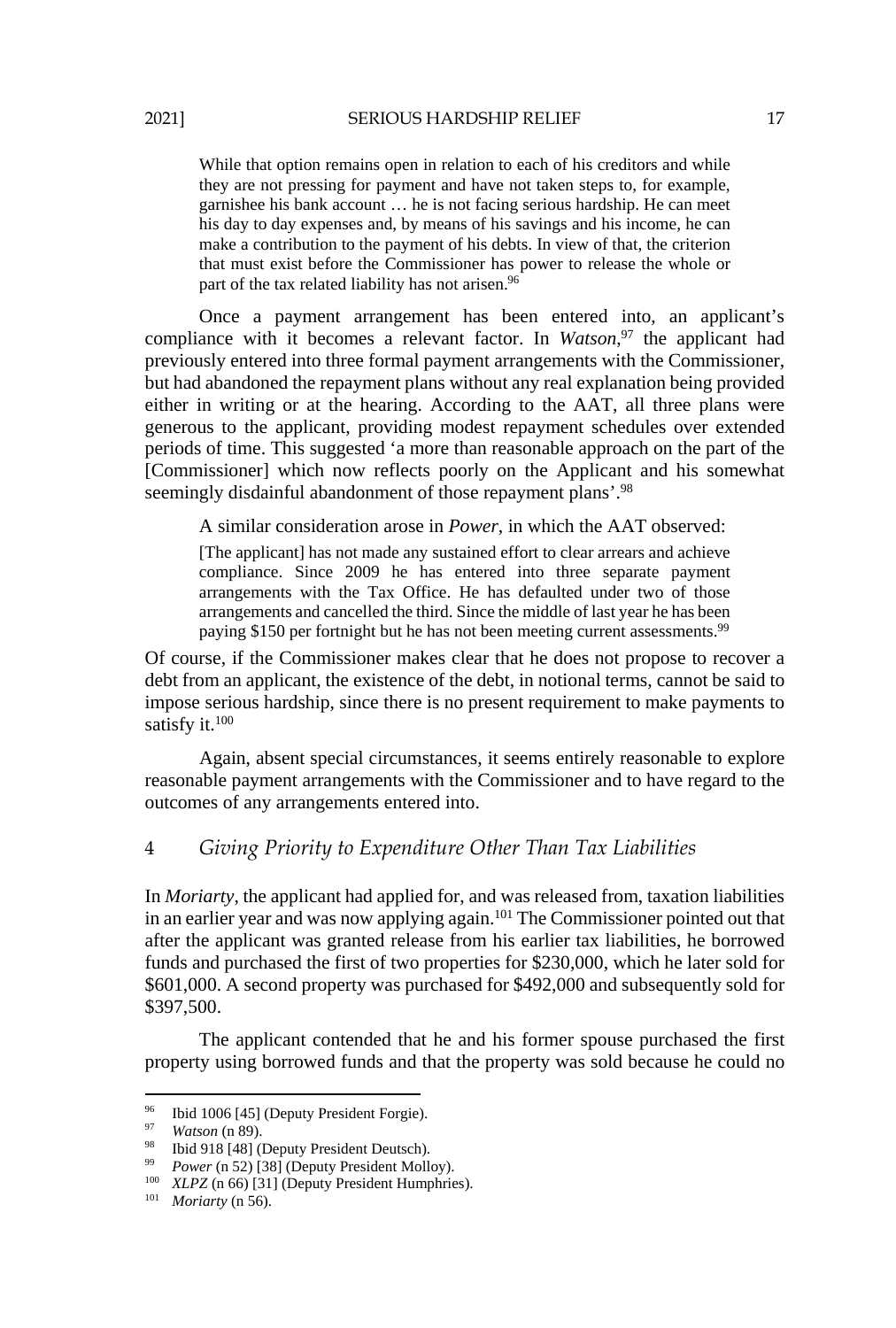longer afford the mortgage repayments. While there was little money left over from the sale, he was able to 'transport' the loan to another, less expensive property, which he later sold because he was in a 'dire financial situation'.<sup>102</sup> He and his former wife did not receive any proceeds from the sale. The AAT agreed with the Commissioner's submission that the applicant

apparently with insufficient cash or other assets to address his tax liabilities, and in the context of having recently obtained a release, gave priority to obtaining finance to purchase a property, to borrow more money to carry out improvements to that property when its value rose, and to continue his borrowing against a second property.<sup>103</sup>

Relief was refused.

Similarly, in *KNNW and Commissioner of Taxation*, the evidence disclosed 'the acquisition of unnecessary assets and reduction of amounts owed to creditors has been put ahead of meeting tax liabilities'.<sup>104</sup> These included the purchase of a second car for \$4,500 and its subsequent repairs of about \$3,500; the purchase of a replacement television for about \$3,200; and the reduction of a line of credit by \$31,607. The AAT observed: 'Such circumstances weigh heavily against exercise of any discretion.'105

Expenditure on overseas travel seems especially frowned upon, even to visit a dying relative. In *Rasmussen*, 106 the applicant's wife had for many years been suffering from illness and he was increasingly required to care for her as well as their children. One of the consequences of caring for his wife was that the applicant had more limited time for his income-producing activities, which meant a significant reduction in his income. According to the AAT, the applicant was 'in straightened circumstances'.107 During this period, the applicant had taken an overseas holiday with his family to visit his dying sister. This was a factor that counted against him in the exercise of the AAT's discretion:

[The applicant] acknowledged that he chose to take the family to visit his dying sister in Denmark in 2009 at a time when he had an outstanding tax liability. It might seem harsh to describe this as a choice that he made to prefer his family above meeting his tax liability. Taken in isolation, his need to visit his sister is entirely understandable. His going to visit her would have been entirely understandable even in straitened financial circumstances. His decision to take his whole family at a time when he was not able to meet his tax liability represents a clear choice to place his family above his obligation to the Australian community to pay his tax liability. His choice is a matter for him entirely but it is a matter that does not favour the exercise of a discretion releasing him from paying a tax liability he chose to put to one side in making his personal decisions.<sup>108</sup>

<sup>&</sup>lt;sup>102</sup> Ibid 195 [27] (Deputy President Molloy).<br>
<sup>103</sup> Ibid 195 [29] (Deputy President Molloy).<br>
<sup>104</sup> KNNW and Commissioner of Taxation [2014] AATA 691, 56 ('KNNW').<br>
<sup>105</sup> Ibid [60] (Senior Member O'Loughlin).<br>
<sup>106</sup> Ras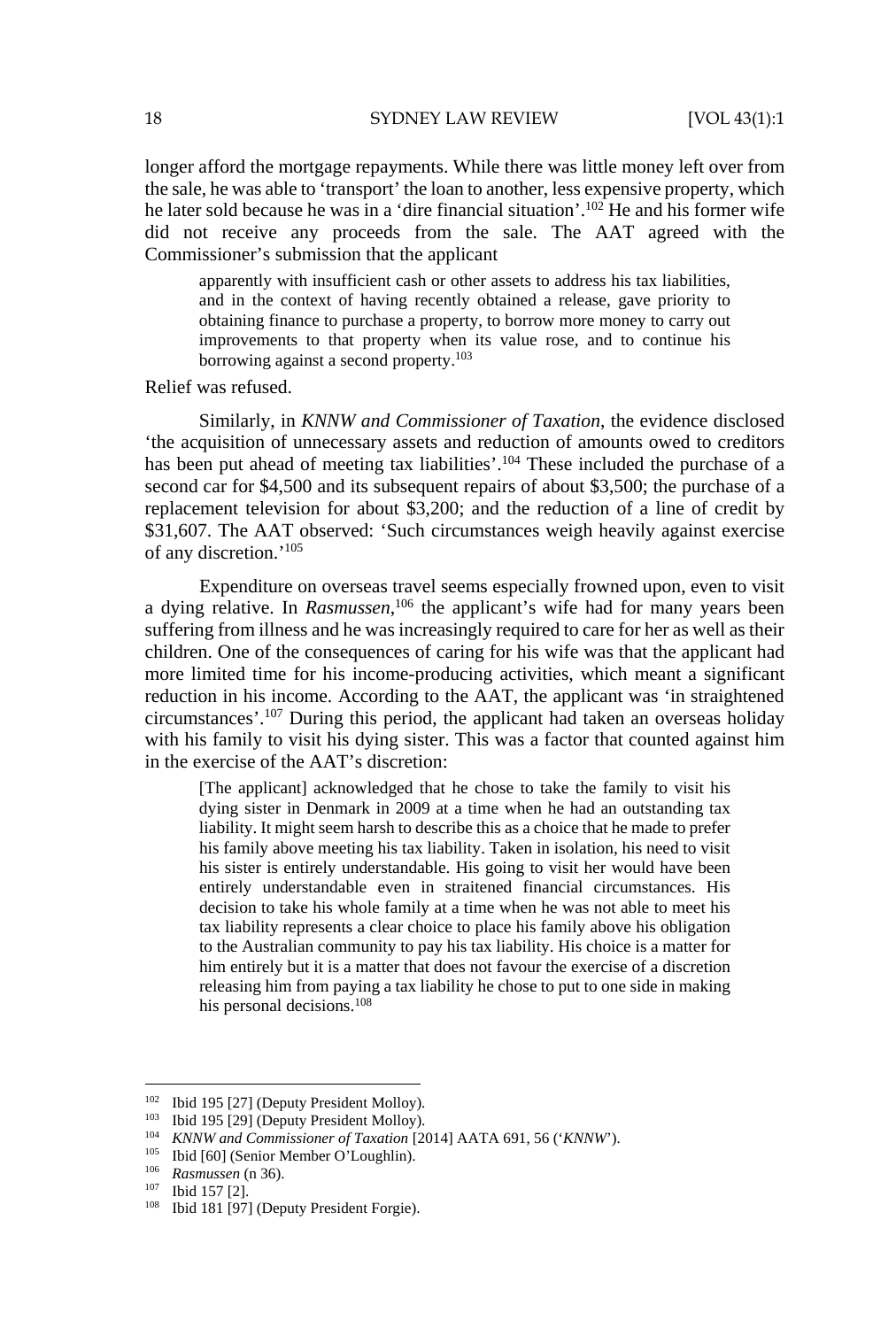Previous levels of expenditure by the applicant must also be seen as reasonable, as distinct from current levels of expenditure which is assessed as part of the income and outgoings test. In *KNNW*,<sup>109</sup> the applicant had outstanding tax liabilities of approximately \$26,045, which was the balance owing after an application for release was allowed in part, to the extent of \$70,000. There was some debate about the appropriateness of the applicant's expenditure and projected expenditure, which, after he became aware of his tax debts, included: annual holidays away from the capital city; children's sporting competitions and music lessons; regular, but modestly priced alcohol for personal consumption; gifts for

family and friends; two cars available for family use; an  $18<sup>th</sup>$  birthday celebration; interstate travel for one of the children to visit a friend; and a replacement television for about \$3,200. The applicant contended that all of his family's expenditures were not discretionary by ordinary community standards. The AAT disagreed:

With the exception of the television and possibly the second car, all of these expenditures are probably best characterised as discretionary but not extravagant expenditures of a family living a comfortable middle class life style in a comfortable middle class suburb of an Australian capital city.

The television is probably best characterised as something above 'not extravagant' as there are many models of television receivers that could be acquired for much less than \$3,200.

A second car, even one that costs \$8,000, is something that is also best characterised as a little above 'not extravagant'.

There are probably many in the community who cannot afford a lifestyle that includes spending money on the items listed above who do not receive government assistance and concessions.110

#### The AAT concluded:

Where there has been … maintenance of a lifestyle that can be seen as enjoying the comforts of middle class Australian life with a degree of discretionary, albeit not all extravagant, expenditure, the correct and preferable conclusion is that a relieving discretion ought not be exercised.<sup>111</sup>

#### 5 *Giving Priority to Creditors over the Commissioner*

Giving priority to creditors over the Commissioner weighs against applicants in a manner similar to giving priority to expenditure other than tax liabilities. In *Rasmussen*, the applicant had made payments in respect of the family's two assets. Deputy President Forgie stated that

when choosing to maintain payments on privately acquired assets but not to maintain any payments to meet a tax liability, a taxpayer is saying that the community should support him or her for his or her share of the costs of

<sup>&</sup>lt;sup>109</sup> *KNNW* (n 104).<br><sup>110</sup> Ibid [44]–[47] (Senior Member O'Loughlin).<br><sup>111</sup> Ibid [62] (Senior Member O'Loughlin).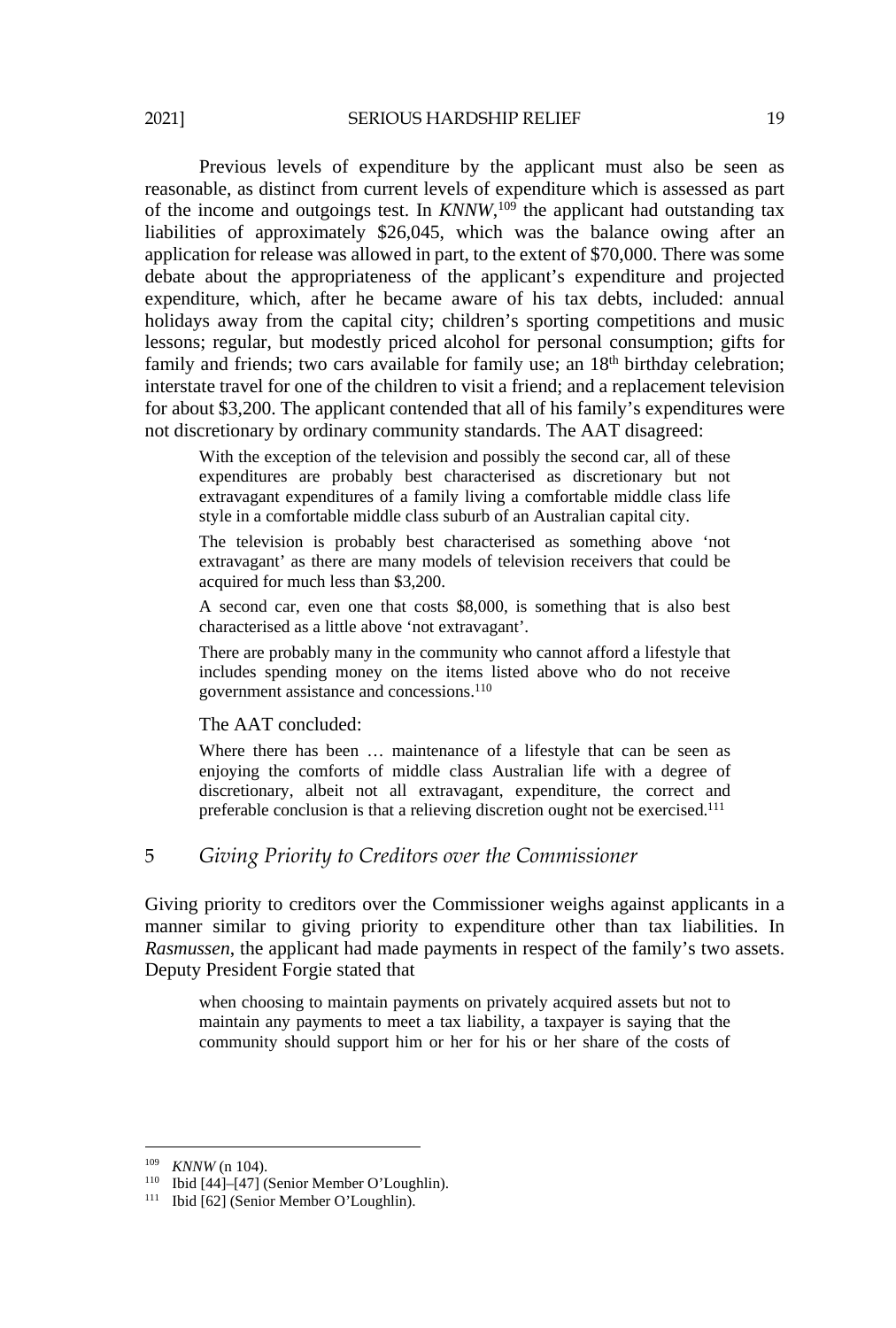meeting the infrastructure and services that are met out of taxpayers' meeting their tax liabilities.<sup>112</sup>

The notion of giving priority to creditors over the Commissioner extends to the payment of credit cards. In *Watson*, 113 the applicant's taxation debt related to his self-assessed income tax liabilities between 2008 and 2012, according to which he owed \$52,109. The Commissioner conceded that the applicant would suffer serious financial hardship if the tax liabilities in question were to be satisfied. However, one of the factors that weighed against the exercise of the discretion was that he had made six payments in 2013 in respect of credit cards, together with some bank liabilities.<sup>114</sup> *Cox and Commissioner of Taxation* is the first case to have been decided in the context of the COVID-19 pandemic.<sup>115</sup> In this case, the AAT found that an applicant refinancing a property to save his home was not unreasonable, nor would he have been expected to access those funds to pay his taxation liabilities or accept a deferral of mortgage repayments as part of the COVID-19 relief offered by his lender.<sup>116</sup>

Accordingly, we contend that some care should be taken by decision-makers in making judgements about applicants who 'prioritise' certain expenditures or creditors over tax liabilities. Such expenditures might be a reaction to the causes of hardship itself rather than a deliberate attempt to defeat the Commissioner, and it is again important to distinguish between different levels of moral culpability.

## 6 *Possible Bankruptcy of the Applicant*

The possible bankruptcy of an applicant if an application for relief is refused does not, of itself, constitute serious hardship. The issue was discussed in *Corlette v*  Mackenzie,<sup>117</sup> where the applicant had contended that he was a chartered accountant and that bankruptcy might jeopardise his ability to work. Einfeld J concluded that there was no evidence that bankruptcy would prevent him from working in that capacity even if it prevented him from owning his own practice.<sup>118</sup>

## 7 *Inheritances*

A future inheritance is unlikely to count as an asset, however, the likelihood of receiving an inheritance has been taken into account as a discretionary factor in refusing release. In *Lipton*, the applicant wife's mother had passed away some two years before the hearing.119 Under cross-examination, the applicant agreed that she

<sup>112</sup> *Rasmussen* (n 36) 181 [98]. See also *Vagh and Commissioner of Taxation* [2007] AATA 32, [25], [47]; *Adams and Commissioner of Taxation* [2010] AATA 744, [35] (Senior Member Ettinger); *XLPZ* (n 66) [41] (Deputy President Humphries). 113 *Watson* (n 89). 114 Ibid 916 [34] (Deputy President Deutsch). See also *Thomas* (n 31) 1009 [59] (Deputy President

Forgie).<br>
<sup>115</sup> Cox and Commissioner of Taxation [2020] AATA 3857 ('Cox').<br>
<sup>116</sup> Ibid [32]–[33] (Senior Member Evans-Bonner).<br>
<sup>117</sup> Corlette (n 71).<br>
<sup>118</sup> Ibid 600. See also A Taxpayer (n 38); Milne (n 40).<br>
<sup>119</sup> Lipt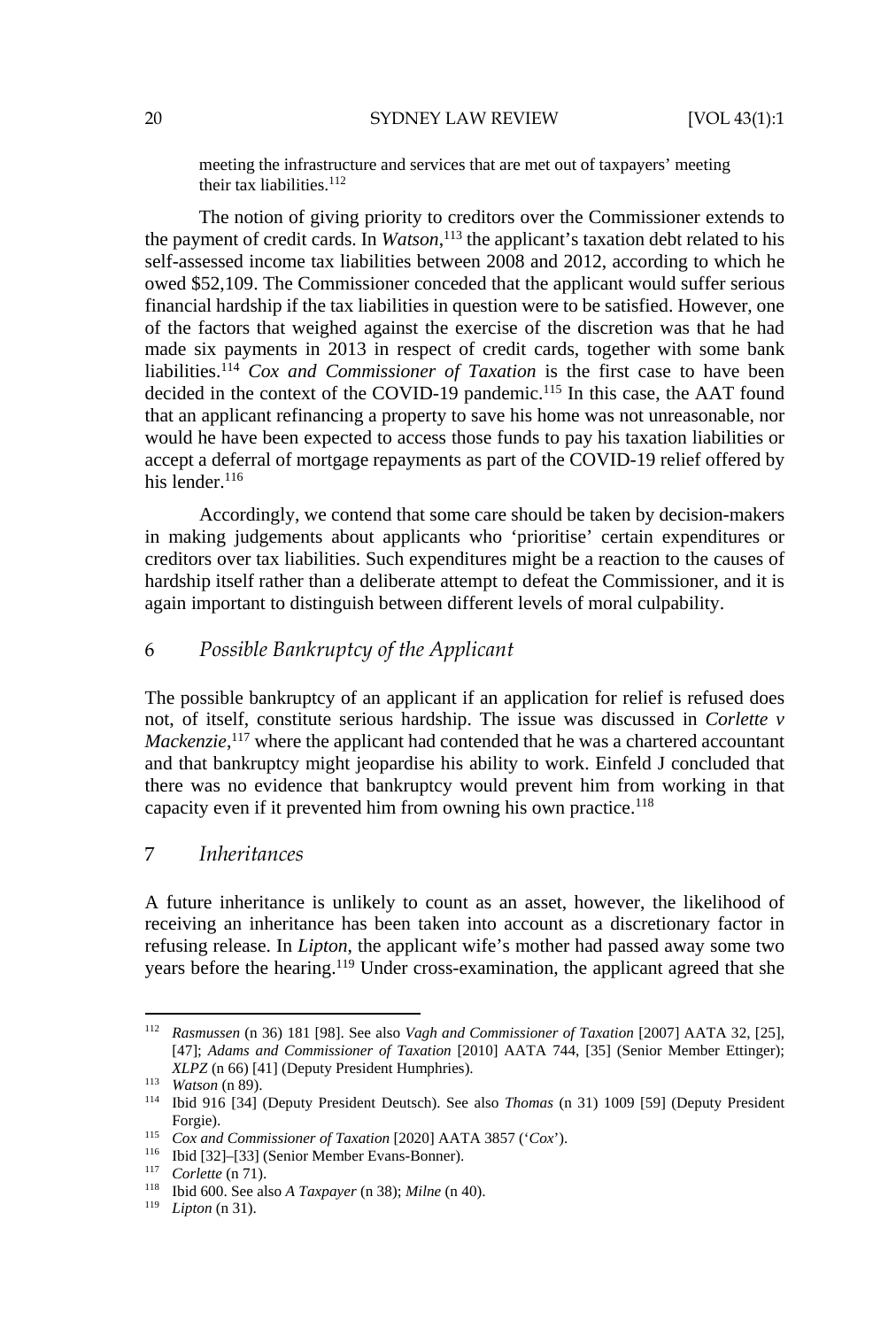would inherit approximately \$200,000 from her mother's estate. The AAT noted that it would not be appropriate to grant discretionary relief in those circumstances.<sup>120</sup>

## 8 *The Misfortune is of the Applicant's Own Making*

The AAT has occasionally stated that the discretion ought to be refused if the misfortune is of an applicant's own making. In *Watson*, 121 for example, the AAT took the view that any hardship that the applicant would experience was largely of his own making, and not the result of a misfortune beyond his control. The applicant had at times earned in excess of \$4,000 a week, which supported a finding that he was at those times in a position to pay his taxation debts as and when they fell due, but elected not to do so.<sup>122</sup>

Similar language was employed in *Power*. 123 The AAT noted that the applicant's outstanding tax liabilities had

been brought about by his own failure to meet his tax obligations. It is not a situation that has been forced upon him. He has simply failed to give proper priority to paying his tax. Since entering the PAYG instalment system in 2008 he has paid only four of 22 assessments.<sup>124</sup>

It is doubtful whether an applicant's misfortune, which is or is not of their own making, is an independent factor that counts against them. It might perhaps be more accurate to say of the applicant in *Watson* that he gave priority to expenditure other than his tax liabilities, and of the applicant in *Power* that he had a poor tax compliance history.

## **III Systemic Issues in Litigating Serious Hardship Cases**

## **A** *Historical Trends in Case Law*

It is a daunting task for an applicant to litigate an adverse decision of the Commissioner on a serious hardship application. We have examined AAT and Federal Court of Australia cases since the introduction of the serious hardship relief provisions in 1915.

An overview of decisions across tribunals and courts over the past 50 years is provided in the Appendix to this article. Specifically, the Appendix includes for each case: the total tax liability involved with a breakdown for tax liability, interest and penalties; both positive and negative factors involved in the decision-making process of the tribunals and courts; and the outcome.

Of the 34 cases decided in the past 50 years, all but four found in favour of the Commissioner. These four cases were *A Taxpayer*, <sup>125</sup> *Commissioner of Taxation* 

<sup>&</sup>lt;sup>120</sup> Ibid [46]. See also above nn 92–3 and accompanying text; *Schweitzer* (n 54) discussed below.<br><sup>121</sup> *Watson* (n 89).<br><sup>122</sup> Ibid 917 [39] (Deputy President Deutsch).<br><sup>123</sup> *Power* (n 52).<br><sup>123</sup> Ibid [37] (Deputy Pres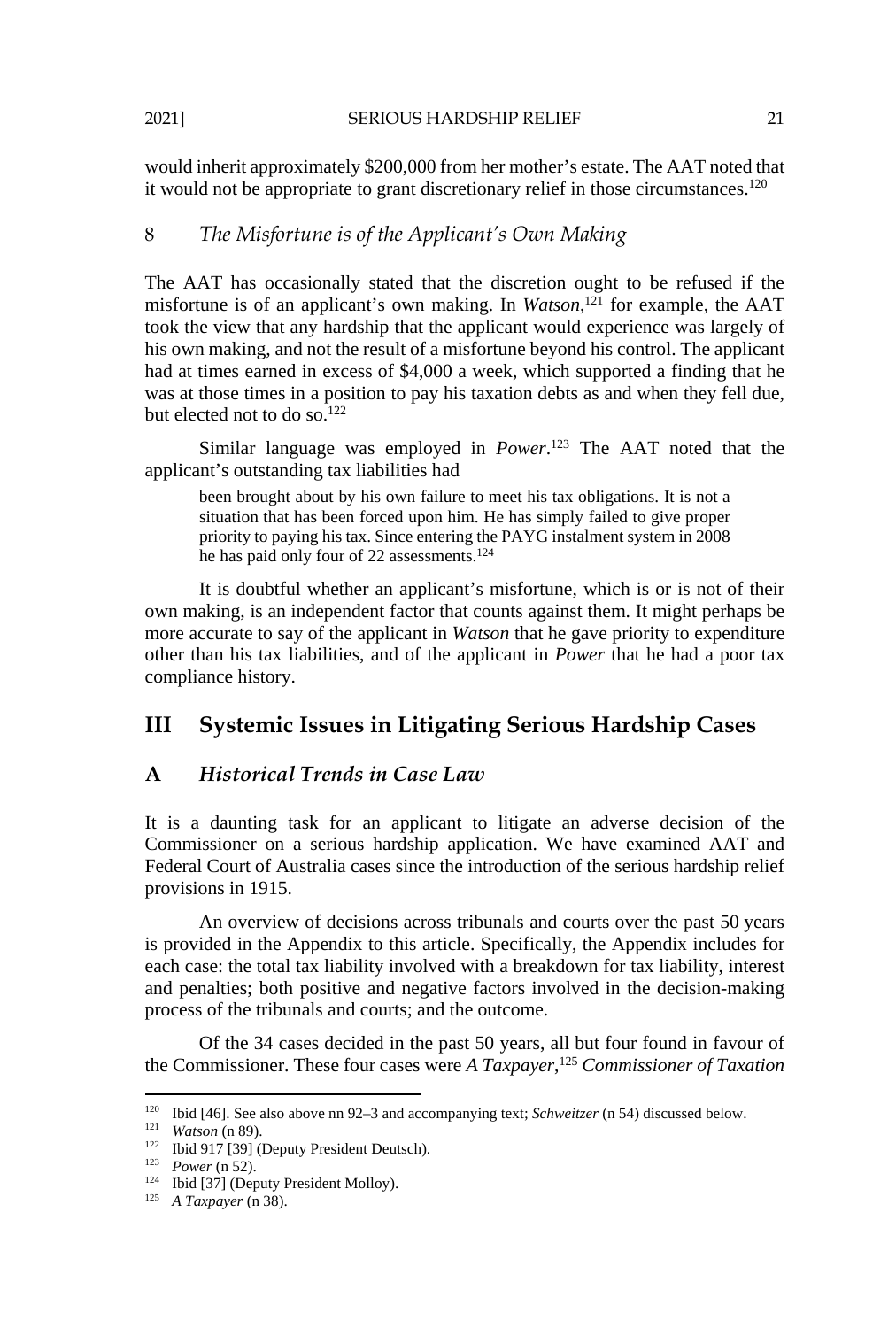*v* Milne,<sup>126</sup> *GSJW and Commissioner of Taxation*,<sup>127</sup> and *Cox*.<sup>128</sup> This is despite the majority of cases being conducted under full merits review, with only five cases decided under former s 265 of the *ITAA36* when only a judicial review was available.

Of the four cases where relief was granted, only *Milne* and *Cox* resulted in a full release from liability. In *Milne*, the taxpayer was able to establish both serious hardship, and the fact that said hardship arose from misfortune for which the taxpayer was not responsible.129 In *Cox*, the taxpayer was granted full release of the eligible portion of his taxation liabilities (with the ineligible portion comprising GST debts and penalties for failure to lodge on time). The AAT found that it would not be possible for the taxpayer to repay his full taxation debts in his lifetime without suffering substantial and long-term serious hardship, and the weight of his taxation debt was also likely to be causing some detriment to his mental health.<sup>130</sup>

It might reasonably be inferred that the Commissioners past and present have done a good job in their decision-making processes given nearly all decisions have been affirmed. Indeed, the majority of the applicants over the past 50 years failed at the first hurdle of the two-stage approach.<sup>131</sup> That is, many simply did not suffer from serious financial hardship as found by the AAT based on the facts of cases such as *Re Balens and Commissioner of Taxation*, <sup>132</sup> *Huckle and Commissioner of Taxation*, <sup>133</sup> *Lipton*, <sup>134</sup> *Lau*, <sup>135</sup> *ZDCW*, <sup>136</sup> *Schweitzer*, <sup>137</sup> *GSJW*, 138 among others. However, as discussed above in Part II(C), many other cases failed for the fact that the taxpayer would suffer serious financial hardship *regardless* of being granted relief; that is, on the second hurdle of the two-stage approach. This includes cases such as *Rasmussen*,<sup>139</sup> Thomas,<sup>140</sup> Re Hulsen and Commissioner of Taxation,<sup>141</sup> *KNNW*, <sup>142</sup> and *Moriarty*. 143

## **B** *Systemic Barriers to Serious Hardship Relief*

Further, there are three systemic issues that do not favour applicants, quite apart from the legislative constraints discussed above in Part II.

<sup>&</sup>lt;sup>126</sup> Milne (n 40).<br>
<sup>127</sup> *GSJW and Commissioner of Taxation* [2019] AATA 5170 (*'GSJW'*).<br>
<sup>128</sup> *Cox* (n 115).<br>
<sup>129</sup> Fisher and Coleman (n 7) 170.<br> *Cox* (n 115) [35] (Senior Member Evans-Bonner).<br>
<sup>131</sup> As to the two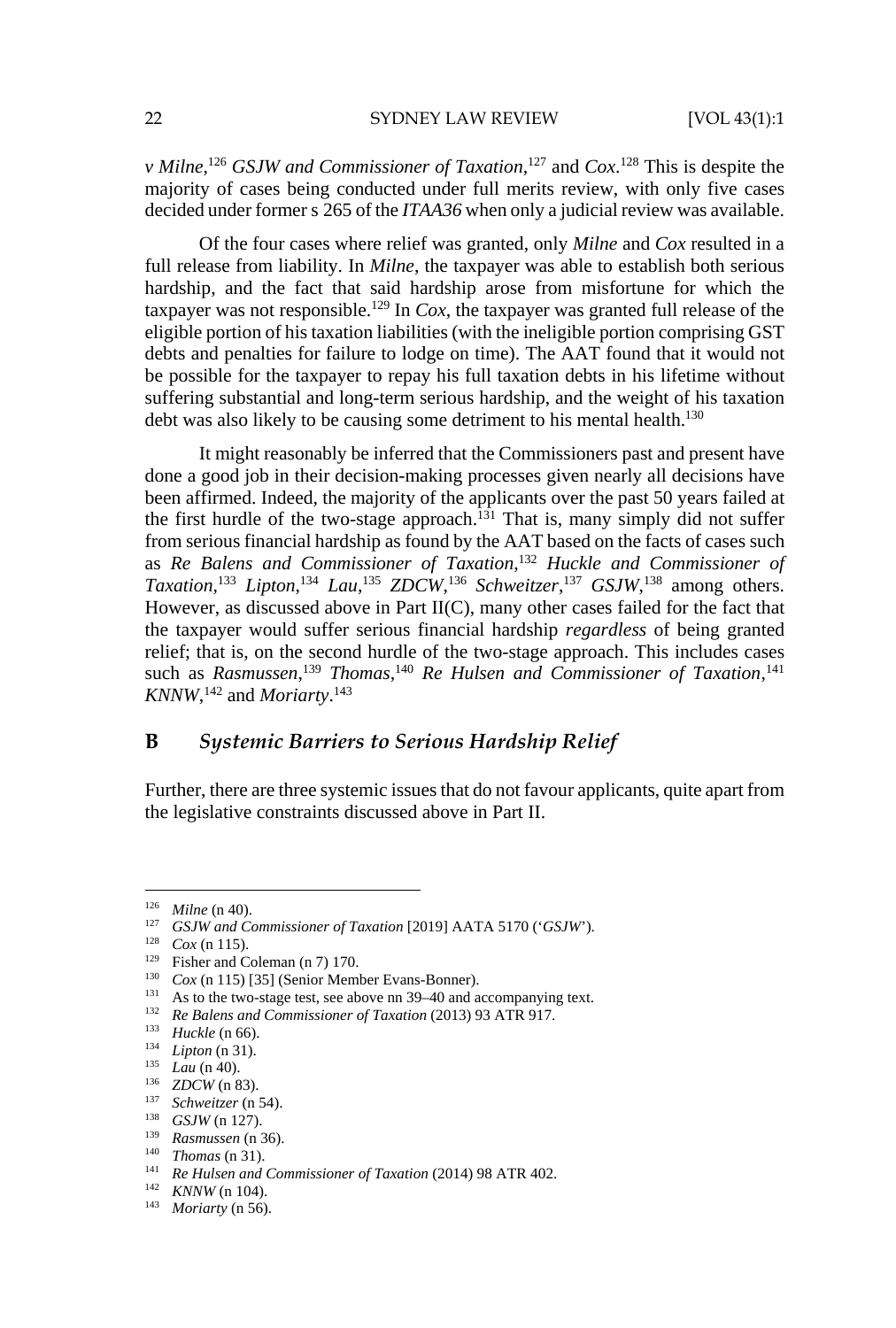2021] SERIOUS HARDSHIP RELIEF 23

The first systemic issue is that the applicant bears the burden of proving that the decision concerned should not have been made or should have been made differently.144 In *Rasmussen*, Deputy President Forgie made the following observations about the nature of the burden and its discharge in the context of serious hardship:

The individual who carries the burden of proof in relation to this decision must produce to the Tribunal evidence on which it can be satisfied, on the balance of probabilities, of the findings of fact that are relevant, first, to the ultimate finding that a person would suffer serious hardship if required to satisfy the liability and, if so, then to the exercise of the discretion. The individual can satisfy that burden by producing evidentiary material and calling witnesses.<sup>145</sup>

It should be noted that for tax appeals more generally, an applicant will bear the burden of proof, which is appropriate when evidentiary matters are wholly within the knowledge of the applicant, rather than the Commissioner. However, this often creates an insurmountable task for unrepresented applicants.

It follows that the second systemic issue is the financial circumstances of applicants who are suffering financial hardship is such that most cannot afford representation. This is shown in the Appendix to this article, with self-represented taxpayers comprising the majority (that is, 64.5%) of applicants for hardship relief. They are faced with presenting a case before the AAT in which the Commissioner is invariably represented, often by legal counsel. Most will not properly understand the burden of proof and what it entails, and will not have gathered the necessary evidence. Many such cases are doomed to fail from the outset. This article presents a suggestion for associated reform in Part IV(D) below.

The third systemic issue is that over the past 50 years there are disproportionately fewer taxpayers from 'blue-collar' occupations seeking relief compared to 'white-collar' occupations. As shown in the Appendix, taxpayers in 'white-collar' occupations comprise the majority (that is, 65.4%) of all applicants for hardship relief and 75% of all successful applicants. This suggests that inequalities of educational opportunities and outcomes make it less likely for taxpayers suffering from structural disadvantage to pursue serious hardship relief through to the litigation stage. However, confirming a causal relationship from this finding requires further research.

## **C** *Case Study of* **Re BFCB and Commissioner of Taxation**

In distilling AAT cases to their essential propositions, the nuances and complexities of individual cases can be lost. We therefore describe here one case more fully to capture the complexity of a case and illustrate the principles discussed above.

In *Re BFCB and Commissioner of Taxation*, 146 the Commissioner had issued a notice of assessment to the applicant showing a taxation liability of \$70,571. The applicant partially paid the tax debt leaving the sum of \$61,108 of the primary tax

<sup>144</sup> *TAA* (n 18) s 14ZZK(b). 145 *Rasmussen* (n 36) 167 [36]. 146 *BFCB* (n 43).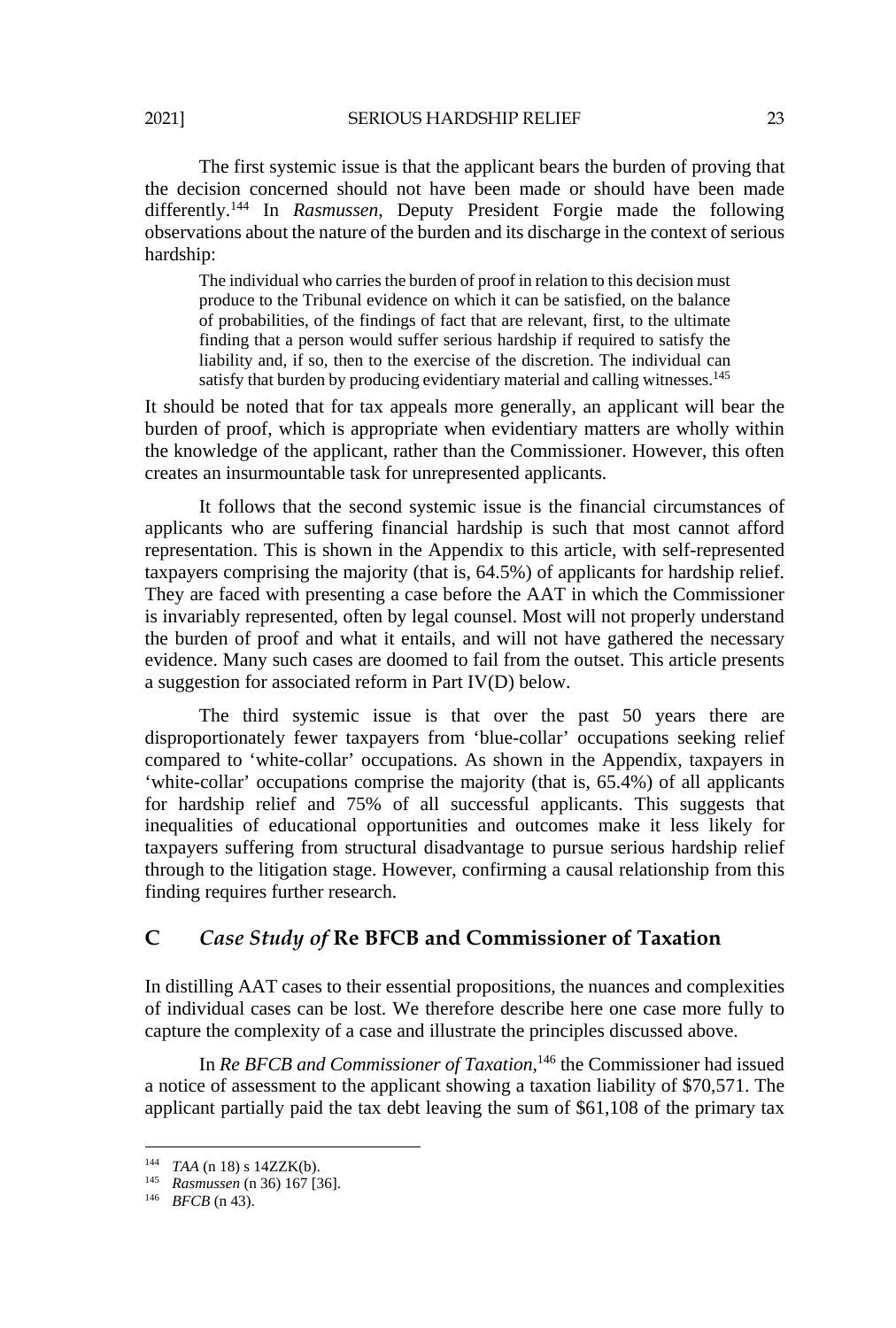outstanding and \$13,540 of GIC. Much of that liability had arisen from the inclusion of a net capital gain on the sale of an investment unit.

The applicant had been self-employed since 1992 and had always met her taxation liabilities. She had suffered chronic health problems, including major fatigue and depression for most of her life, although, as a self-employed person, she could match her hours of work to her physical condition. She had been a single parent since 1998 and had brought up her daughter, who was born in 1993, without child support payments.

In 2008, the applicant was diagnosed as suffering from breast cancer. In January 2013, she lost her major business client with the result that she no longer had a reliable source of income and used all of her financial resources, including credit cards, to support her daughter and herself. She was unable to borrow further from the Bank of Melbourne, which was the mortgagee of her home, or on her credit cards, and had not been able to find work whether as a self-employed management consultant or as an employee.

In February 2013, the applicant decided to sell her home and her investment unit 'to sort out ... [her] finances'.<sup>147</sup> It was the sale of the investment unit that had given rise to the net capital gain.

In August 2013, she purchased a house to live in for \$630,000, relying on a loan of \$350,000 from the Bank of Melbourne. She was required to make a minimum repayment of \$615 on the mortgage each fortnight. She also purchased a 1999 Subaru Liberty Sedan, which she valued at \$2,500, and separately retained for her daughters' use a 1999 Ford Fairmont, which she had purchased in 2005 and which she also valued at \$2,500.

In January 2015, the applicant approached Anglicare, which assisted her in exploring options to resolve her financial problems and, in the meantime, she continued to meet only those of her financial commitments relating to her accommodation, health and food. In December 2014, she applied to Centrelink for benefits, but had, until then, relied on her savings.

On 26 May 2015, the applicant's doctor certified that the applicant had numerous, chronic health issues including a history of cancer. These all contributed to excessive fatigue, which affected her daily physical and cognitive functioning.

At the date of the hearing, the applicant's daughter was 23 years of age and a full-time tertiary student in Melbourne but then studying in France on a scholarship for another month or so. The applicant received a pension of \$250 per fortnight paid by the Irish Government and, from the beginning of 2015, a social security payment of \$250 per fortnight from Centrelink. The applicant had been working since August 2016 for about 20 hours each week earning just under \$24 per hour.

On the evidence, the applicant was well short of meeting her day-to-day living expenses, and that was so whether she owed the tax liability or not. If the house were sold for \$650,000, she would have a surplus of \$217,000 once her debts,

<sup>147</sup> Ibid 14.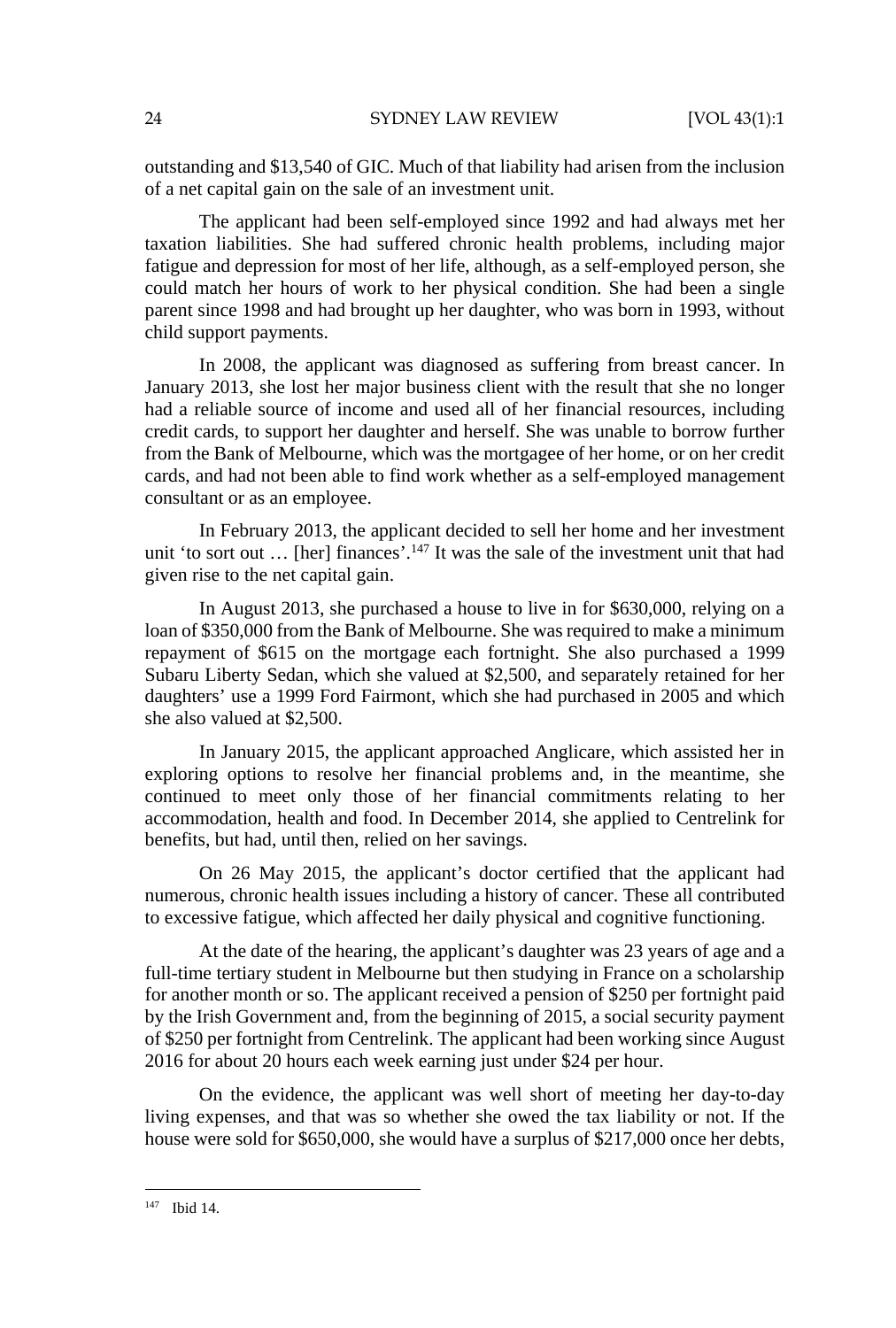other than the tax liability, were paid. Only then would she have enough remaining to pay her tax liability.

At the hearing in the AAT, the applicant was unrepresented and appeared in person while the Commissioner was represented by counsel. The AAT found against the applicant and denied relief.

One can always debate the exercise of a discretion, but, with respect to the AAT, greater emphasis appeared to be placed on the 'negative' factors over the 'positive' factors in the weighing process.

It is worth synthesising some of the positive factors. The applicant had met her taxation liabilities for many years. She was a single parent and had brought up her daughter without child support payments. When she no longer had a reliable source of income, she used all of her financial resources, including credit cards, to support her daughter and herself, rather than relying upon welfare. She sold her home and investment unit to sort out her finances. She then approached Anglicare, which assisted her in exploring options to resolve her financial problems. In the meantime, she continued to meet only those of her financial commitments relating to her accommodation, health and food. Only later did she apply to Centrelink for benefits.

All of the above was done despite her personal circumstances, in particular, that she had suffered chronic health problems, including major fatigue and depression, for most of her life, and the diagnosis that she was suffering from breast cancer. These had all contributed to excessive fatigue which affected her daily physical and cognitive functioning.

Against this background, any 'negative' factors should bear some scrutiny. There was essentially one, that in August 2013 she purchased a house and a second car. The house was purchased for \$630,000, with a mortgage of \$350,000, and the car was valued at \$2,500.

As to the house, it will be recalled that just a few months earlier, in February 2013, she had sold her home and her investment unit to sort out her finances. In that circumstance, it seems understandable that she might have purchased a more modest home to live in. It was the sale of the investment unit that had given rise to the net capital gain. At that time, she was aware that there would be a capital gains tax ('CGT') liability, but was later 'shocked' to learn of its magnitude. It may not have been wise to commit to a mortgage when her income had fallen, but the bank was obviously prepared to lend and she needed a place to live.

As to the car, the purchase in 2013 of a 1999 Subaru Liberty Sedan, valued at \$2,500, could not be viewed as extravagant and, again, the size of the CGT liability was not then known.

With all due respect to the AAT, it is difficult to see how the one negative factor could have outweighed the positive factors in the exercise of the discretion, unless it is viewed as a disqualifying factor. We suggest in Part IV(B) below a different approach that might be taken to exercising the discretion.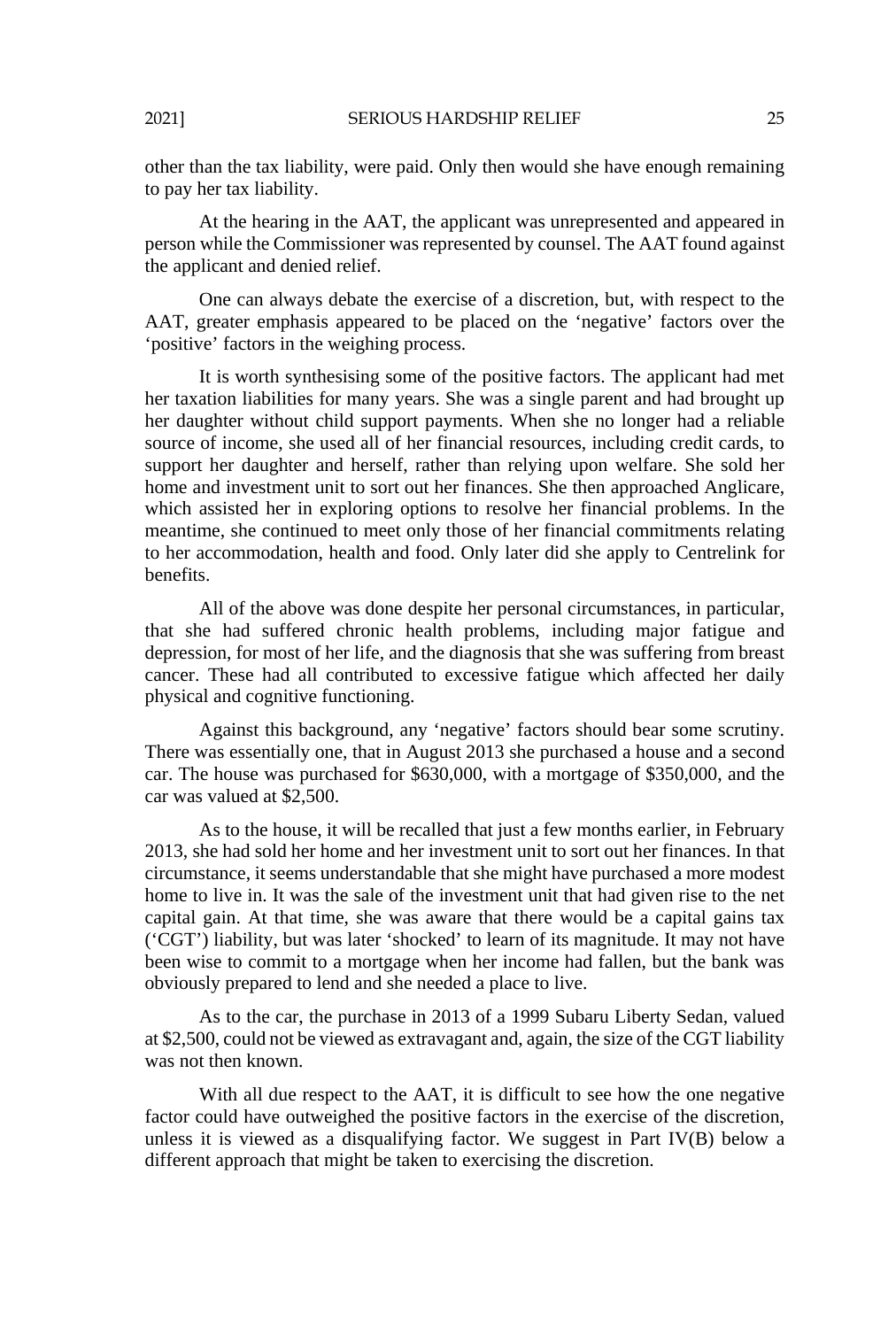## **IV Recommendations**

This section makes four recommendations to modernise the current law and policy design given the legislative constraints identified in Part II and the systemic issues identified in Part III. It is hoped that these recommendations will assist policymakers in improving the operation of the serious hardship provisions. The recommendations are:

- The amendment of the causal relationship requirement;
- The implementation of a sliding scale for negative discretionary factors;
- The expansion of serious hardship relief to other taxation liabilities (including GST) and other entities; and,
- Improving access to free and (where possible) independent tax advice across the dispute resolution lifecycle.

Each recommendation is detailed below.

## **A** *Amendment of the Causal Relationship Requirement*

The proposition that there must be a causal relationship between the requirement to satisfy the tax liability and the serious hardship is open to doubt. As detailed above in Part II(D), this article outlines multiple reasons why this proposition is unsound. One of these reasons is the emerging empirical evidence that tax debts are often a sub-component of overall debts for financially vulnerable people.<sup>148</sup> Refusing relief on the basis that the applicant would still suffer serious hardship due to their other financial commitments is disconnected from the realities of financial vulnerability for many taxpayers in modern-day Australia. This issue is especially timely and topical considering the economic aftermath of the COVID-19 pandemic.<sup>149</sup>

Accordingly, we respectfully suggest that this area of the law be clarified so that the phrase 'serious hardship' returns to its 'all embracing' meaning.150

The policy rationale supporting the existing regime is that, if relief were granted, other creditors would benefit over the Commissioner. To overcome the notion that other creditors might benefit, consideration should be given to inserting a provision that permits the Commissioner, in the event of an applicant's bankruptcy within, say, five years of release, to prove as a debt in the bankruptcy the amount released to the taxpayer. This proposed legislative mechanism would ensure the Commissioner is not disadvantaged by releasing the taxpayer from the debt, which would automatically be deemed provable as a debt in circumstances involving voluntary administration, liquidation or bankruptcy, but not otherwise.

<sup>&</sup>lt;sup>148</sup> See above nn 74–5 and accompanying text.

 $149$  'Australia is officially in its first recession for almost three decades, with the June quarter GDP [gross] domestic product] numbers showing the economy went backwards by 7 per cent — the worst fall on record and slightly worse than most economists had predicted.': Michael Janda and Phillip Lasker, 'Australian Recession Confirmed as COVID-19 Triggers Biggest Economic Plunge on Record', *ABC News* (online, 2 September 2020) <https://www.abc.net.au/news/2020-09-02/australian-recessionconfirmed-as-economy-shrinks-in-june-qtr/12619950>.<br><sup>150</sup> See above n 23 and accompanying text.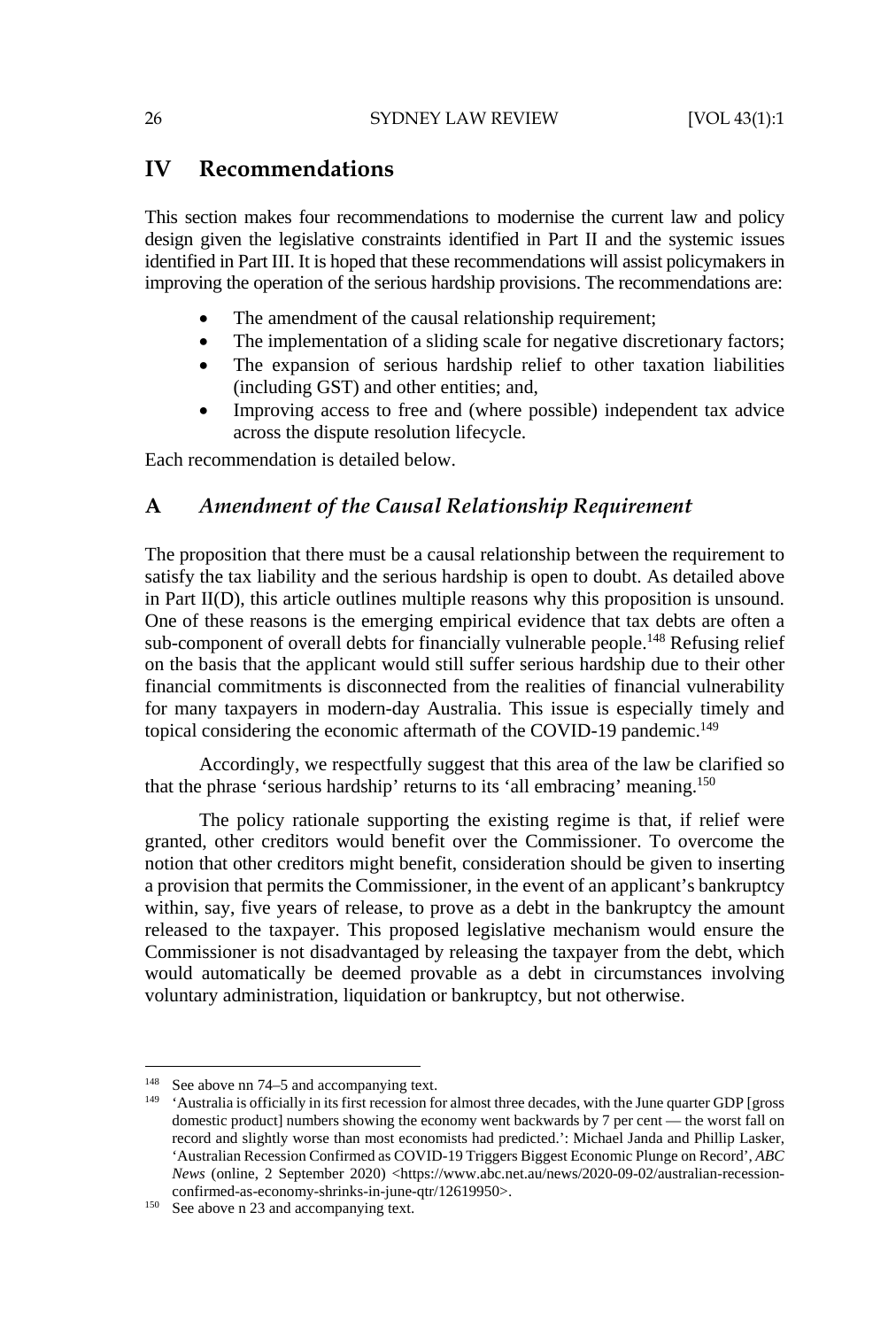#### 2021] SERIOUS HARDSHIP RELIEF 27

Consideration should also be given to permitting the Commissioner to meet with other creditors before any administration, liquidation or bankruptcy. The Commissioner is currently constrained by the 'secrecy' provisions of the taxation laws found in div 355 of sch 1 to the *TAA*. These provisions essentially prevent the disclosure of information about the tax affairs of taxpayers except in certain specified circumstances, and it is an offence for taxation officers to make such a disclosure.<sup>151</sup> Significantly, it is not a defence to a prosecution of a taxation officer if the taxpayer has consented to the disclosure.<sup>152</sup> We suggest the secrecy provisions be amended to permit disclosure to creditors for the purpose of reaching agreement on releasing the taxpayer from debts, including taxation debts, but only in relation to a serious hardship application and with the written consent of the taxpayer.

Further analysis and research is needed in this area, especially to avoid any unintended outcomes in changing insolvency and secrecy laws. It would be important, for example, to ensure that vulnerable taxpayers were not effectively denied credit on future occasions or felt improperly pressured to give consent about disclosure of their financial affairs.

The Inspector-General of Taxation ('IGoT') is currently investigating undisputed tax debts in Australia.153 These debts have increased significantly in the 2019–20 tax year.154 While the IGoT's review is focused on identifying the segments of the economy experiencing increases in undisputed debt collections, it would be meaningful to also explore the underlying drivers for these debts. For example, if no such analysis has already been conducted internally by the ATO, it would also be useful to determine indicators of potential recovery of debts, and determine relative success rates of payment plans by taxpayer cohorts to then target debt collection more strategically given the ATO's limited resources.

## **B** *Implementation of a Sliding Scale for Negative Discretionary Factors*

This article highlights the range of factors taken into account in the exercise of the discretion. Too often these factors seem like de facto disqualifying factors — as

<sup>&</sup>lt;sup>151</sup> *TAA* (n 18) sch 1 s 355-25(1).

<sup>&</sup>lt;sup>152</sup> Ibid sch 1 s 355-35.<br><sup>153</sup> See the terms of reference at 'An Investigation and Exploration of Undisputed Tax Debts in Australia', *Australian Government Inspector-General of Taxation and Taxation Ombudsman* (Web Page) <https://www.igt.gov.au/news-and-publications/reports-reviews-1>. For completeness, even though the ATO uses the term 'collectable debt', this term is not used by the IGT because 'the expression itself may be confusing without the related defined meaning - debt that is not subject to objection or appeal or to some form of solvency administration': 'Investigation and Exploration of Undisputed Tax Debts in Australia', *Inspector-General of Taxation and Taxation Ombudsman* (Web

Page) <https://www.igt.gov.au/news-and-publications/reports-reviews-1>. 154 'IGoT News! - Edition 14, November 2020', *Inspector-General of Taxation and Taxation Ombudsman* (Web Page) <https://www.igt.gov.au/news-and-publications/newsletters/november2020>:

Overall, the ATO has reported that, as at 30 June 2020, its collectable debt balance is \$34.1 billion, a 28.2% increase from 30 June 2019. … Activity statement collectable debt (which includes GST and PAYGW [PAYG withholding]) accounts for the largest component (58%) as at 30 June 2020. It was also the debt type which recorded the largest increase (39%) since the prior year.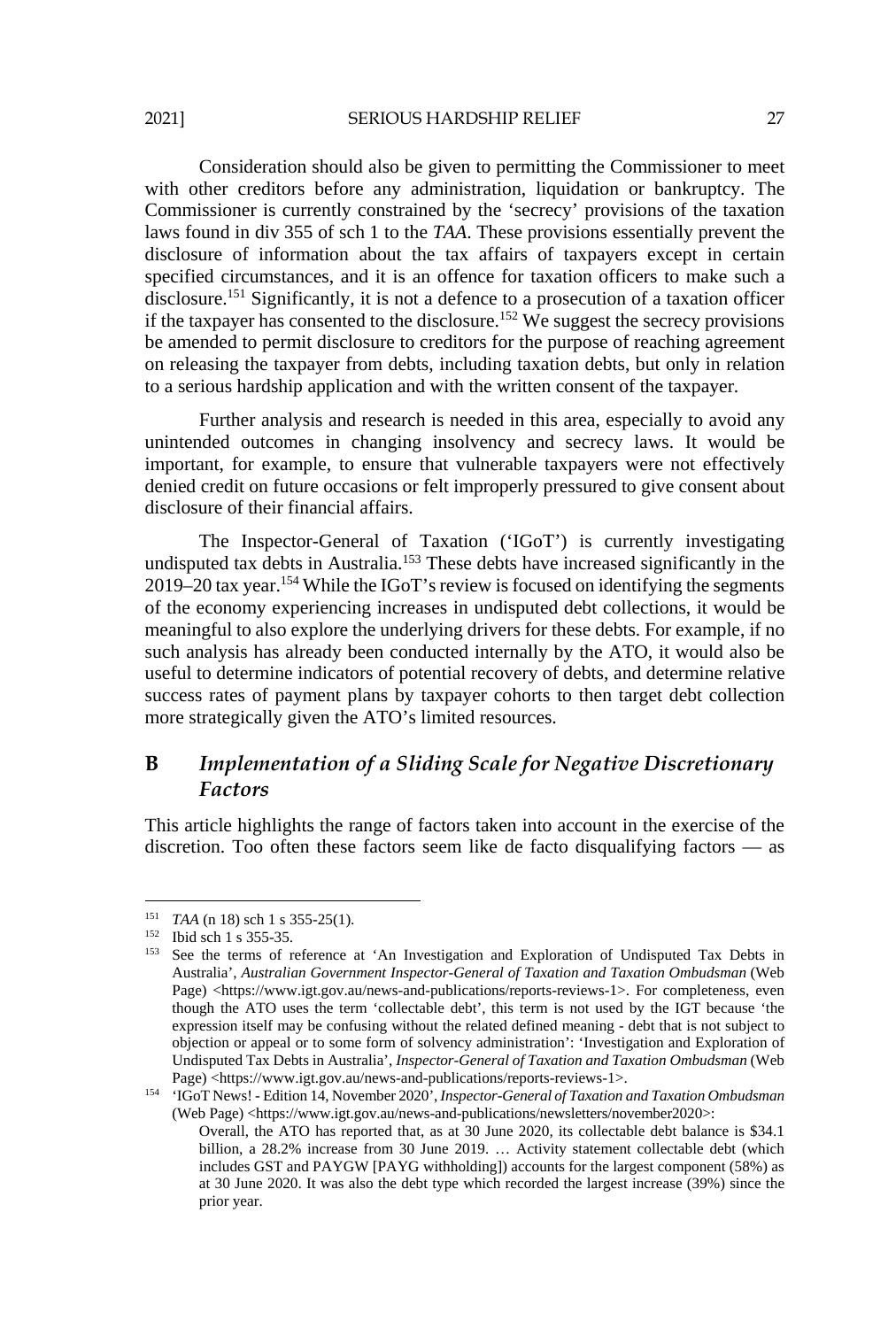#### 28 SYDNEY LAW REVIEW [VOL 43(1):1

demonstrated in cases such as *BFCB*. 155 It weighs heavily against an applicant, for example, that they have paid other creditors in preference to the Commissioner. This includes, in practice, cases where a taxpayer in financial hardship pays off the credit card in preference to the taxation liability. This is likely to happen because the credit card is needed to purchase life's essentials. It is difficult to see why this should necessarily be a de facto disqualifying factor.

The existing approach fails to distinguish between different levels of moral culpability for failure to pay tax. This article suggests that legislative reform is needed to clarify that a failure to take reasonable care (in paying off credit cards before tax, for example) is not a disqualifying factor, while deliberate attempts to evade the payment of tax debts would be a disqualifying factor. Accordingly, an applicant might intentionally pay off a credit card before tax, but is not thereby seeking to intentionally disregard any taxation obligations.

These degrees of culpability would distinguish between the taxpayer who in difficult times failed to lodge several tax returns (and thus failed to take reasonable care) and the taxpayer who deliberately and intentionally disregarded their obligations (such as the senior barrister who fails to pay tax over many years).

A complementary benefit of a 'sliding scale' approach would be to codify in the serious hardship relief provisions the ATO's existing compliance model (Figure 1). As noted in Part I, this model makes a clear distinction between taxpayers who are non-compliant due to various mitigating circumstances as opposed to taxpayers who deliberately decide to be non-compliant, and is responsive to this nuance.

Considerations that can assist in guiding the operation of a sliding scale already exist in the case law. For example, as outlined in *Re David and Commissioner of Taxation*, the seven criteria relevant to the proper exercise of the discretion are:

- the circumstances out of which the hardship arose;
- whether those circumstances could have been foreseen and controlled by the applicant;
- whether the applicant has overcommitted themselves financially;
- whether the applicant or dependants had suffered any serious illness or accident involving irrevocable financial loss to the applicant;
- whether the applicant has been in regular employment;
- whether the circumstances of hardship are likely to be of a temporary or recurring nature; and
- whether a decision to remit the debt would place the applicant in a preferred position to other taxpayers.156

Further, a sliding scale approach would also be in the public interest, which is an element of relevance in the exercise of the discretion. As noted by Stone J in *A Taxpayer*, '[the public interest] is relevant for the Commissioner or, in this case

<sup>155</sup> See above Part III(C) case study of *BFCB* (n 43). 156 *Re David and Commissioner of Taxation* (2005) 60 ATR 1072, 1076–7 [14] citing *Re Wilson and Minister for Territories* (1985) 3 AAR 60.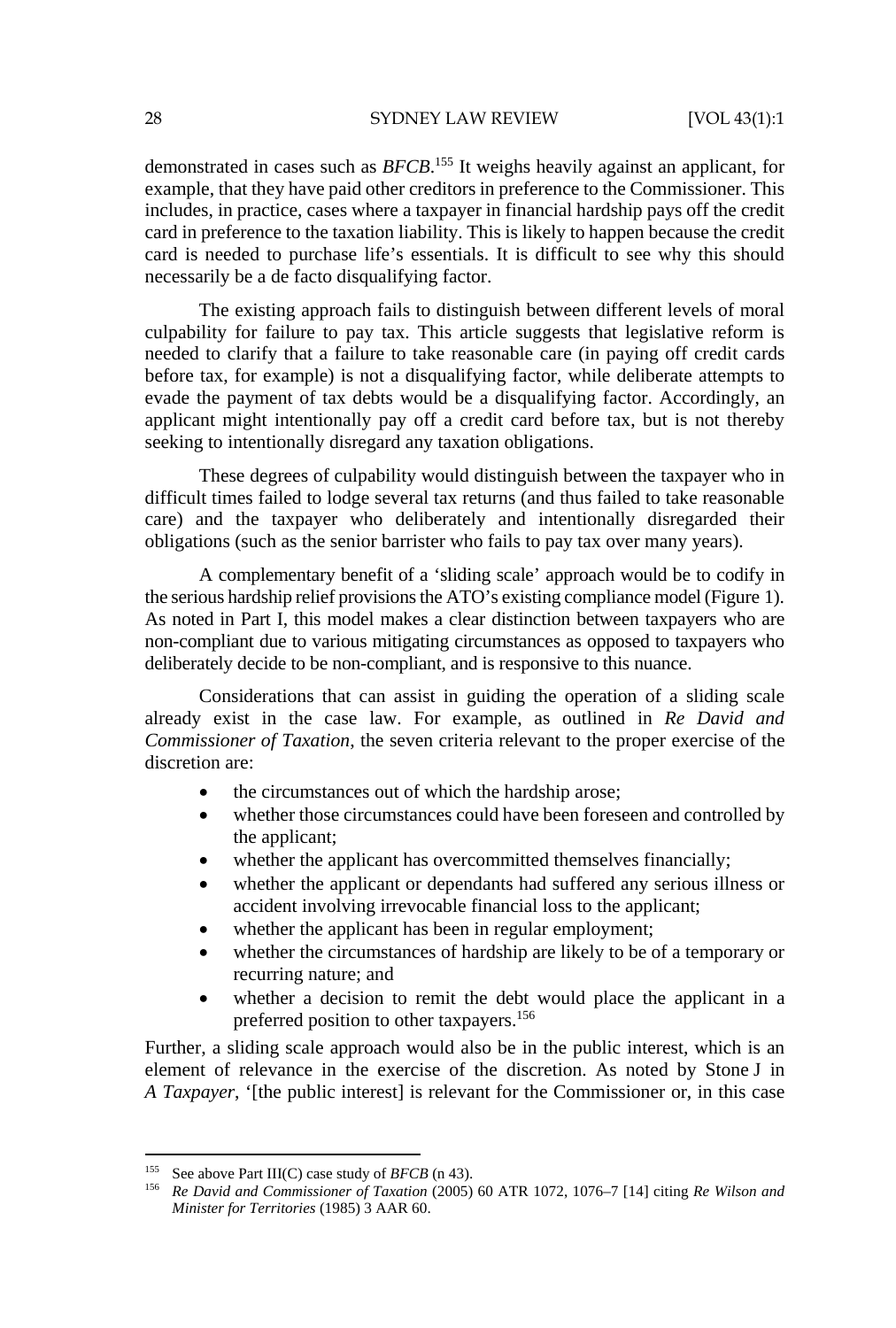the AAT, to consider how the goal of collecting public revenue would best be served<sup>,157</sup>

## **C** *Expansion of Serious Hardship Relief to Other Taxation Liabilities (including GST) and Other Entities*

As noted in Part II(B), not all types of tax liability are eligible for release. Section 340-10 of sch 1 to the *TAA* applies only to income tax, FBT (including instalments), Medicare levy, PAYG instalments, and related GIC and penalties.

One notable exclusion, as mentioned previously, is GST. For example, more than half of the applicant's tax liabilities in *Burns*158 related to GST, but these liabilities were not eligible for release. At present, businesses experiencing serious financial hardship can request priority processing of their BAS,<sup>159</sup> but this is very different to them being granted relief in relation to unpaid GST liabilities.

The existing policy justification for the exclusion of GST is likely that this type of tax is an indirect tax, the economic burden of which is generally not intended to be borne by the 'taxpayer'; but is intended to be passed on to the final consumer.<sup>160</sup> In this way, the taxpayer effectively acts as an unpaid agent of the Commissioner in collecting the tax.

This is out of step with the modern composition of the workforce. Specifically, the past few decades have seen the emergence of non-traditional forms of work including engagement of independent contractors as hiring options for employers.<sup>161</sup> So, rather than exclusively operating with the personal income tax system, these independent contractors may select other structures for conducting their business, such as corporate or trust entities.<sup>162</sup>

Accordingly, this article proposes the legislation be amended to expand the scope of serious hardship relief to other taxation liabilities (including GST) and to all small businesses (whether operating as sole traders or through corporate or trust entities).

Even before the COVID-19 crisis, small businesses accounted for around  $60\%$  of total collectable debt.<sup>163</sup> The initial six-month period of managing the

l

<sup>&</sup>lt;sup>157</sup> A Taxpayer (n 38) 463 [63].<br><sup>158</sup> Burns (n 31). See also Thomas (n 31); Lipton (n 31).<br><sup>159</sup> 'Businesses with Financial Difficulties', Australian Taxation Office (Web Page, 12 November 2020) <https://www.ato.gov.au/General/Financial-difficulties-and-serious-hardship/Businesses-with-

financial-difficulties/>. 160 See *Avon Products Pty Ltd v Commissioner of Taxation* (2006) 230 CLR 356, 362 [7] (Gleeson CJ,

Gummow, Kirby, Hayne and Heydon JJ) in relation to the former sales tax regime.<br><sup>161</sup> 'There were just over one million people working as independent contractors in Australia in August 2018.': Geoff Gilfillan, 'Trends in Use of Non-standard Forms of Employment' (Research Paper

Series 2018–19, Parliamentary Library, Parliament of Australia, 10 December 2018) 1.<br>
'Working as a Contractor', *Australian Taxation Office* (Web Page, 4 July 2018)<br>
<https://www.ato.gov.au/individuals/working/working-as-

 $163$  Villios (n 8) 427. For completeness, this article used the historical definition of small business; namely, businesses with a \$2 million turnover threshold. This definition has since been expanded: 'What's New for Small Business' *Australian Taxation Office* (Web Page, 21 December 2020)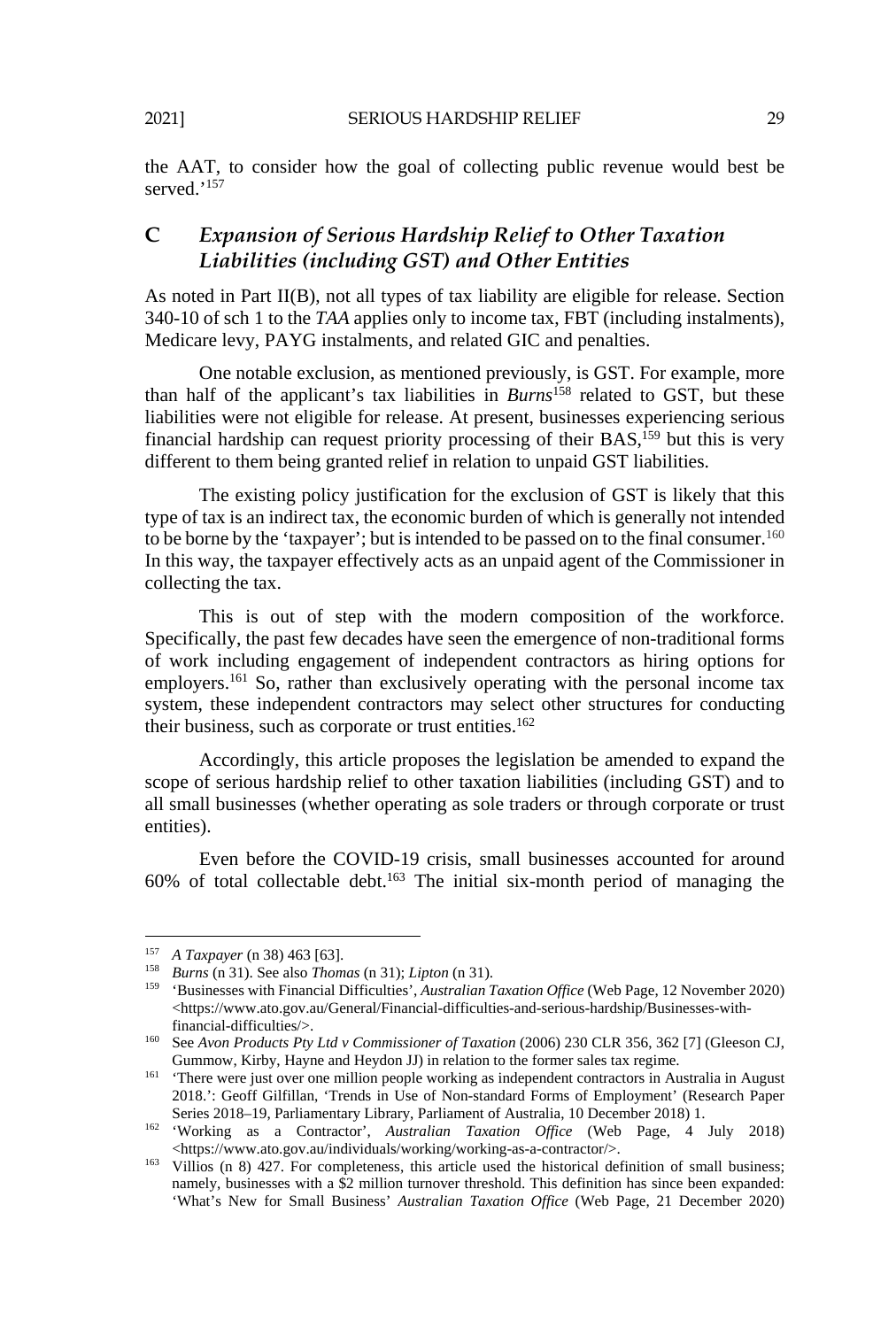#### 30 SYDNEY LAW REVIEW [VOL 43(1):1

economic aftershocks of the COVID-19 pandemic in Australia was marked by the introduction of an array of temporary relief measures recommended by government or mandated by state and federal parliaments, including the freezing of Australian Government debt recovery action<sup>164</sup> and bank loan repayment deferrals.<sup>165</sup> The next phase involves the reduction and removal of these measures. Commentators from industry,<sup>166</sup> the community sector<sup>167</sup> and academia<sup>168</sup> have observed that this is likely to result in a 'financial cliff'. With the ATO gradually recommencing debt collection action,<sup>169</sup> pre-existing tensions and sources of dissatisfaction<sup>170</sup> between small businesses and the ATO are likely to resurface.<sup>171</sup>

## **D** *Improving Access to Free and (Where Possible) Independent Tax Advice across the Dispute Resolution Lifecycle*

While the ATO's Tax Help Program currently exists, it is limited in scope and duration, and is run by volunteers rather than tax professionals.172 Further, the ATO's Dispute Assist Service is available to unrepresented individuals and small businesses to provide assistance with any dispute resolution issues, mediation or conciliation — but these services, under the regulatory system, can neither provide tax advice nor can they represent individuals.

Emerging research indicates that there currently exists a lack of access to tax justice across all stages of the tax dispute resolution lifecycle in Australia.<sup>173</sup> Specifically, Kayis-Kumar, Walpole and Mackenzie found that financial counsellors believe that free and independent tax advice is needed particularly for debt/hardship

l

<sup>&</sup>lt;https://www.ato.gov.au/Business/Small-business-entity-concessions/What-s-new-for-small-

business/#Lowercompanytaxratechanges1>. 164 Stuart Robert (Australian Government Minister for Government Services), 'Media Release: Pausing Debt Activity during the Coronavirus Pandemic' (Media Release, 3 April 2020)  $\langle$ https://minister.servicesaustralia.gov.au/media-releases/2020-04-03-pausing-debt-activity-duringcoronavirus-pandemic>. 165 Michael Janda, 'Coronavirus Bank Loan Repayment Deferral Guidance Issued by Regulator ASIC',

*ABC News* (online, 14 August 2020) <https://www.abc.net.au/news/2020-08-14/coronavirus-bank-

assistance-guidance-issued-by-asic/12556482>. 166 Matthew Cranston, 'Lowe Gives Green Light for Budget Blowout', *The Australian Financial Review* (online, 21 July 2020) <https://www.afr.com/policy/economy/lowe-gives-green-light-for-budget-blowout-20200721-p55e3n>.

<sup>&</sup>lt;sup>167</sup> Shepherd (n 5). <sup>168</sup> Ben Phillips, Matthew Gray and Nicholas Biddle, 'Winding Back JobKeeper and JobSeeker Will Push 740,000 Australians into Poverty', *The Conversation* (online, 11 September 2020) <https://theconversation.com/winding-back-jobkeeper-and-jobseeker-will-push-740-000 australians-into-poverty-145308>; Evidence to House of Representatives Standing Committee on

Tax and Revenue, Parliament of Australia, Canberra, 26 June 2020, 5 (Ann Kayis-Kumar). 169 Jotham Lian, 'ATO Kicks Off 'Soft' Debt Collection Restart', *Accountants Daily* (online, 9 September 2020) <https://www.accountantsdaily.com.au/tax-compliance/14809-ato-kicks-off-

soft-debt-collection-restart>.<br>
<sup>170</sup> Villios (n 8) 427–8.<br>
See, eg, 'Agenda 2020: Reform the ATO', *Self-Employed Australia* (Web Page)<br>
<https://www.selfemployedaustralia.com.au/Current-Issues/Taxation/index.html>.

<sup>&</sup>lt;sup>172</sup> See 'Tax Help Program', Australian Taxation Office (Web Page, 19 October 2020)

<sup>&</sup>lt;https://www.ato.gov.au/individuals/lodging-your-tax-return/tax-help-program/>. 173 Kayis-Kumar, Walpole and Mackenzie, 'Submission to the Standing Committee on Tax and Revenue' (n 2).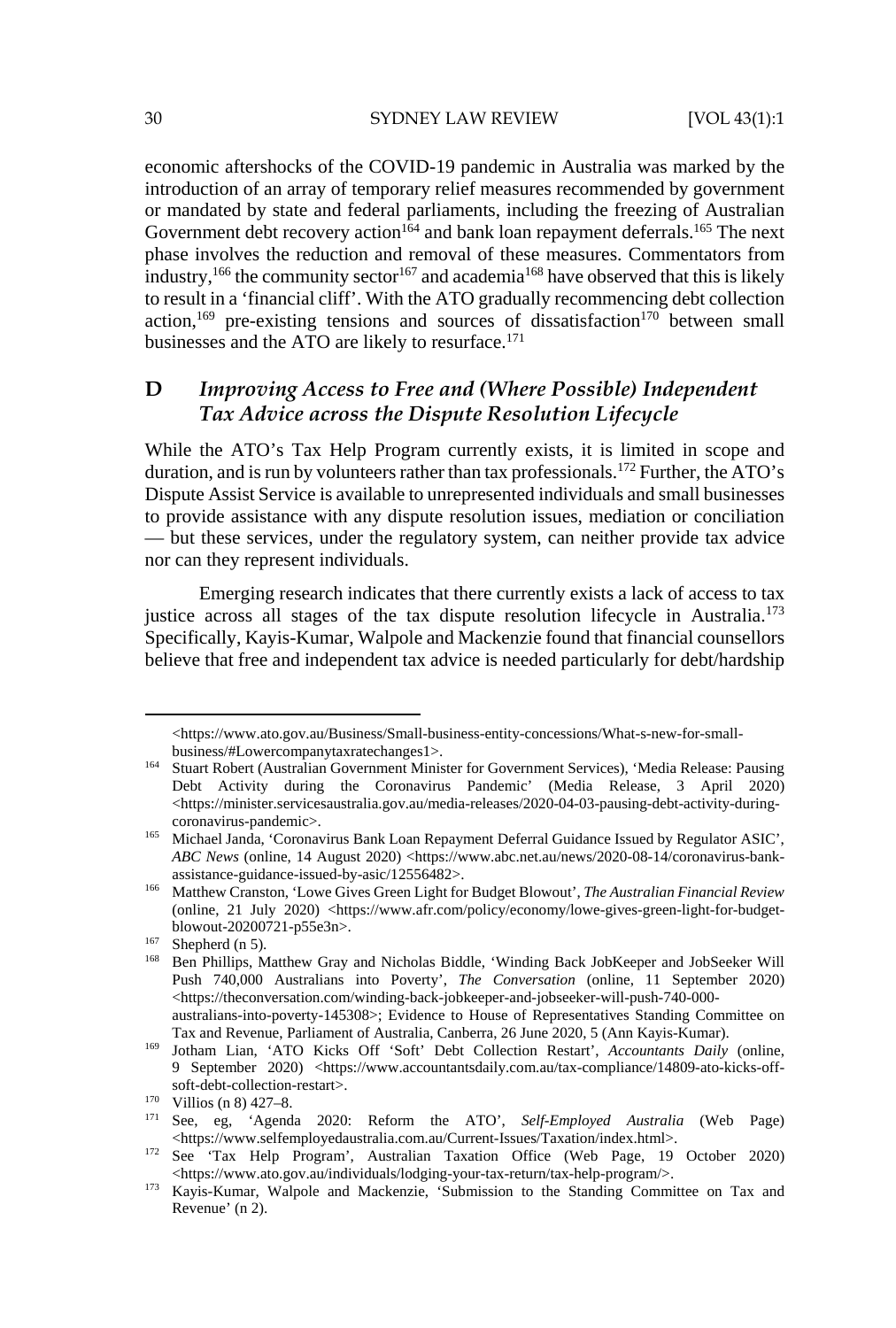discussions for individuals and small businesses located in communities with relatively higher levels of socio-economic disadvantage.174

Consideration should be given to funding applicants in AAT proceedings who would otherwise be self-represented, except perhaps in the most egregious of cases. This is particularly important since the situations faced by those in financial hardship are disproportionately burdensome given the legal obligation to comply with the incredibly complex Australian tax and transfer system.<sup>175</sup>

A further benefit is that funding representation would reduce the burden on the already scarce resources of the AAT and might result in better outcomes. This is particularly important because tax law is not conceptualised as a specialist service by Legal Aid.176 Despite the absence of a platform for legal help in relation to tax law, small businesses are given dispute resolution support through the Australian Small Business and Family Enterprise Ombudsman's ('ASBFEO') 'Small Business Concierge Service'.177 This service helps taxpayers decide if an application to the AAT for review of an ATO decision is an appropriate pathway to resolution. In conjunction with the new Small Business Taxation Division of the AAT, the Small Business Concierge Service provides targeted support to small businesses in dispute with the ATO.

For example, one of the authors has represented an applicant for relief through funding provided by ASBFEO. After a consideration of the law and evidence, the applicant was advised to abandon the AAT proceedings (saving considerable expense for both the AAT and the Commissioner) and enter into a payment plan with the ATO. This seemed to achieve a better result for both the applicant and the Commissioner, and at a much lower overall cost.

Further, as noted above in Part IV(C), the advent of both the casualisation of the workforce and the gig economy gives rise to unintended consequences for lowincome taxpayers who are increasingly conceptualised as earning business income. This disqualifies them from accessing the ATO's Tax Help Program. Accordingly, expansion of the criteria for access to the ATO's Tax Help Program to include independent contractors (including sole traders) would likely provide more accessible tax services and greater engagement with the ATO, while also bolstering tax literacy and improving tax morale.<sup>178</sup> This would likely assist the ATO's mission of fostering a culture of voluntary compliance in the medium-term, and may

 $174$  Ibid.

<sup>&</sup>lt;sup>175</sup> 'Australia's tax and transfer system is too complex ... Policy inconsistency across the tax and transfer system has eroded the underlying principles in some areas.': Ken Henry, Jeff Harmer, John Piggott, Heather Ridout and Greg Smith, *Australia's Future Tax System: Report to the Treasurer* (Final Report, December 2009) pt 1, 23.

<sup>176 &#</sup>x27;Legal Aid NSW provides one-off free legal advice to people about a range of legal issues': 'Legal Advice', *Legal Aid New South Wales* (Web Page, 30 July 2020) <https://www.legalaid.nsw.gov.au/

get-legal-help/advice>. 177 'Small Business Concierge Service', *Australian Small Business and Family Enterprise Ombudsman* (Web Page, 2020) <https://www.asbfeo.gov.au/assistance/concierge-service>. See also 'Dispute Support', *Australian Small Business and Family Enterprise Ombudsman* (Web Page, 2020) <https://www.asbfeo.gov.au/disputesupport>. 178 Kayis-Kumar, Noone, Martin and Walpole, 'Pro Bono Tax Clinics' (n 32) 126–7.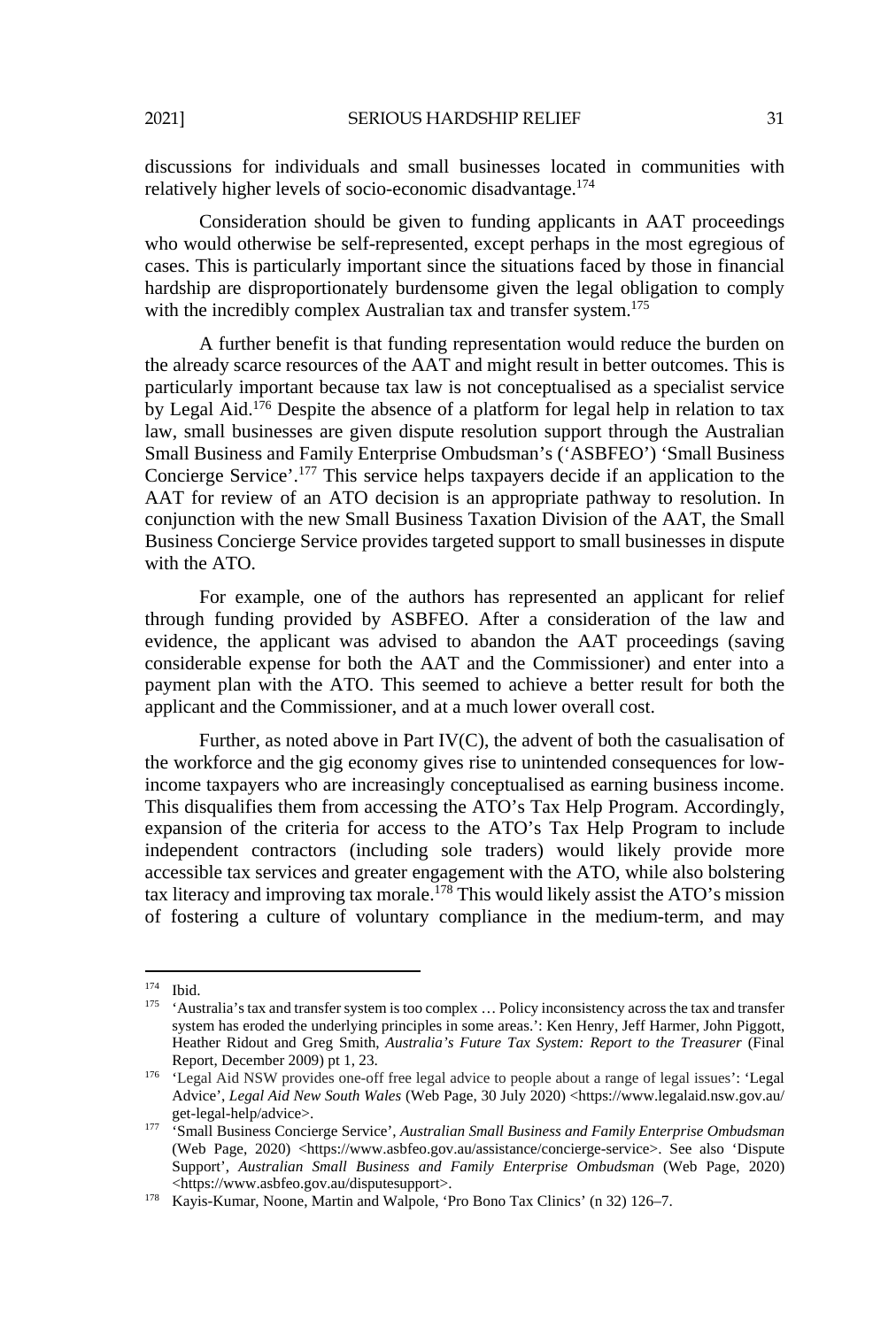contribute to reduced instances of tax debts arising from small business compliance obligations (including BAS) in the longer-term.

## **V Conclusion**

For over 100 years there has been a discretion in taxation legislation to release taxpayers from tax-related liabilities on the ground they would suffer serious hardship. Despite its long history, there is a relative dearth of literature both on the serious hardship relief provisions in Australia and relevant cases brought to a tribunal or court hearing. Other aspects of tax administration have evolved in the past two decades, including the ATO's focus on mitigating reputational harm arising from community perceptions of its debt collection practices.

This article detailed the legislative background and regulatory landscape in relation to these provisions, including exploring the meaning of 'serious hardship', outlining the administrative guidance and detailing the eight discretionary factors that have often received prominence in AAT decisions.

In doing so, this article identified four problematic aspects of the existing regime and makes recommendations for reform.

First, there should be an amendment to the requirement that serious hardship relief can be granted only in instances where said hardship is predicated by the tax liability. This requirement is disconnected from the realities of financial vulnerability for many taxpayers, given tax debts are often a sub-component of overall debts.

Second, the existing regime fails to distinguish between different levels of moral culpability. This article recommends the introduction of a sliding scale for negative discretionary factors. This provides relief for those who have generally participated in the tax system, but dropped out due to health or other shocks.

Third, this article proposes the legislation be amended to allow serious hardship relief for other taxation liabilities (including GST) and for small businesses (whether operating as sole traders or through corporate or trust entities). This reform would modernise this element of the tax law to reflect the shifting parameters of the labour market (including the increasing use of Australian Business Numbers among taxpayers in precarious employment).

Fourth, there is a pressing need for greater access to free and independent tax advice across the dispute resolution lifecycle. This is particularly important in the context of debt and hardship discussions for individuals and small businesses located in communities with relatively higher levels of socio-economic disadvantage.

These four recommendations are designed to modernise the current policy and law design of the serious hardship relief provisions and, in doing so, result in better outcomes for financially vulnerable individuals and small businesses, while also maintaining trust and confidence in the ATO among the wider community.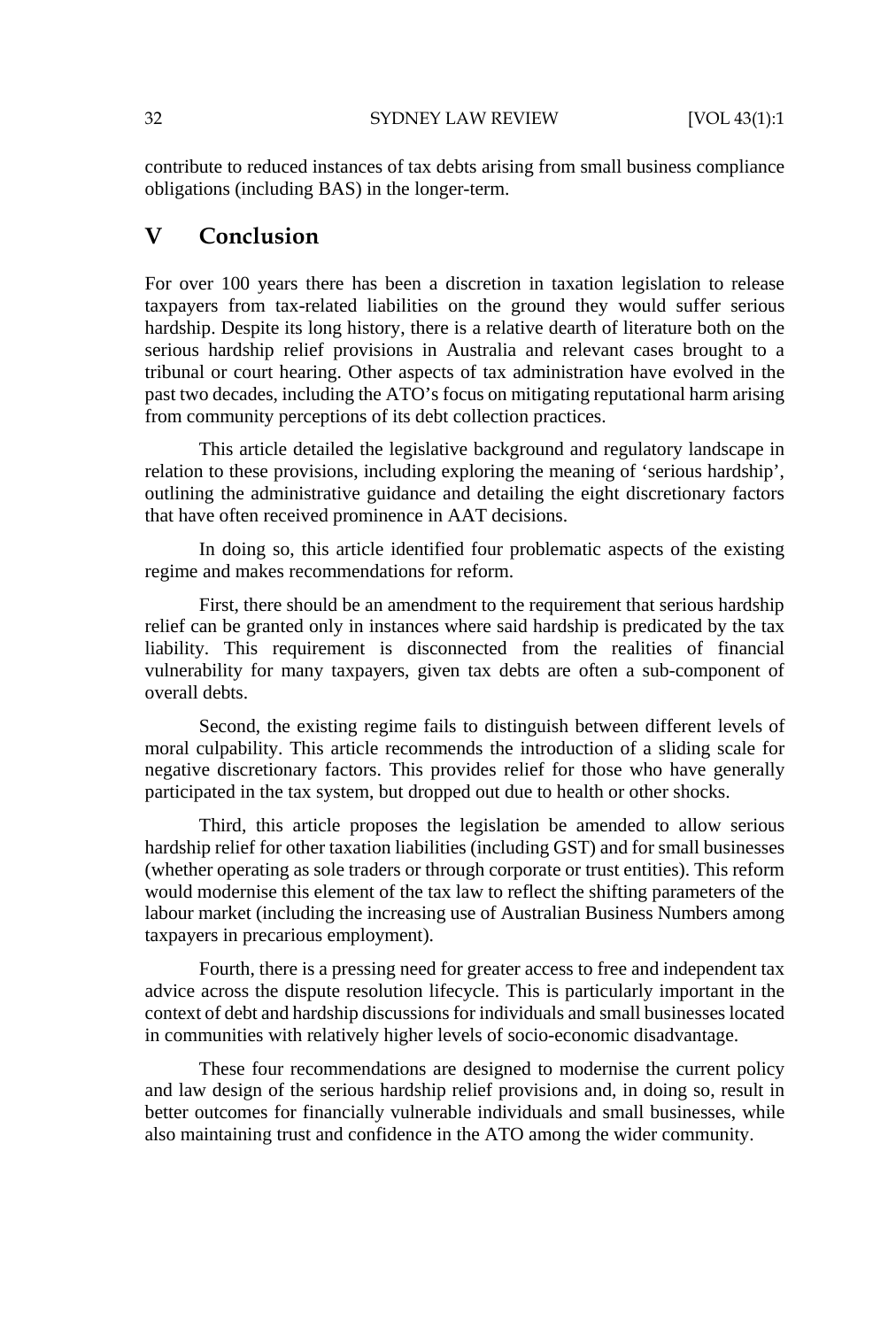## **Appendix: Overview of Serious Hardship Tribunal and Court Decisions**

| Case                                                      | Tax<br>liability | <b>Positive factors</b>                                                                                    | <b>Negative factors</b>                                                                                                                                                                                                       | <b>Relief</b><br>granted?                     | Self-<br>represented? | <b>Professional</b><br>background   |
|-----------------------------------------------------------|------------------|------------------------------------------------------------------------------------------------------------|-------------------------------------------------------------------------------------------------------------------------------------------------------------------------------------------------------------------------------|-----------------------------------------------|-----------------------|-------------------------------------|
| Section 64(1) of the Income Tax Assessment Act 1915 (Cth) |                  |                                                                                                            |                                                                                                                                                                                                                               |                                               |                       |                                     |
| N/A                                                       |                  |                                                                                                            |                                                                                                                                                                                                                               |                                               |                       |                                     |
| Section 97 of the Income Tax Assessment Act 1922 (Cth)    |                  |                                                                                                            |                                                                                                                                                                                                                               |                                               |                       |                                     |
| N/A                                                       |                  |                                                                                                            |                                                                                                                                                                                                                               |                                               |                       |                                     |
| Section 265 of the Income Tax Assessment Act 1936 (Cth)   |                  |                                                                                                            |                                                                                                                                                                                                                               |                                               |                       |                                     |
| Hissink v Taxation<br>Relief Board<br>(1982) 12 ATR 728   | unknown          | unknown                                                                                                    | unknown                                                                                                                                                                                                                       | N <sub>o</sub>                                | Yes                   | Medical<br>practitioner             |
| Powell v Evreniades<br>(1989) 21 FCR 252                  | \$175,183        | • Physical injury<br>(car accident).<br>• Family difficulties<br>(with daughter).<br>· Dependent children. | • Sufficient equity (estate).<br>• Sufficient cash (\$12,000).<br>• Large discretionary spending.<br>• Can reduce weekly outlays (mortgage).<br>• Receive benefits and subsidies (work)<br>compensation & rental assistance). | No:<br>Remitted<br>for<br>reconsider<br>ation | N <sub>o</sub>        | Not specified                       |
| Van Grieken v<br>Veilands<br>(1991) 21 ATR 1639           | \$19,660         | unknown                                                                                                    | · Significant equity.<br>· Prioritising non-tax debts.<br>• Excess income over expenditure.<br>• Can reduce weekly outlays (mortgage).                                                                                        | N <sub>o</sub>                                | N <sub>o</sub>        | Finance<br>broker and<br>consultant |
| Rollo v Morrow<br>(1992) 23 ATR 477                       | \$1,786,917      | unknown                                                                                                    | · Worked as a registered tax agent and<br>tax consultant.<br>• Deliberately did not meet tax liabilities.<br>• High income.<br>· Did not recover debts owed to him.                                                           | No                                            | N <sub>o</sub>        | Registered<br>tax agent             |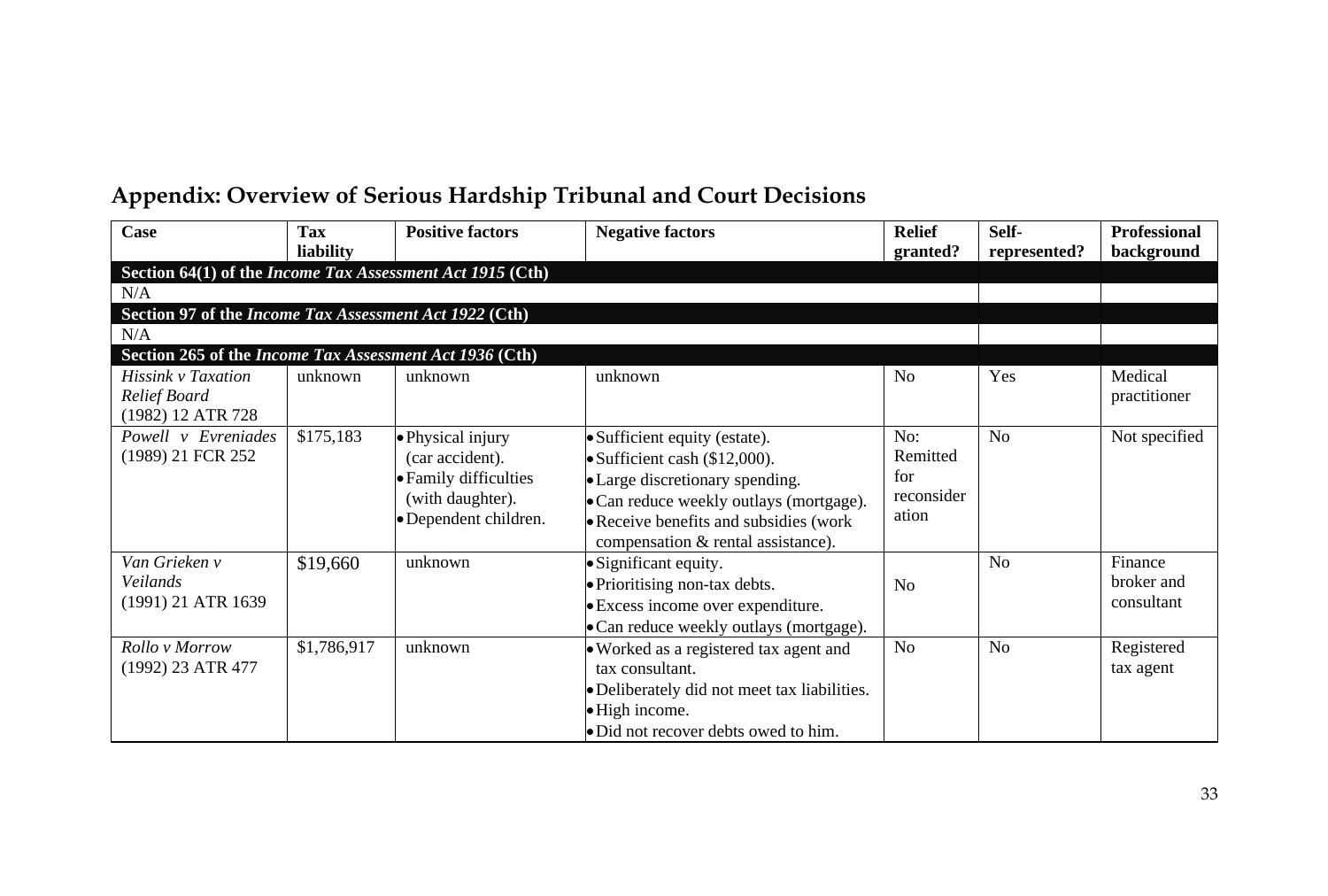| Case                                                                     | <b>Tax</b>         | <b>Positive factors</b>                                              | <b>Negative factors</b>                                                                                                                                                                                                                                    | <b>Relief</b>  | Self-              | Professional                                           |
|--------------------------------------------------------------------------|--------------------|----------------------------------------------------------------------|------------------------------------------------------------------------------------------------------------------------------------------------------------------------------------------------------------------------------------------------------------|----------------|--------------------|--------------------------------------------------------|
|                                                                          | liability          |                                                                      |                                                                                                                                                                                                                                                            | granted?       | represented?       | background                                             |
|                                                                          |                    | Section 265 of the Income Tax Assessment Act 1936 (Cth) (continued)  |                                                                                                                                                                                                                                                            |                |                    |                                                        |
| Corlette v Mackenzie<br>(1996) 62 FCR 597                                | unknown            | unknown                                                              | • Granting relief would not alleviate<br>hardship.<br>· Significant debt (\$1 million to<br>Equiticorp Financial Services Ltd).<br>• Providing relief would make amount<br>irrecoverable.                                                                  | N <sub>0</sub> | No                 | <b>Sales</b><br>manager<br>(& chartered<br>accountant) |
|                                                                          |                    | Section 340-5 of sch 1 to the Taxation Administration Act 1953 (Cth) |                                                                                                                                                                                                                                                            |                |                    |                                                        |
| Ferguson and<br>Commissioner of<br>Taxation<br>[2004] AATA 779           | \$35,000           | · Very straitened<br>circumstances.                                  | • Not deprived of necessities.<br>• Reasonable chance for instalment<br>payments.<br>• Reasonable chance for uplift in farm<br>profitability.                                                                                                              | No             | Not specified      | Farmer                                                 |
| Re Filsell and<br>Commissioner of<br>Taxation<br>[2004] AATA 1012        | Case not published |                                                                      |                                                                                                                                                                                                                                                            | N <sub>0</sub> | Case not published |                                                        |
| Re David and<br>Commissioner of<br><b>Taxation</b><br>(2005) 60 ATR 1072 | \$17,313           | ·Illness.<br>• Unemployed.<br>• Marital breakdown.                   | • Financial support (son).<br>• Sufficient equity (half of matrimonial<br>home in Greece).<br>• Receives welfare benefits (pension).<br>• Superannuation.<br>· Situation caused by voluntarily<br>changing his affairs and not seeking<br>taxation advice. | N <sub>0</sub> | Yes                | Pensioner                                              |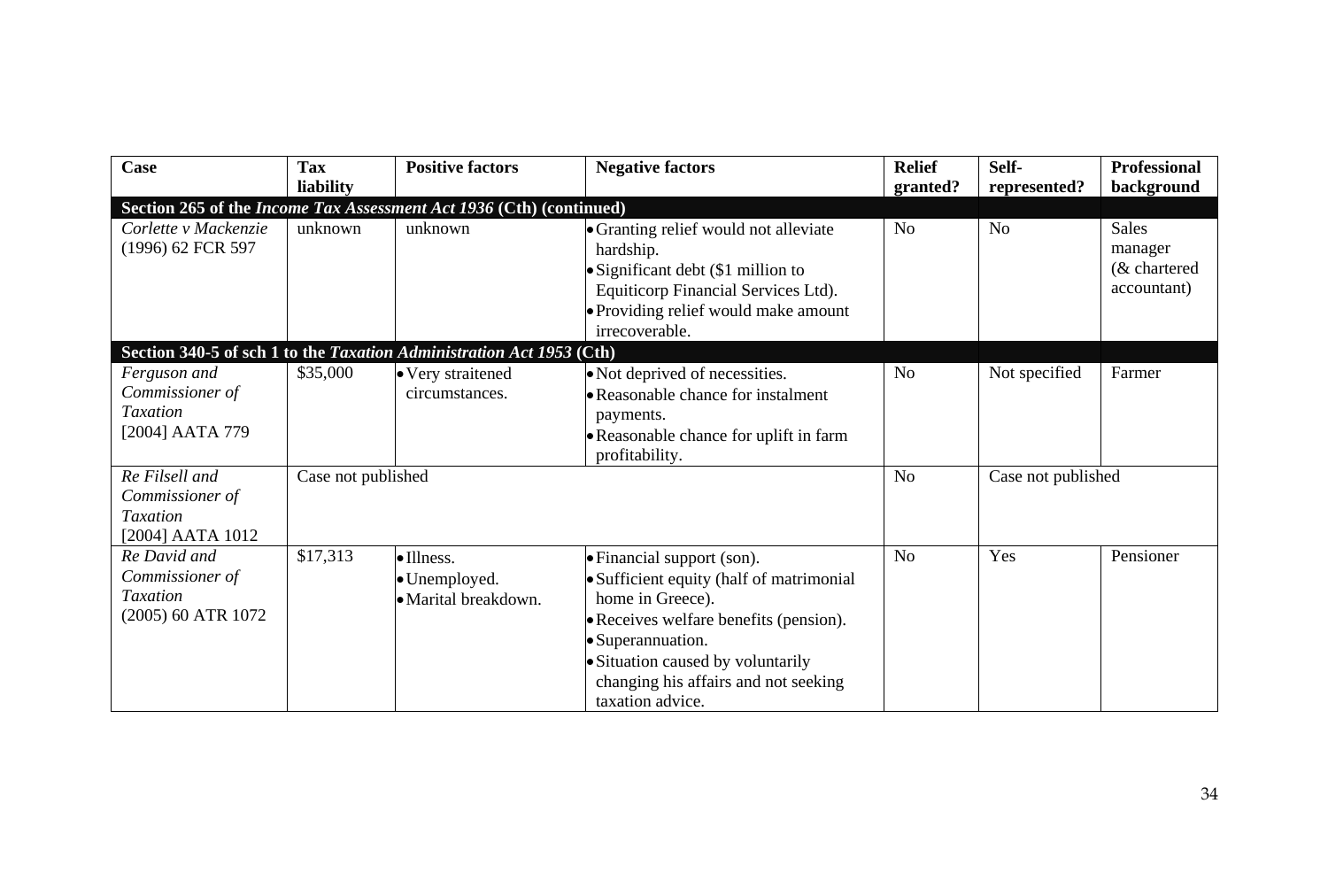| Federal<br>Commissioner of<br>Taxation v A<br>Taxpayer<br>(2006) 63 ATR 450 | \$133,000 | • Real risk of unemployment if<br>made bankrupt.<br>• Wife's chronic medical<br>condition.<br>• Dependent children (one with<br>learning difficulty).<br>• Historically tax compliant.<br>• Worked long hours.                                                                                                                                                    | • Earn significant income<br>$(\$250,000$ per annum). | Yes:<br>Partial relief<br>(partial)<br>release of<br>income tax<br>liability) | N <sub>o</sub> | Solicitor |
|-----------------------------------------------------------------------------|-----------|-------------------------------------------------------------------------------------------------------------------------------------------------------------------------------------------------------------------------------------------------------------------------------------------------------------------------------------------------------------------|-------------------------------------------------------|-------------------------------------------------------------------------------|----------------|-----------|
| Commissioner of<br>Taxation v Milne<br>(2006) 153 FCR 52                    | \$187,430 | $\bullet$ Financial misconduct of<br>former business partner.<br>• Real risk of unemployment if<br>made bankrupt.<br>• Few remaining years in work<br>life.<br>• Deteriorating health including<br>heart attacks, hip surgery and<br>Parkinson's disease.<br>• Marital breakdown.<br>• Dependent children.<br>• Reduced investment property<br>value (bushfires). | • Large discretionary spending.                       | Yes:<br>Full relief                                                           | Yes            | Solicitor |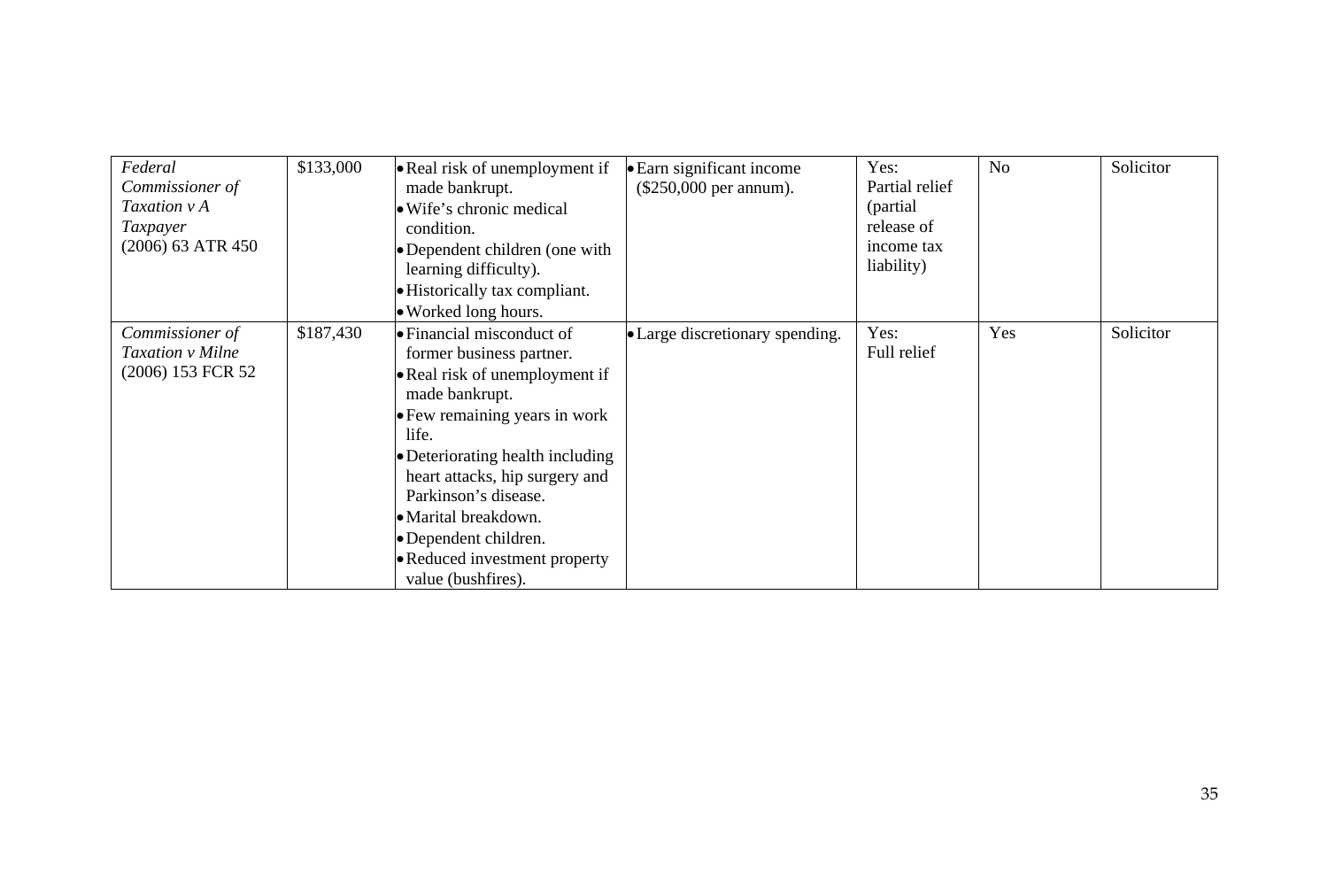| Case                                                                             | Tax<br>liability   | <b>Positive factors</b>                                                    | <b>Negative factors</b>                                                                                                                                                                                                                                                    | <b>Relief</b>  | Self-              | <b>Professional</b> |
|----------------------------------------------------------------------------------|--------------------|----------------------------------------------------------------------------|----------------------------------------------------------------------------------------------------------------------------------------------------------------------------------------------------------------------------------------------------------------------------|----------------|--------------------|---------------------|
| Section 340-5 of sch 1 to the Taxation Administration Act 1953 (Cth) (continued) |                    |                                                                            |                                                                                                                                                                                                                                                                            | granted?       | represented?       | background          |
| Re Rollason and<br>Commissioner of<br><b>Taxation</b><br>(2006) 64 ATR 1210      | \$600,610          |                                                                            | • Prior relief granted (\$522,000).<br>· Did not pay for instalments and moved<br>for bankruptcy.<br>• Made no payments voluntarily.<br>• Used the GST tax monies for his own<br>benefit.<br>• Poor compliance record.<br>• Solicitor of much seniority and<br>experience. | N <sub>0</sub> | N <sub>0</sub>     | Solicitor           |
| Vagh and<br>Commissioner of<br><b>Taxation</b><br>[2007] AATA 32                 | Case not published |                                                                            |                                                                                                                                                                                                                                                                            | N <sub>0</sub> | Case not published |                     |
| Re Nair and<br>Commissioner of<br>Taxation<br>(2008) 73 ATR 458                  | \$60,292           | • Real risk of<br>unemployment if<br>made bankrupt.<br>$\bullet$ Illness.  | · Poor compliance history.<br>• Granting relief would not alleviate<br>hardship.                                                                                                                                                                                           | N <sub>o</sub> | Yes                | Solicitor           |
| Adams and<br>Commissioner of<br>Taxation<br>[2010] AATA 744                      | \$16,847           | · Physical injury<br>(knee).<br>• Marital breakdown.<br>• Dependent child. | • Job not at risk.<br>· Significant equity (property).<br>• Alternative accommodation options<br>available.<br>• Child schooling not at risk.<br>• Not deprived of basic necessities.                                                                                      | N <sub>o</sub> | Yes                | Police officer      |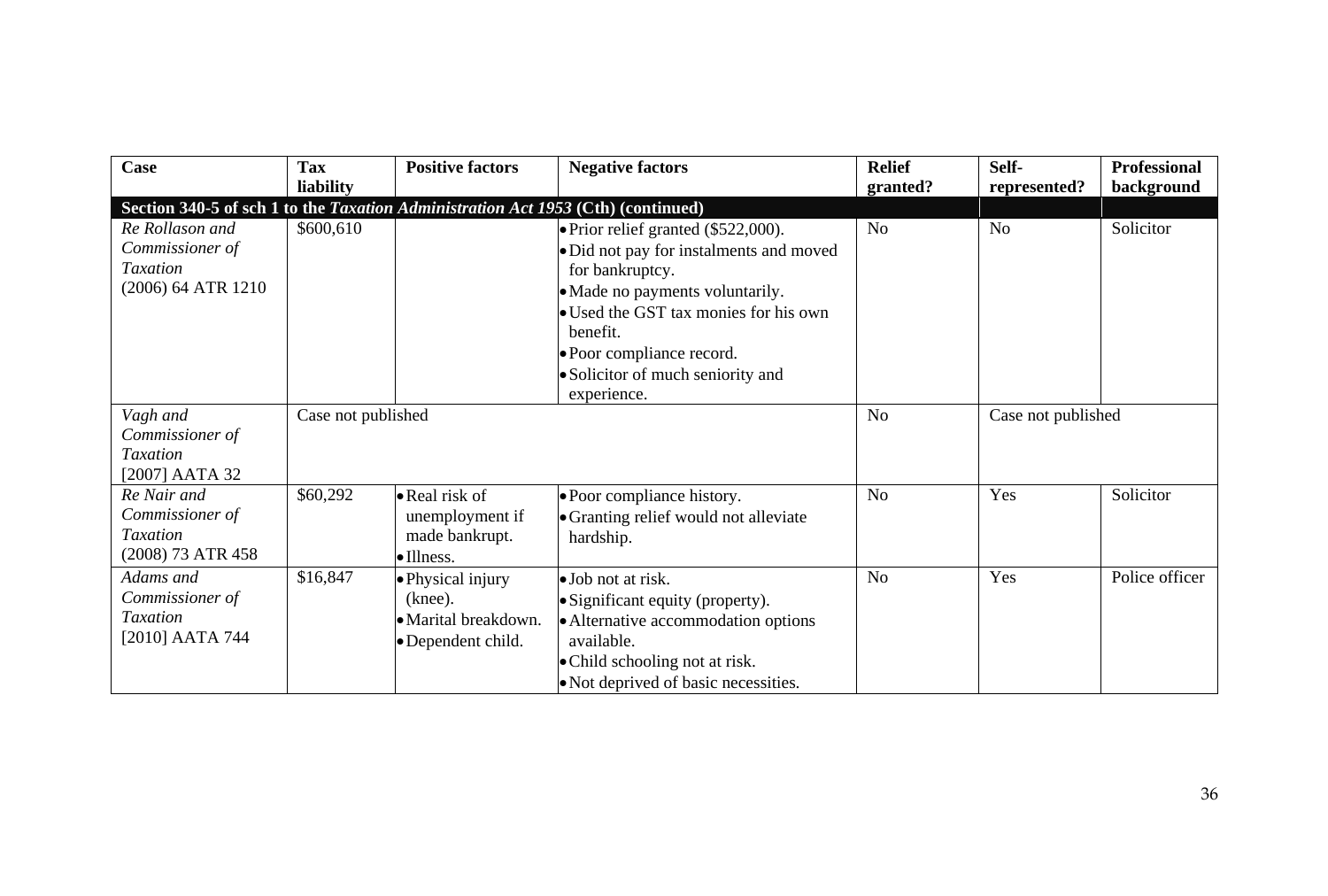| Re Neimanis and<br>Commissioner of<br><b>Taxation</b><br>(2012) 91 ATR 235  | \$130,961 | • Business<br>deterioration for<br>sole practitioner.<br>• Health issues<br>including cancer. | • Experienced, self-employed solicitor<br>aware of obligations.<br>• Granting relief would not alleviate<br>hardship (Outstanding GST debt).<br>• Able to meet necessities.<br>• Large discretionary expenditures.<br>• Hardship due to own fault. | N <sub>o</sub> | Yes            | Solicitor                    |
|-----------------------------------------------------------------------------|-----------|-----------------------------------------------------------------------------------------------|----------------------------------------------------------------------------------------------------------------------------------------------------------------------------------------------------------------------------------------------------|----------------|----------------|------------------------------|
| Re Balens and<br>Commissioner of<br><b>Taxation</b><br>(2013) 93 ATR 917    | \$13,256  | • Marital breakdown.                                                                          | • Poor compliance history<br>• Prioritising non-tax debts<br>• No dependents (no more child support)<br>• Scope for improvement in financial<br>situation.                                                                                         | No             | N <sub>o</sub> | Sole trader -<br>hospitality |
| Re Fay and<br>Commissioner of<br>Taxation<br>(2013) 94 ATR 476              | \$49,780  | unknown                                                                                       | • Capacity to pay.<br>• Sufficient equity.<br>• Large discretionary spending.<br>• Insufficient evidence (household<br>income situation).                                                                                                          | N <sub>0</sub> | N <sub>0</sub> | Not specified                |
| Re Rasmussen and<br>Commissioner of<br><b>Taxation</b><br>(2013) 95 ATR 155 | \$30,519  | • Wife's illness<br>(physical).<br>• Dependent children.                                      | • Granting relief would not alleviate<br>hardship.<br>• Large discretionary spending (visiting<br>sister overseas dying of cancer).<br>• Providing relief would make amount<br>irrecoverable.                                                      | N <sub>0</sub> | Yes            | Energy<br>auditor            |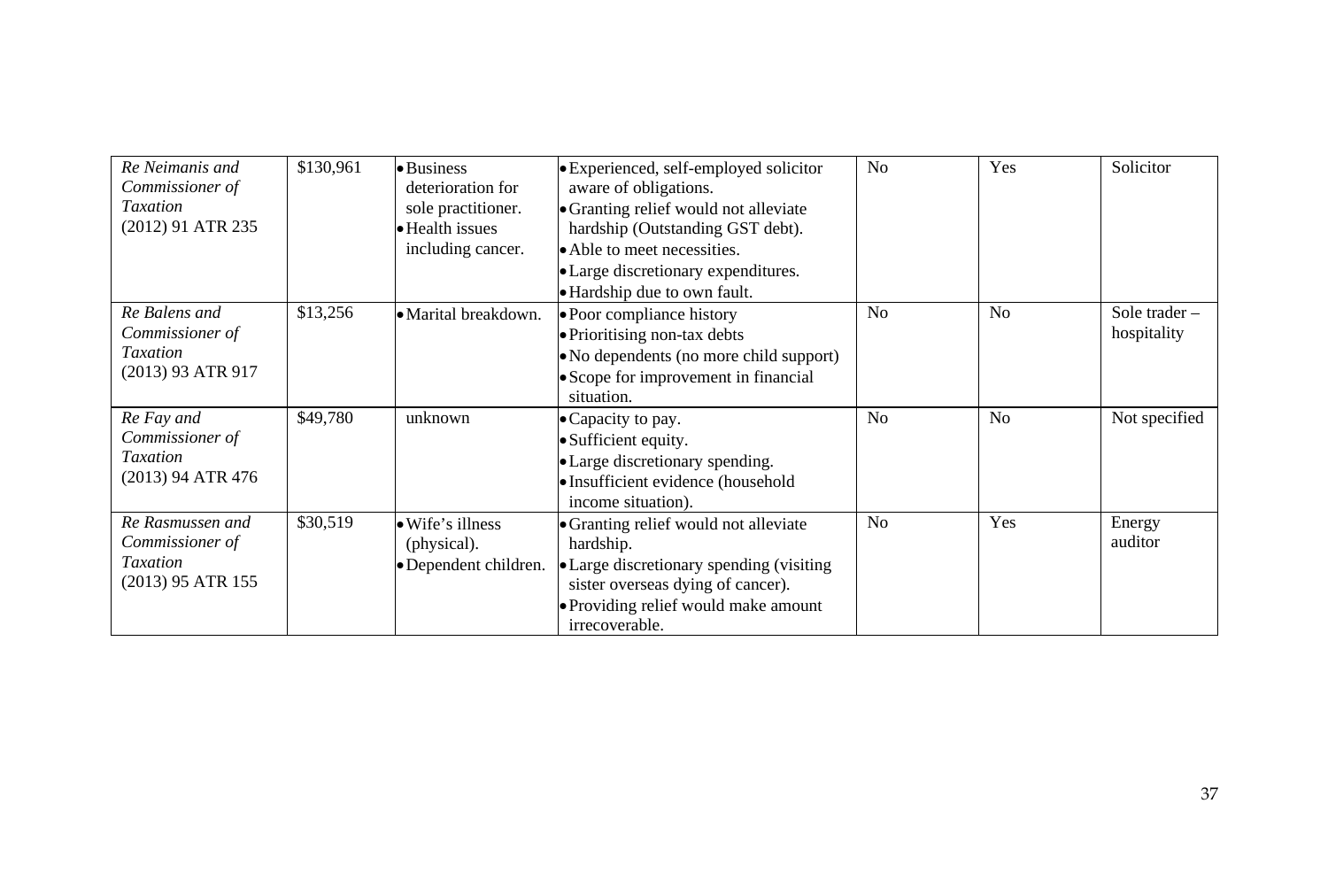| Case                                                                             | Tax<br>liability | <b>Positive factors</b>                                                                                | <b>Negative factors</b>                                                                                                                                                                                                    | <b>Relief</b><br>granted? | Self-<br>represented? | <b>Professional</b><br>background |
|----------------------------------------------------------------------------------|------------------|--------------------------------------------------------------------------------------------------------|----------------------------------------------------------------------------------------------------------------------------------------------------------------------------------------------------------------------------|---------------------------|-----------------------|-----------------------------------|
| Section 340-5 of sch 1 to the Taxation Administration Act 1953 (Cth) (continued) |                  |                                                                                                        |                                                                                                                                                                                                                            |                           |                       |                                   |
| Re Thomas and<br>Commissioner of<br><b>Taxation</b><br>(2014) 95 ATR 991         | \$74,265         | • Assets cannot meet<br>debt (\$105,834.93)<br>shortfall).<br>• Mental health<br>illness (depression). | $\bullet$ Excess debts (\$36,000).<br>• Ability to work.<br>• Can meet day to day expenses.<br>· Poor compliance history.<br>• No initiative in making arrangements.<br>• Granting relief would not alleviate<br>hardship. | N <sub>o</sub>            | Yes                   | Not specified                     |
| Re Hulsen and<br>Commissioner of<br>Taxation<br>(2014) 98 ATR 402                | \$103,284        | • Marital breakdown.<br>• Mental health<br>illness (depression).<br>• Physical injury<br>$arm)$ .      | • Poor compliance history.<br>· Prioritising non-tax debts.                                                                                                                                                                | N <sub>o</sub>            | Yes                   | Sole trader $-$<br>retail         |
| Power and<br>Commissioner of<br><b>Taxation</b><br>[2014] AATA 343               | \$57,567         | unknown                                                                                                | $\bullet$ Net income surplus (\$422)<br>· Ignored tax liabilities<br>• Capacity to pay<br>• Large discretionary spending<br>• Expenses overstated                                                                          |                           | Yes                   | <b>Sales</b><br>representative    |
| Huckle and<br>Commissioner of<br>Taxation<br>[2014] AATA 362                     | \$81,387         | • Gambling addiction<br>$(\$666,200$ debt)<br>• Sought financial<br>counselling                        | • Temporary financial difficulties<br>• Sufficient equity (investment property)<br>• High income                                                                                                                           | N <sub>0</sub>            | Yes                   | Metallurgist                      |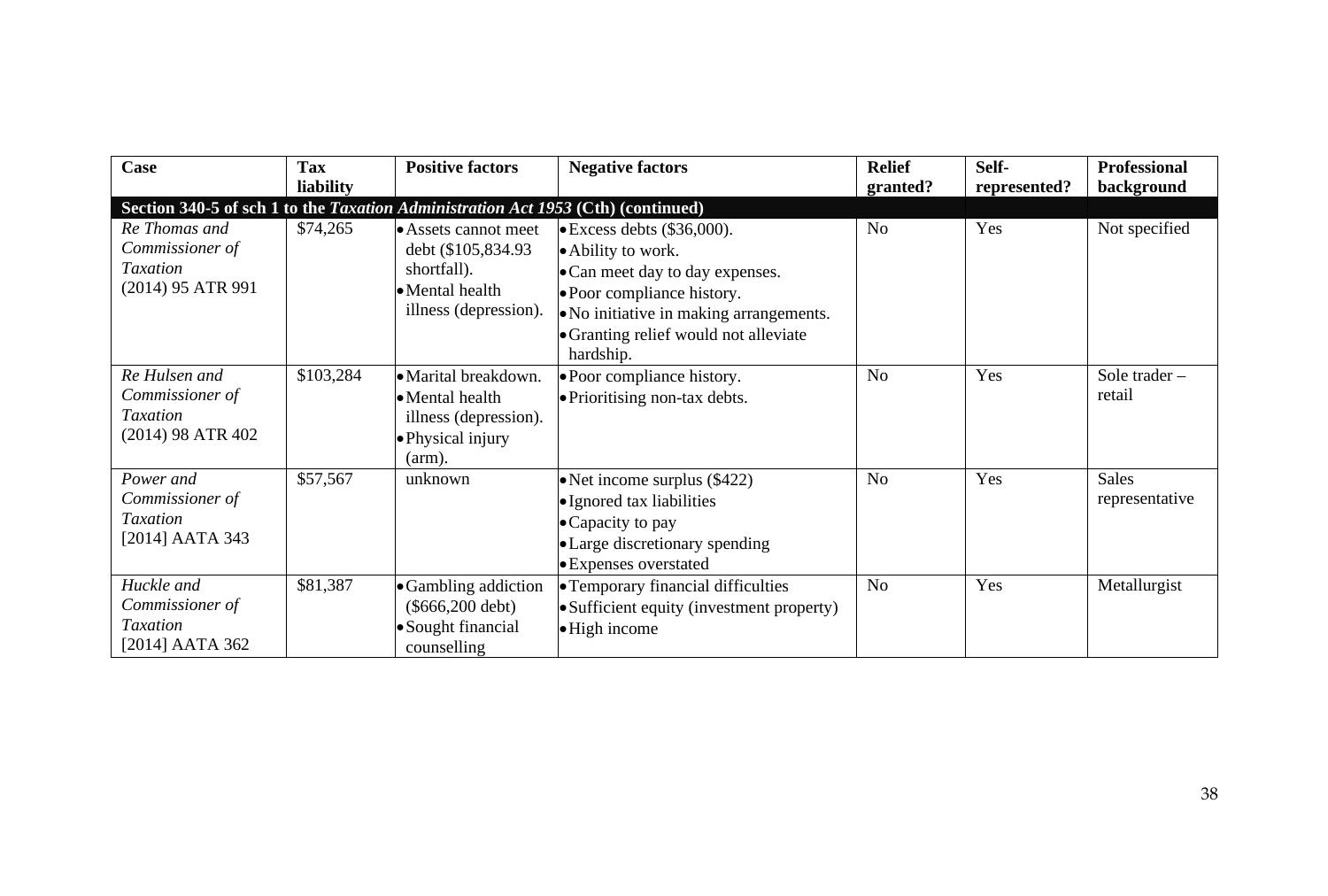| <b>KNNW</b> and<br>Commissioner of<br>Taxation<br>[2014] AATA 691        | \$26,045 | None mentioned in<br>decision                                    | • Granting relief would not alleviate<br>hardship<br>• Providing relief would make amount<br>irrecoverable<br>• Large discretionary spending<br>• Reduction in unnecessary assets<br>available                               | N <sub>0</sub> | Yes | Not specified                    |
|--------------------------------------------------------------------------|----------|------------------------------------------------------------------|------------------------------------------------------------------------------------------------------------------------------------------------------------------------------------------------------------------------------|----------------|-----|----------------------------------|
| Re Watson and<br>Commissioner of<br><b>Taxation</b><br>(2014) 99 ATR 908 | \$52,112 | • Medical condition<br>(temporary).                              | • Prioritising non-tax debts<br>• Poor compliance history<br>• Hardship due to own fault<br>• Abandoned prior repayment plans<br>· Insufficient information provided<br>(ability to work)                                    | N <sub>0</sub> | Yes | Sole trader -<br>construction    |
| Lipton and<br>Commissioner of<br><b>Taxation</b><br>[2015] AATA 754      | \$25,001 | • Mental health<br>illness (depression).<br>• Personal injuries. | • Significant equity (inheritance of<br>\$200,000<br>• Ability to work<br>• Son is less financially dependent<br>• Access to repayment facility (Home<br>Loan redraw facility: \$16,742)<br>• Excess income over expenditure | N <sub>0</sub> | Yes | Small business<br>- construction |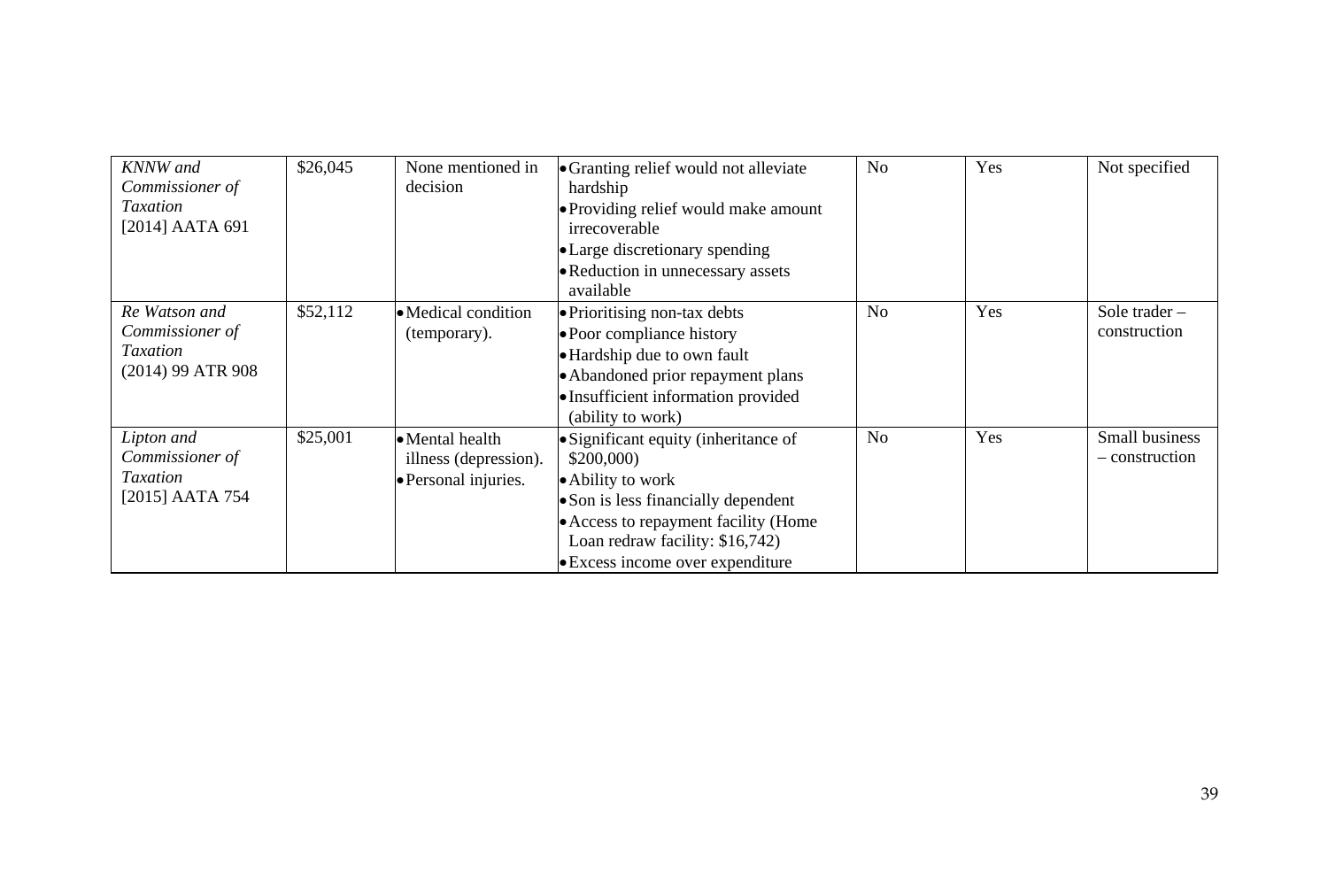| Case                                                                 | <b>Tax</b>  | <b>Positive factors</b>                                                                                                            | <b>Negative factors</b>                                                                                                                                                                                                                                                             | <b>Relief</b>  | Self-          | Professional                           |
|----------------------------------------------------------------------|-------------|------------------------------------------------------------------------------------------------------------------------------------|-------------------------------------------------------------------------------------------------------------------------------------------------------------------------------------------------------------------------------------------------------------------------------------|----------------|----------------|----------------------------------------|
|                                                                      | liability   |                                                                                                                                    |                                                                                                                                                                                                                                                                                     | granted?       | represented?   | background                             |
|                                                                      |             | Section 340-5 of sch 1 to the Taxation Administration Act 1953 (Cth) (continued)                                                   |                                                                                                                                                                                                                                                                                     |                |                |                                        |
| Lau and<br>Commissioner of<br>Taxation<br>$[2016]$ AATA 46           | \$3,579,209 | unknown                                                                                                                            | · Insufficient evidence (financial<br>circumstances)<br>• Understated income<br>• False information in evidence<br>• Sufficient equity (expensive<br>apartment)<br>• Potential increase in the<br>profitability of owned company<br>• Reduction in expenses (mortgage)<br>payments) | N <sub>o</sub> | N <sub>o</sub> | Small<br>$b$ usiness $-$<br>technology |
| XLPZ and<br>Commissioner of<br>Taxation<br>[2016] AATA 466           | \$57,940    | · Unemployed.<br>· Protracted litigation with<br>former spouse.<br>• Business failure.                                             | · Prioritising non-tax debts.<br>• Granting relief would not<br>alleviate hardship.                                                                                                                                                                                                 | No             | Yes            | Solicitor                              |
| Re ZDCW and<br>Commissioner of<br>Taxation<br>(2016) 103 ATR 975     | \$130,416   | · Serious illness (Parkinson's<br>Disease).<br>· Forced into early retirement.<br>·Dependent children (one with<br>schizophrenia). | • No real financial distress.<br>· Sufficient equity (holiday home).<br>• Financial support (wife).                                                                                                                                                                                 | No             | Yes            | <b>CEO</b>                             |
| Re Moriarty and<br>Commissioner of<br>Taxation<br>(2016) 104 ATR 190 | \$437,682   | • Marital breakdown.                                                                                                               | • Prioritised other finances<br>(acquiring properties).<br>• Large discretionary spending.<br>· Poor tax compliance history.<br>• Job not at risk.<br>• Hardship due to own fault.                                                                                                  | N <sub>0</sub> | Yes            | Real estate<br>salesperson             |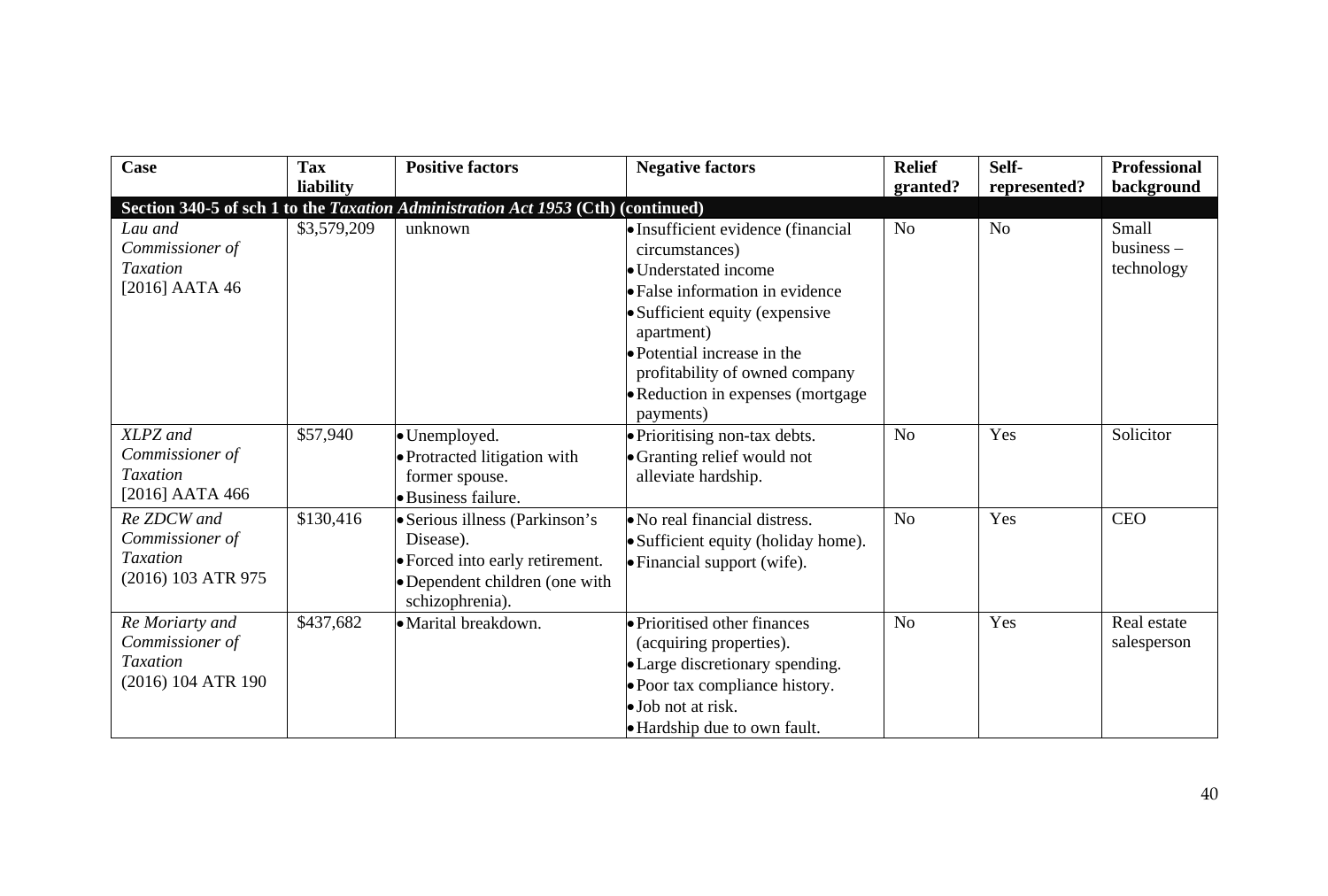| Re BFCB and Federal<br>Commissioner of<br><b>Taxation</b><br>(2017) 106 ATR 456 | \$61,109    | • Historically tax compliant.<br>• Historically did not receive<br>welfare payments.<br>• Chronic health problems<br>(major fatigue).<br>• Mental health condition<br>(depression).<br>• Serious illness (breast<br>cancer).<br>• Single parent.<br>• Dependent child.<br>· Sought financial counselling.<br>• Sold property to resolve<br>financial issues.<br>· Suffering serious financial<br>hardship. | • Prioritised other finances<br>(acquiring property).<br>• Hardship due to own fault<br>(acquired property despite)<br>reduced income).<br>· Purchased a second car<br>(second-hand).<br>• Granting relief would not<br>alleviate hardship.                            | N <sub>0</sub> | Yes | Sole trader $-$<br>management<br>consulting |
|---------------------------------------------------------------------------------|-------------|------------------------------------------------------------------------------------------------------------------------------------------------------------------------------------------------------------------------------------------------------------------------------------------------------------------------------------------------------------------------------------------------------------|------------------------------------------------------------------------------------------------------------------------------------------------------------------------------------------------------------------------------------------------------------------------|----------------|-----|---------------------------------------------|
| Schweitzer and<br>Commissioner of<br><b>Taxation</b><br>[2019] AATA 1100        | \$4,704,285 | · Unlikely to find remunerative<br>work.<br>• Psychiatric condition (but no<br>psychiatric help sought).<br>• Historically did not receive<br>welfare payments.                                                                                                                                                                                                                                            | · Disingenuous (concealed<br>interest in inheritance and<br>deferred payment of income tax<br>via legal means).<br>• Sufficient equity (property).<br>• No reasonable steps taken to<br>receive inheritance.<br>· Understated taxable income<br>over a 12-year period. | No             | No  | Not specified                               |